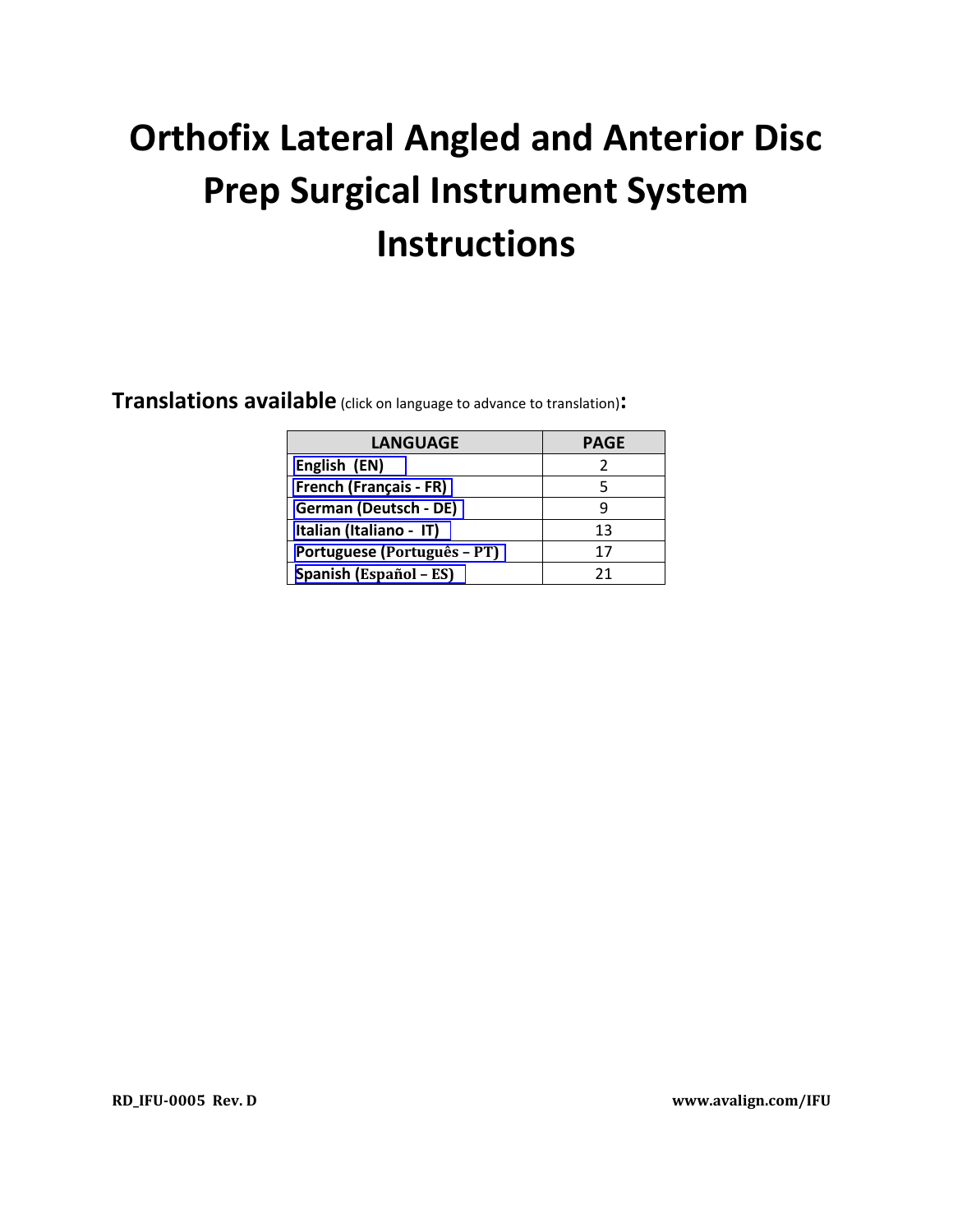## **English EN**

## Lateral Angled and Anterior Disc Prep Surgical Instrumentation System Instructions

<span id="page-1-0"></span>

| <b>INTENDED USE</b>                          | The Disc Preparation Surgical Instrumentation Systems are intended to offer a comprehensive set of<br>$\bullet$<br>surgical instruments to prepare the intervertebral disc space for interbody spinal fusion.                                                                                                                                                                                                                                                                                                                                                                                                                                                                                                                                                                                                                                                                                                                                                                                                                                                                                                                                                                                                                                                                                                                                                                                                                                                                                                                                                                                                                                                                |
|----------------------------------------------|------------------------------------------------------------------------------------------------------------------------------------------------------------------------------------------------------------------------------------------------------------------------------------------------------------------------------------------------------------------------------------------------------------------------------------------------------------------------------------------------------------------------------------------------------------------------------------------------------------------------------------------------------------------------------------------------------------------------------------------------------------------------------------------------------------------------------------------------------------------------------------------------------------------------------------------------------------------------------------------------------------------------------------------------------------------------------------------------------------------------------------------------------------------------------------------------------------------------------------------------------------------------------------------------------------------------------------------------------------------------------------------------------------------------------------------------------------------------------------------------------------------------------------------------------------------------------------------------------------------------------------------------------------------------------|
| <b>INTENDED USER</b><br><b>PROFILE</b>       | Surgical procedures should be performed only by persons having adequate training and familiarity<br>$\bullet$<br>with surgical techniques.<br>Consult medical literature relative to techniques, complications and hazards prior to performance of<br>$\bullet$<br>any surgical procedure. Before using the product, all instructions regarding its safety features must<br>be read carefully.                                                                                                                                                                                                                                                                                                                                                                                                                                                                                                                                                                                                                                                                                                                                                                                                                                                                                                                                                                                                                                                                                                                                                                                                                                                                               |
| <b>DEVICE</b><br><b>DESCRIPTION</b>          | Surgical instruments comprising fixed assemblies, simple hinged instruments and simple assemblies<br>$\bullet$<br>generally composed of medical grade stainless steels, titanium, aluminum and silicone rubber.<br>Instrument case and trays may consist of different materials including stainless steels, aluminum<br>$\bullet$<br>and silicone mats.<br>Devices are supplied NON-STERILE and must be inspected, cleaned and sterilized before each use.<br>٠<br>Devices are critical and require terminal sterilization.<br>$\bullet$<br>Devices are not implantable.<br>٠                                                                                                                                                                                                                                                                                                                                                                                                                                                                                                                                                                                                                                                                                                                                                                                                                                                                                                                                                                                                                                                                                                |
| <b>WARNINGS</b>                              | Avalign recommends thorough manual and automated cleaning of medical devices prior to<br>$\bullet$<br>sterilization. Automated methods alone may not adequately clean devices.<br>Devices should be reprocessed as soon as possible following use. Instruments must be cleaned<br>$\bullet$<br>separately from cases and trays.<br>All cleaning agent solutions should be replaced frequently before becoming heavily soiled.<br>٠<br>Prior to cleaning, sterilization and use, remove all protective caps carefully. All instruments should<br>$\bullet$<br>be inspected to ensure proper function and condition. Do not use instruments if they do not<br>perform satisfactorily.<br>The sterilization methods described have been validated with the devices in predetermined<br>$\bullet$<br>placement locations per the case and tray designs. Areas intended for specific devices shall contain<br>only those devices.<br>Risk of damage - The surgical instruments are precision devices. Careful handling is important for<br>$\bullet$<br>the accurate functioning of the devices. Improper external handling can cause the devices to<br>malfunction.<br>Use caution when handling sharp instruments to avoid injury.<br>٠<br>Wash the instrument case and trays with an aluminum safe, neutral pH detergent to avoid faded<br>٠<br>surface colors and deterioration of anodized surfaces.<br>If a device is/was used in a patient with, or suspected of having Creutzfeldt-Jakob Disease (CJD), the<br>$\bullet$<br>device cannot be reused and must be destroyed due to the inability to reprocess or sterilize to<br>eliminate the risk of cross-contamination. |
| <b>CAUTION</b><br><b>ONLY</b>                | Federal U.S. Law restricts this device to sale, distribution, and use, by, or on order of a physician.                                                                                                                                                                                                                                                                                                                                                                                                                                                                                                                                                                                                                                                                                                                                                                                                                                                                                                                                                                                                                                                                                                                                                                                                                                                                                                                                                                                                                                                                                                                                                                       |
| <b>LIMITATIONS ON</b><br><b>REPROCESSING</b> | Repeated processing has minimal effect on these instruments. End of life is normally determined by<br>wear and damage due to use.                                                                                                                                                                                                                                                                                                                                                                                                                                                                                                                                                                                                                                                                                                                                                                                                                                                                                                                                                                                                                                                                                                                                                                                                                                                                                                                                                                                                                                                                                                                                            |
| <b>DISCLAIMER</b>                            | It is the responsibility of the reprocessor to ensure reprocessing is performed using equipment, materials<br>and personnel in the reprocessing facility and achieves the desired result. This requires validation and<br>routine monitoring of the process. Any deviation by the reprocessor from the instructions provided must<br>be properly evaluated for effectiveness and potential adverse consequences.                                                                                                                                                                                                                                                                                                                                                                                                                                                                                                                                                                                                                                                                                                                                                                                                                                                                                                                                                                                                                                                                                                                                                                                                                                                             |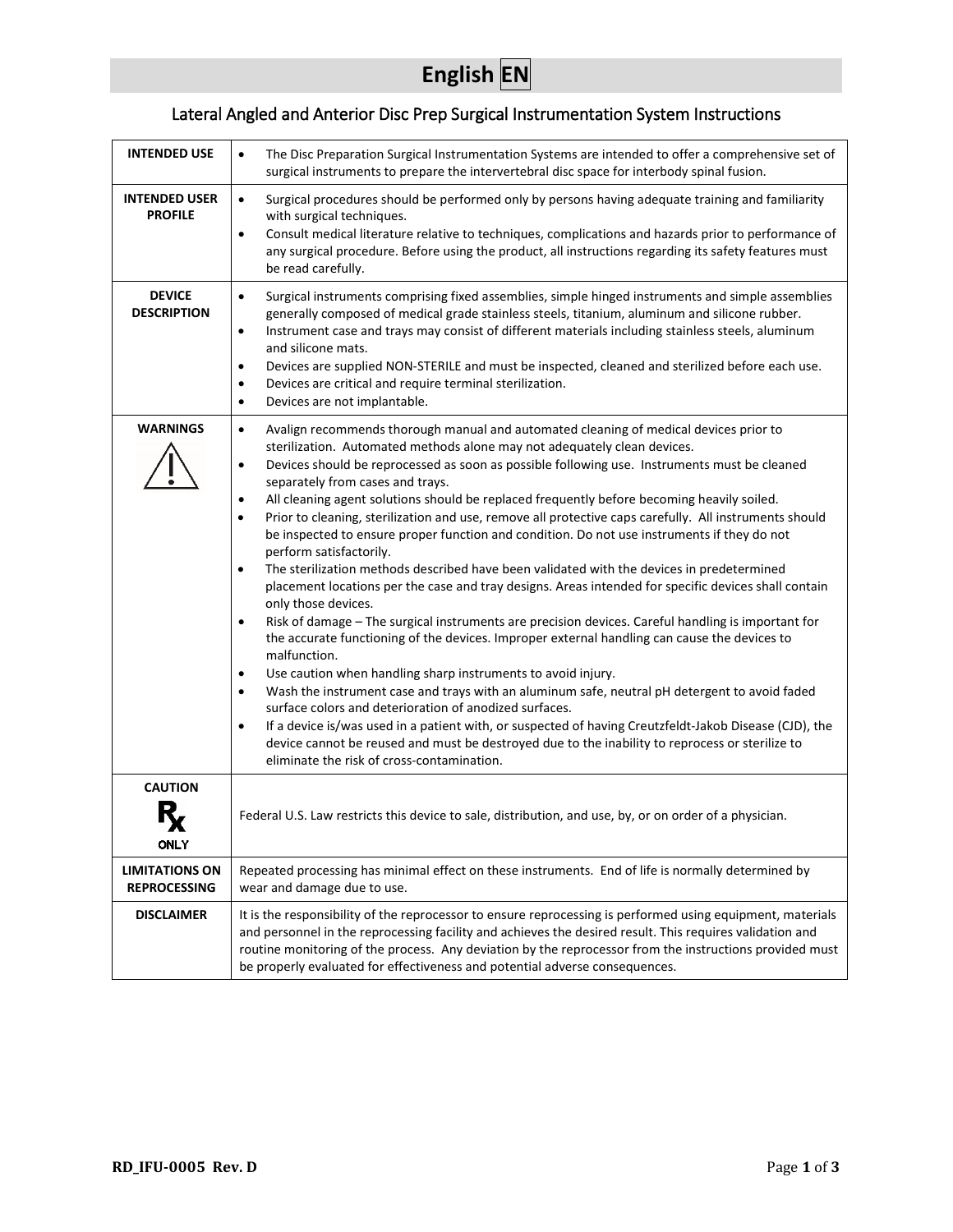## **Reprocessing Instructions**

| <b>TOOLS AND</b><br><b>ACCESSORIES</b>                  | Water                                                                                                                                             | Cold Tap Water (< 20°C / 68°F)<br>Hot Tap Water (> 40°C / 104°F)                                                                                                                                                                                                                                                                                                                                                                                                                        |                                                                                                                                                                                                 |                                                                                                           |  |  |  |
|---------------------------------------------------------|---------------------------------------------------------------------------------------------------------------------------------------------------|-----------------------------------------------------------------------------------------------------------------------------------------------------------------------------------------------------------------------------------------------------------------------------------------------------------------------------------------------------------------------------------------------------------------------------------------------------------------------------------------|-------------------------------------------------------------------------------------------------------------------------------------------------------------------------------------------------|-----------------------------------------------------------------------------------------------------------|--|--|--|
|                                                         |                                                                                                                                                   |                                                                                                                                                                                                                                                                                                                                                                                                                                                                                         | Deionized (DI) or Reverse Osmosis (RO) Water (ambient)                                                                                                                                          |                                                                                                           |  |  |  |
|                                                         | <b>Cleaning Agents</b>                                                                                                                            |                                                                                                                                                                                                                                                                                                                                                                                                                                                                                         | Neutral Enzymatic Detergent pH 6.0-8.0 i.e. MetriZyme, EndoZime, Enzol                                                                                                                          |                                                                                                           |  |  |  |
|                                                         |                                                                                                                                                   |                                                                                                                                                                                                                                                                                                                                                                                                                                                                                         | Assorted Sizes of Brushes and/or Pipe Cleaners with Nylon Bristles                                                                                                                              |                                                                                                           |  |  |  |
|                                                         | Accessories                                                                                                                                       | Sterile Syringes or equivalent                                                                                                                                                                                                                                                                                                                                                                                                                                                          |                                                                                                                                                                                                 |                                                                                                           |  |  |  |
|                                                         |                                                                                                                                                   |                                                                                                                                                                                                                                                                                                                                                                                                                                                                                         | Absorbent, Low Lint Disposable Cloths or equivalent                                                                                                                                             |                                                                                                           |  |  |  |
|                                                         |                                                                                                                                                   | <b>Soaking Pans</b>                                                                                                                                                                                                                                                                                                                                                                                                                                                                     |                                                                                                                                                                                                 |                                                                                                           |  |  |  |
|                                                         |                                                                                                                                                   | <b>Medical Compressed Air</b><br>Ultrasonic Cleaner (Sonicator)                                                                                                                                                                                                                                                                                                                                                                                                                         |                                                                                                                                                                                                 |                                                                                                           |  |  |  |
|                                                         | Equipment                                                                                                                                         | <b>Automated Washer</b>                                                                                                                                                                                                                                                                                                                                                                                                                                                                 |                                                                                                                                                                                                 |                                                                                                           |  |  |  |
| <b>POINT-OF-USE</b><br><b>AND</b><br><b>CONTAINMENT</b> | 1)<br>2)<br>supply.<br>3)                                                                                                                         | Follow health care facility point of use practices. Keep devices moist after use to prevent soil from<br>drying and remove excess soil and debris from all surfaces, crevices, sliding mechanisms, hinged joints,<br>and all other hard-to-clean design features.<br>Follow universal precautions and contain devices in closed or covered containers for transport to central<br>All devices must be cleaned in the completely open and disassembled (i.e. taken apart) configuration. |                                                                                                                                                                                                 |                                                                                                           |  |  |  |
| <b>MANUAL</b>                                           | 4)                                                                                                                                                |                                                                                                                                                                                                                                                                                                                                                                                                                                                                                         | Prepare neutral pH enzymatic detergent per vendor's directions. Enzol® enzymatic detergent is                                                                                                   |                                                                                                           |  |  |  |
| <b>CLEANING</b>                                         |                                                                                                                                                   |                                                                                                                                                                                                                                                                                                                                                                                                                                                                                         | recommended at a preparation of 1 oz./gallon using lukewarm water.                                                                                                                              |                                                                                                           |  |  |  |
|                                                         | 5)                                                                                                                                                |                                                                                                                                                                                                                                                                                                                                                                                                                                                                                         |                                                                                                                                                                                                 | Fully immerse device in the prepared detergent per labeling instructions. Allow device to soak for a      |  |  |  |
|                                                         | minimum of 1 minute.                                                                                                                              |                                                                                                                                                                                                                                                                                                                                                                                                                                                                                         |                                                                                                                                                                                                 |                                                                                                           |  |  |  |
|                                                         | 6)<br>reach areas.                                                                                                                                |                                                                                                                                                                                                                                                                                                                                                                                                                                                                                         |                                                                                                                                                                                                 | Actuate all movable parts during the soak time to allow complete penetration of detergent to hard to      |  |  |  |
|                                                         | 7)                                                                                                                                                |                                                                                                                                                                                                                                                                                                                                                                                                                                                                                         |                                                                                                                                                                                                 | Scrub the device, using a soft bristled brush (may also include a syringe and pipe cleaner), paying       |  |  |  |
|                                                         |                                                                                                                                                   |                                                                                                                                                                                                                                                                                                                                                                                                                                                                                         |                                                                                                                                                                                                 | particular attention to movable parts, crevices, and other hard to reach areas until all visible soil has |  |  |  |
|                                                         | been removed.                                                                                                                                     |                                                                                                                                                                                                                                                                                                                                                                                                                                                                                         |                                                                                                                                                                                                 |                                                                                                           |  |  |  |
|                                                         | a)                                                                                                                                                |                                                                                                                                                                                                                                                                                                                                                                                                                                                                                         |                                                                                                                                                                                                 | For lumen devices, flush internal lumens with detergent using an appropriately sized syringe at           |  |  |  |
|                                                         |                                                                                                                                                   | least 7 times with a minimum of 15mL of detergent. If available, use flush ports for flushing.                                                                                                                                                                                                                                                                                                                                                                                          |                                                                                                                                                                                                 |                                                                                                           |  |  |  |
|                                                         | 8)                                                                                                                                                | Prepare neutral pH enzymatic detergent in the sonicator (as per vendor directions) and sonicate the<br>instruments for a minimum of 10 minutes. Note: Enzyme solution shall be changed when it becomes                                                                                                                                                                                                                                                                                  |                                                                                                                                                                                                 |                                                                                                           |  |  |  |
|                                                         |                                                                                                                                                   | grossly contaminated (bloody and/or turbid).                                                                                                                                                                                                                                                                                                                                                                                                                                            |                                                                                                                                                                                                 |                                                                                                           |  |  |  |
|                                                         | 9)                                                                                                                                                | Rinse all surfaces and crevices in running reverse osmosis or deionized (RO/DI) water for a minimum of                                                                                                                                                                                                                                                                                                                                                                                  |                                                                                                                                                                                                 |                                                                                                           |  |  |  |
|                                                         |                                                                                                                                                   | 3 minutes to remove any residual detergent or debris.                                                                                                                                                                                                                                                                                                                                                                                                                                   |                                                                                                                                                                                                 |                                                                                                           |  |  |  |
|                                                         | a)                                                                                                                                                |                                                                                                                                                                                                                                                                                                                                                                                                                                                                                         |                                                                                                                                                                                                 | For lumen devices, flush internal lumens a minimum of 3 times with RO/DI water (minimum of                |  |  |  |
|                                                         |                                                                                                                                                   |                                                                                                                                                                                                                                                                                                                                                                                                                                                                                         | 15mL) using an appropriately sized syringe. If available, use flush ports for flushing.<br>10) Dry the instrument with a clean, soft cloth. Filtered, compressed air may be used to aid drying. |                                                                                                           |  |  |  |
|                                                         |                                                                                                                                                   |                                                                                                                                                                                                                                                                                                                                                                                                                                                                                         |                                                                                                                                                                                                 | 11) Visually examine each instrument for cleanliness. If visible soil remains, repeat cleaning procedure. |  |  |  |
|                                                         |                                                                                                                                                   |                                                                                                                                                                                                                                                                                                                                                                                                                                                                                         |                                                                                                                                                                                                 |                                                                                                           |  |  |  |
| <b>AUTOMATED</b><br><b>CLEANING</b>                     | Note: All devices must be manually pre-cleaned prior to any automated cleaning process, follow steps 1-7.<br>Steps 8-11 are optional but advised. |                                                                                                                                                                                                                                                                                                                                                                                                                                                                                         |                                                                                                                                                                                                 |                                                                                                           |  |  |  |
|                                                         |                                                                                                                                                   | instructions per the below minimum parameters.                                                                                                                                                                                                                                                                                                                                                                                                                                          |                                                                                                                                                                                                 | 12) Clean devices within a washer/disinfector utilizing the equipment and detergent manufacturers'        |  |  |  |
|                                                         |                                                                                                                                                   |                                                                                                                                                                                                                                                                                                                                                                                                                                                                                         |                                                                                                                                                                                                 | Detergent Type &                                                                                          |  |  |  |
|                                                         | Phase                                                                                                                                             | Time (minutes)                                                                                                                                                                                                                                                                                                                                                                                                                                                                          | Temperature                                                                                                                                                                                     | Concentration                                                                                             |  |  |  |
|                                                         | Pre-wash 1                                                                                                                                        | 02:00                                                                                                                                                                                                                                                                                                                                                                                                                                                                                   | Cold Tap Water                                                                                                                                                                                  | N/A                                                                                                       |  |  |  |
|                                                         | Enzyme Wash                                                                                                                                       | 02:00                                                                                                                                                                                                                                                                                                                                                                                                                                                                                   | Hot Tap Water                                                                                                                                                                                   | Enzyme Detergent                                                                                          |  |  |  |
|                                                         | Rinse 1                                                                                                                                           | 01:00                                                                                                                                                                                                                                                                                                                                                                                                                                                                                   | Hot Tap Water                                                                                                                                                                                   | N/A                                                                                                       |  |  |  |
|                                                         | <b>Purified Water Rinse</b><br>Drying                                                                                                             | 00:10<br>15:00                                                                                                                                                                                                                                                                                                                                                                                                                                                                          | 146-150°F / 63-66°C<br>194°F / 90°C                                                                                                                                                             | N/A<br>N/A                                                                                                |  |  |  |
|                                                         |                                                                                                                                                   |                                                                                                                                                                                                                                                                                                                                                                                                                                                                                         |                                                                                                                                                                                                 | 13) Dry excess moisture using an absorbent cloth. Dry any internal areas with filtered, compressed air.   |  |  |  |
|                                                         |                                                                                                                                                   |                                                                                                                                                                                                                                                                                                                                                                                                                                                                                         |                                                                                                                                                                                                 | 14) Visually examine each instrument for cleanliness. If visible soil remains, repeat cleaning procedure. |  |  |  |
| <b>DISINFECTION</b>                                     | $\bullet$                                                                                                                                         | Devices must be terminally sterilized (See § Sterilization).                                                                                                                                                                                                                                                                                                                                                                                                                            |                                                                                                                                                                                                 |                                                                                                           |  |  |  |
|                                                         | $\bullet$<br>disinfection per ISO 15883.                                                                                                          |                                                                                                                                                                                                                                                                                                                                                                                                                                                                                         | Avalign devices are compatible with washer/disinfector time-temperature profiles for thermal                                                                                                    |                                                                                                           |  |  |  |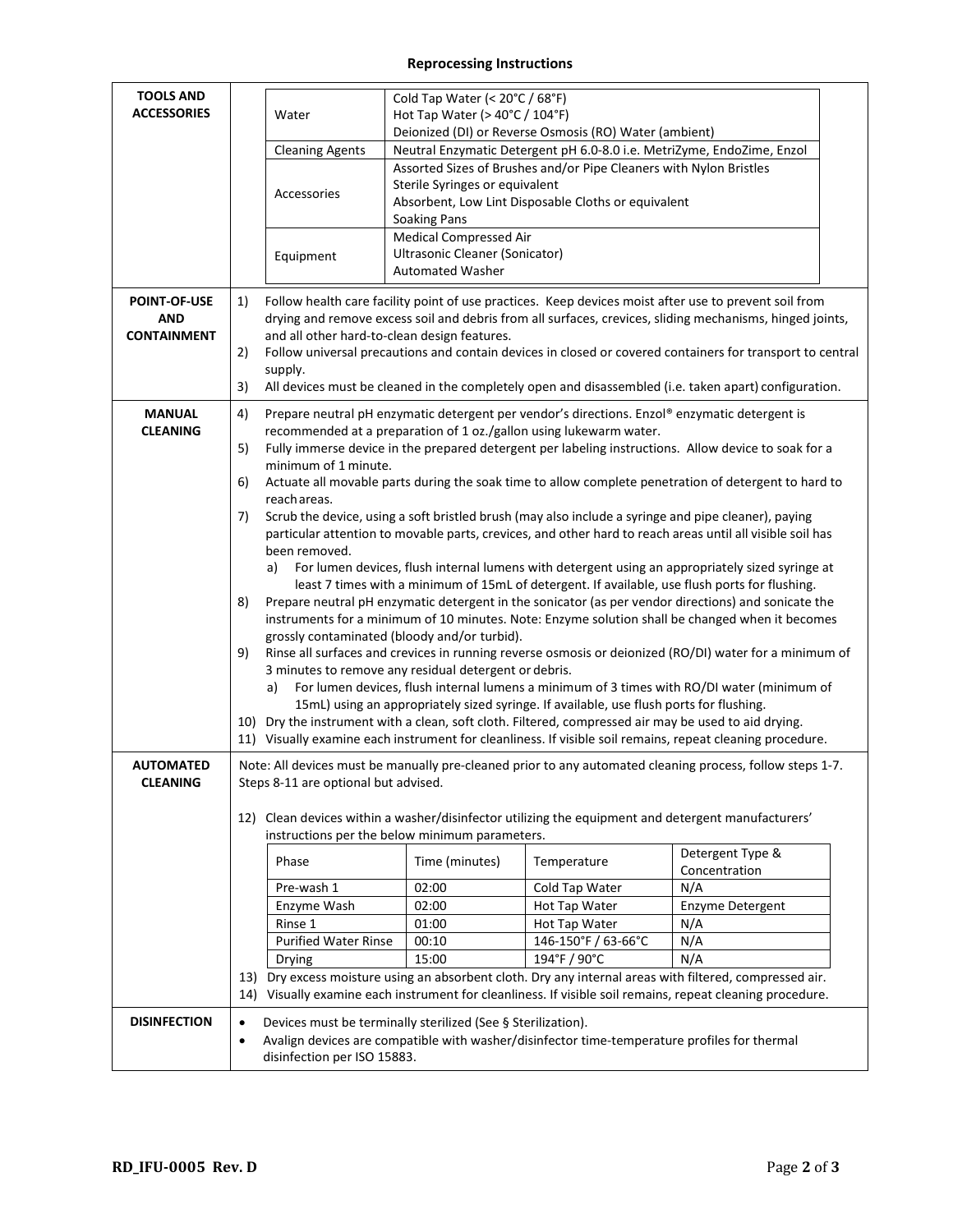## **Reprocessing Instructions**

| <b>INSPECTION AND</b><br><b>FUNCTIONAL</b><br><b>TESTING</b> | Check for smooth movement of hinges. Locking mechanisms should be free of nicks.<br>$\bullet$<br>Devices with broken, cracked, chipped or worn parts should not be used, but should be replaced<br>$\bullet$<br>immediately.<br>Lubricate instruments before autoclaving with Instra-Lube, or a steam permeable instrument lubricant.<br>$\bullet$                                                                                                                                                                                                                                                                                                                                                                                                                                                                                                                                          |                              |                                   |                    |                                  |  |
|--------------------------------------------------------------|---------------------------------------------------------------------------------------------------------------------------------------------------------------------------------------------------------------------------------------------------------------------------------------------------------------------------------------------------------------------------------------------------------------------------------------------------------------------------------------------------------------------------------------------------------------------------------------------------------------------------------------------------------------------------------------------------------------------------------------------------------------------------------------------------------------------------------------------------------------------------------------------|------------------------------|-----------------------------------|--------------------|----------------------------------|--|
| <b>PACKAGING</b>                                             | Only FDA cleared sterilization packaging materials should be used by the end user when packaging the<br>$\bullet$<br>devices.<br>The end user should consult ANSI/AAMI ST79 for additional information on steam sterilization.<br>$\bullet$<br><b>Sterilization Wrap</b><br>$\bullet$<br>Wrap cases in a standard, medical grade sterilization wrap using a double layer wrap per the AAMI<br>$\circ$<br>method or equivalent.<br><b>Rigid Sterilization Container</b><br>$\bullet$<br>For information regarding rigid sterilization containers, please refer to appropriate instructions for<br>$\circ$<br>use provided by the container manufacturer or contact the manufacturer directly for guidance.                                                                                                                                                                                   |                              |                                   |                    |                                  |  |
| <b>STERILIZATION</b>                                         | Sterilize with steam. The following are minimum cycles required for steam sterilization of Avalign devices:<br><b>Double Wrapped Instrument Case:</b>                                                                                                                                                                                                                                                                                                                                                                                                                                                                                                                                                                                                                                                                                                                                       |                              |                                   |                    |                                  |  |
|                                                              | <b>Cycle Type</b><br>Prevacuum                                                                                                                                                                                                                                                                                                                                                                                                                                                                                                                                                                                                                                                                                                                                                                                                                                                              | Temperature<br>132°C (270°F) | <b>Exposure Time</b><br>4 minutes | <b>Pulses</b><br>4 | <b>Drying Time</b><br>30 minutes |  |
|                                                              | <b>Gravity Displacement</b>                                                                                                                                                                                                                                                                                                                                                                                                                                                                                                                                                                                                                                                                                                                                                                                                                                                                 | 132°C (270°F)                | 15 minutes                        | N/A                | 30 minutes                       |  |
|                                                              | The operating instructions and guidelines for maximum load configuration of the sterilizer manufacturer<br>$\bullet$<br>should be followed explicitly. The sterilizer must be properly installed, maintained, and calibrated.<br>Time and temperature parameters required for sterilization vary according to the type of sterilizer, cycle<br>$\bullet$<br>design, and packaging material. It is critical that process parameters be validated for each facility's<br>individual type of sterilization equipment and product load configuration.<br>A facility may choose to use different steam sterilization cycles other than the cycle suggested if the<br>$\bullet$<br>facility has properly validated the cycle to ensure adequate steam penetration and contact with the<br>devices for sterilization. Note: rigid sterilization containers cannot be used in gravity steam cycles. |                              |                                   |                    |                                  |  |
| <b>STORAGE</b>                                               | After sterilization, devices should remain in the sterilization packaging and be stored in a clean, dry<br>$\bullet$<br>cabinet or storage case.<br>Care should be taken when handling wrapped devices to avoid damaging the sterile barrier.<br>$\bullet$                                                                                                                                                                                                                                                                                                                                                                                                                                                                                                                                                                                                                                  |                              |                                   |                    |                                  |  |
| <b>MAINTENANCE</b>                                           | Attention: Apply lubricant only on the connecting elements (locking mechanism) and moving parts.<br>$\bullet$<br>Discard damaged, worn or non-functional devices.<br>$\bullet$                                                                                                                                                                                                                                                                                                                                                                                                                                                                                                                                                                                                                                                                                                              |                              |                                   |                    |                                  |  |
| <b>WARRANTY</b>                                              | All products are guaranteed to be free from defects in material and workmanship at the time of<br>$\bullet$<br>shipping.<br>Avalign devices are reusable and meet AAMI standards for sterilization. Devices are designed and<br>$\bullet$<br>manufactured to meet the highest quality standards. Avalign cannot accept liability for failure of devices<br>which have been modified in any way from their original design.                                                                                                                                                                                                                                                                                                                                                                                                                                                                  |                              |                                   |                    |                                  |  |
| <b>CONTACT</b>                                               | <b>Manufactured by:</b><br>Distributed by:<br>Orthofix Inc.<br><b>Avalign Technologies</b><br>8727 Clinton Park Drive<br>3451 Plano Parkway<br>Fort Wayne, IN 46825<br>Lewisville, TX 75056<br>1-877-289-1096<br>(214) 937-2000<br>www.avalign.com<br>product.questions@avalign.com<br><b>Australian Sponsor:</b><br>EC<br><b>REP</b><br>Emergo Australia<br>Level 20, Tower II<br><b>Authorized Representative:</b><br>Darling Park<br><b>Instrumed GmbH</b>                                                                                                                                                                                                                                                                                                                                                                                                                               |                              |                                   |                    |                                  |  |
|                                                              | 201 Sussex Street<br>(dba Avalign German Specialty<br>Sydney, NSW 2000<br>Instruments)<br>Australia<br>78 532 Tuttlingen, Unter Buchsteig 3<br>Germany Phone: +49 7462 200 49 0                                                                                                                                                                                                                                                                                                                                                                                                                                                                                                                                                                                                                                                                                                             |                              |                                   |                    |                                  |  |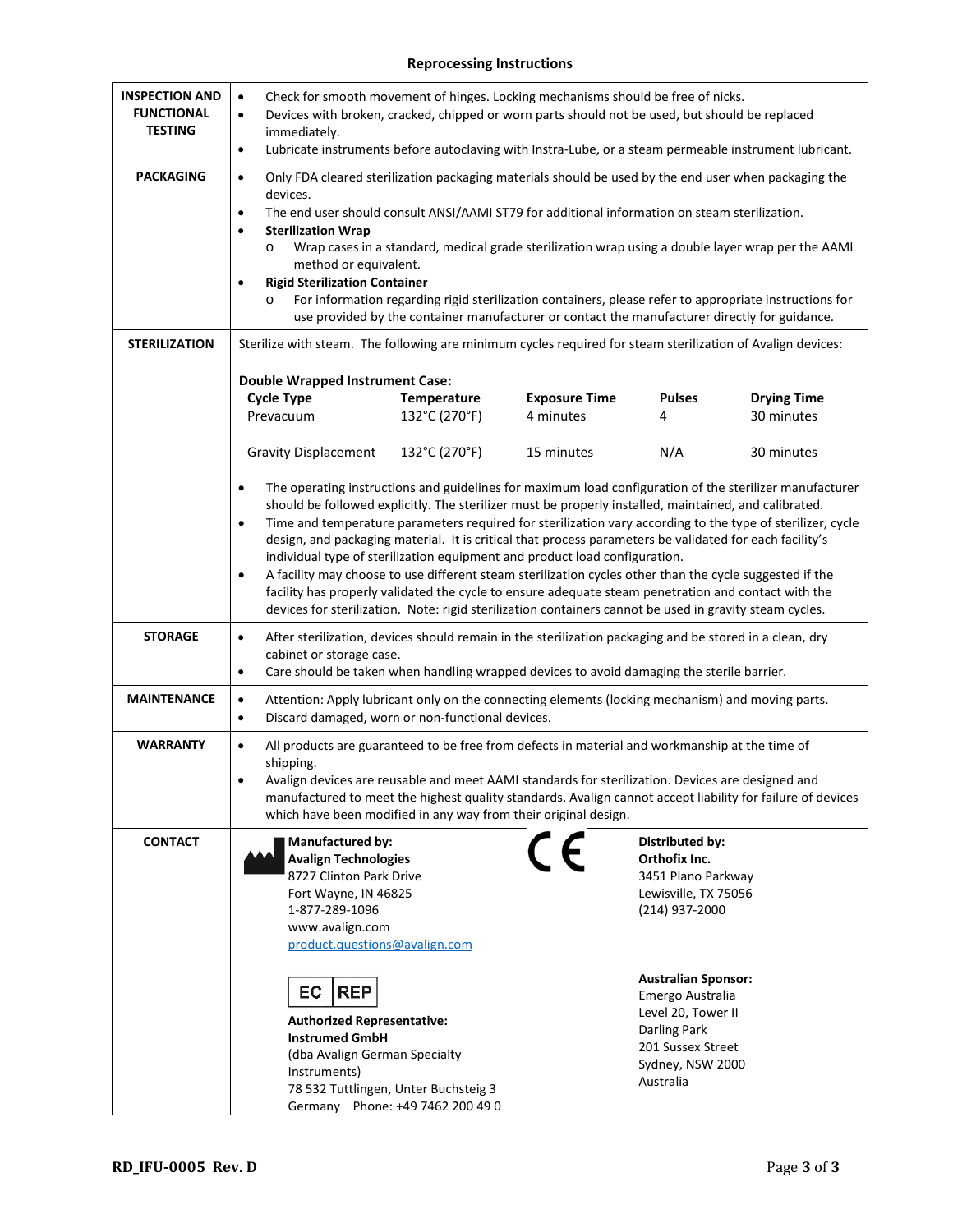## **Français FR**

## <span id="page-4-0"></span>I Instructions relatives au Système d'Instrumentation pour Angulaire Latérale et Antérieure Préparation du Disque

| <b>USAGE PRÉVU</b>                                            | Les Systèmes d'Instrumentation pour Préparation du Disque ont été spécialement conçus pour<br>$\bullet$<br>offrir un kit complet d'instruments chirurgicaux permettant de préparer l'espace du disque<br>intervertébral pour les fusion spinal intervertébral.                                                                                                                                                                                                                                                                                                                                                                                                                                                                                                                                                                                                                                                                                                                                                                                                                                                                                                                                                                                                                                                                                                                                                                                                                                                                                                                                                                                                                                                                                                                                                                                                                                                                                                                                                                                                                                                |
|---------------------------------------------------------------|---------------------------------------------------------------------------------------------------------------------------------------------------------------------------------------------------------------------------------------------------------------------------------------------------------------------------------------------------------------------------------------------------------------------------------------------------------------------------------------------------------------------------------------------------------------------------------------------------------------------------------------------------------------------------------------------------------------------------------------------------------------------------------------------------------------------------------------------------------------------------------------------------------------------------------------------------------------------------------------------------------------------------------------------------------------------------------------------------------------------------------------------------------------------------------------------------------------------------------------------------------------------------------------------------------------------------------------------------------------------------------------------------------------------------------------------------------------------------------------------------------------------------------------------------------------------------------------------------------------------------------------------------------------------------------------------------------------------------------------------------------------------------------------------------------------------------------------------------------------------------------------------------------------------------------------------------------------------------------------------------------------------------------------------------------------------------------------------------------------|
| <b>PROFIL</b><br><b>D'UTILISATEUR PRÉVU</b>                   | Les interventions chirurgicales doivent être pratiquées uniquement par des professionnels<br>$\bullet$<br>possédant la formation appropriée et familiarisés avec les techniques chirurgicales.<br>En outre, il convient de consulter la littérature médicale relative aux techniques, complications<br>$\bullet$<br>et risques avant de procéder à toute intervention chirurgicale. Avant d'utiliser le produit, lire<br>attentivement toutes les consignes concernant ses caractéristiques de sécurité.                                                                                                                                                                                                                                                                                                                                                                                                                                                                                                                                                                                                                                                                                                                                                                                                                                                                                                                                                                                                                                                                                                                                                                                                                                                                                                                                                                                                                                                                                                                                                                                                      |
| <b>DESCRIPTION DU</b><br><b>DISPOSITIF</b>                    | Les instruments chirurgicaux comprenant des assemblages fixes, des charnières et des<br>$\bullet$<br>assemblages simples sont généralement composés d'acier inoxydable, de titane, d'aluminium<br>et de caoutchouc de silicone de qualité médicale.<br>Les boîtes et plateaux à instruments peuvent être constitués de matériaux différents dont<br>$\bullet$<br>l'acier inoxydable, l'aluminium et la silicone.<br>Les dispositifs sont fournis NON STÉRILES et doivent être inspectés, nettoyés et stérilisés avant<br>$\bullet$<br>chaque utilisation.<br>Ces dispositifs sont critiques et nécessitent une stérilisation terminale.<br>$\bullet$<br>Les dispositifs ne sont pas implantables.<br>$\bullet$                                                                                                                                                                                                                                                                                                                                                                                                                                                                                                                                                                                                                                                                                                                                                                                                                                                                                                                                                                                                                                                                                                                                                                                                                                                                                                                                                                                                |
| <b>AVERTISSEMENTS</b>                                         | Avalign recommande de procéder à un nettoyage manuel et automatisé intégral des dispositifs<br>$\bullet$<br>médicaux préalablement à la stérilisation. Les seules méthodes automatisées risquent de ne<br>pas nettoyer les dispositifs de manière adéquate.<br>Après utilisation, les dispositifs doivent être restérilisés dès que possible. Les instruments<br>$\bullet$<br>doivent être nettoyés séparément des boîtes et plateaux.<br>Toutes les solutions de nettoyage doivent être fréquemment remplacées avant de devenir trop<br>$\bullet$<br>sales.<br>Avant le nettoyage, la stérilisation et l'utilisation, retirer soigneusement tous les bouchons de<br>$\bullet$<br>protection. Il convient de vérifier le bon état et le bon fonctionnement de tous les instruments.<br>Ne pas utiliser les instruments s'ils ne fonctionnent pas correctement.<br>Les méthodes de stérilisation décrites ont été validées avec les dispositifs placés à des<br>$\bullet$<br>emplacements prédéterminés selon la conception des boîtes et plateaux. Les surfaces prévues<br>pour des dispositifs particuliers doivent contenir uniquement ces dispositifs.<br>Risque de dommages - Les instruments chirurgicaux sont des dispositifs de précision. Il est<br>$\bullet$<br>important de les manipuler avec précaution pour qu'ils fonctionnent avec précision. Toute<br>manipulation externe inadaptée peut être à l'origine d'un dysfonctionnement des dispositifs.<br>Manipuler les instruments pointus avec prudence pour éviter toutes blessures.<br>$\bullet$<br>Laver les boîtes et plateaux d'instruments avec un détergent de pH neutre, non nocif pour<br>$\bullet$<br>l'aluminium, qui évitera la décoloration des surfaces et la détérioration des surfaces anodisées.<br>Si un dispositif est/a été utilisé chez un patient présentant une maladie de Creutzfeldt-Jakob<br>$\bullet$<br>(MCJ) avérée ou suspectée, il ne peut pas être réutilisé et doit être détruit en raison de<br>l'inefficacité de la stérilisation ou de la restérilisation à éliminer le risque de contamination<br>croisée. |
| <b>ATTENTION</b>                                              | La législation fédérale américaine limite la vente et la distribution de ce dispositif à un médecin ou<br>sur ordre d'un médecin et son utilisation par un médecin ou sur ordre d'un médecin.                                                                                                                                                                                                                                                                                                                                                                                                                                                                                                                                                                                                                                                                                                                                                                                                                                                                                                                                                                                                                                                                                                                                                                                                                                                                                                                                                                                                                                                                                                                                                                                                                                                                                                                                                                                                                                                                                                                 |
| <b>ONLY</b><br><b>LIMITES DE LA</b><br><b>RESTÉRILISATION</b> | Les restérilisations répétées ont un impact négligeable sur ces instruments. Leur fin de vie est<br>normalement déterminée par l'usure et les dommages dus à leur utilisation.                                                                                                                                                                                                                                                                                                                                                                                                                                                                                                                                                                                                                                                                                                                                                                                                                                                                                                                                                                                                                                                                                                                                                                                                                                                                                                                                                                                                                                                                                                                                                                                                                                                                                                                                                                                                                                                                                                                                |
| <b>AVIS DE</b><br><b>NON-RESPONSABILITÉ</b>                   | Il est de la responsabilité de la personne chargée de la restérilisation de s'assurer que cette<br>restérilisation est effectuée avec l'équipement, les matériaux et le personnel dans les locaux<br>destinés à la restérilisation et qu'elle permet d'obtenir le résultat attendu. Pour cela, un suivi<br>systématique et une validation du processus sont nécessaires. Chaque fois que la personne chargée<br>de la restérilisation s'écarte des consignes fournies, l'efficacité et les éventuelles conséquences<br>dommageables de cet écart doivent être correctement évaluées.                                                                                                                                                                                                                                                                                                                                                                                                                                                                                                                                                                                                                                                                                                                                                                                                                                                                                                                                                                                                                                                                                                                                                                                                                                                                                                                                                                                                                                                                                                                          |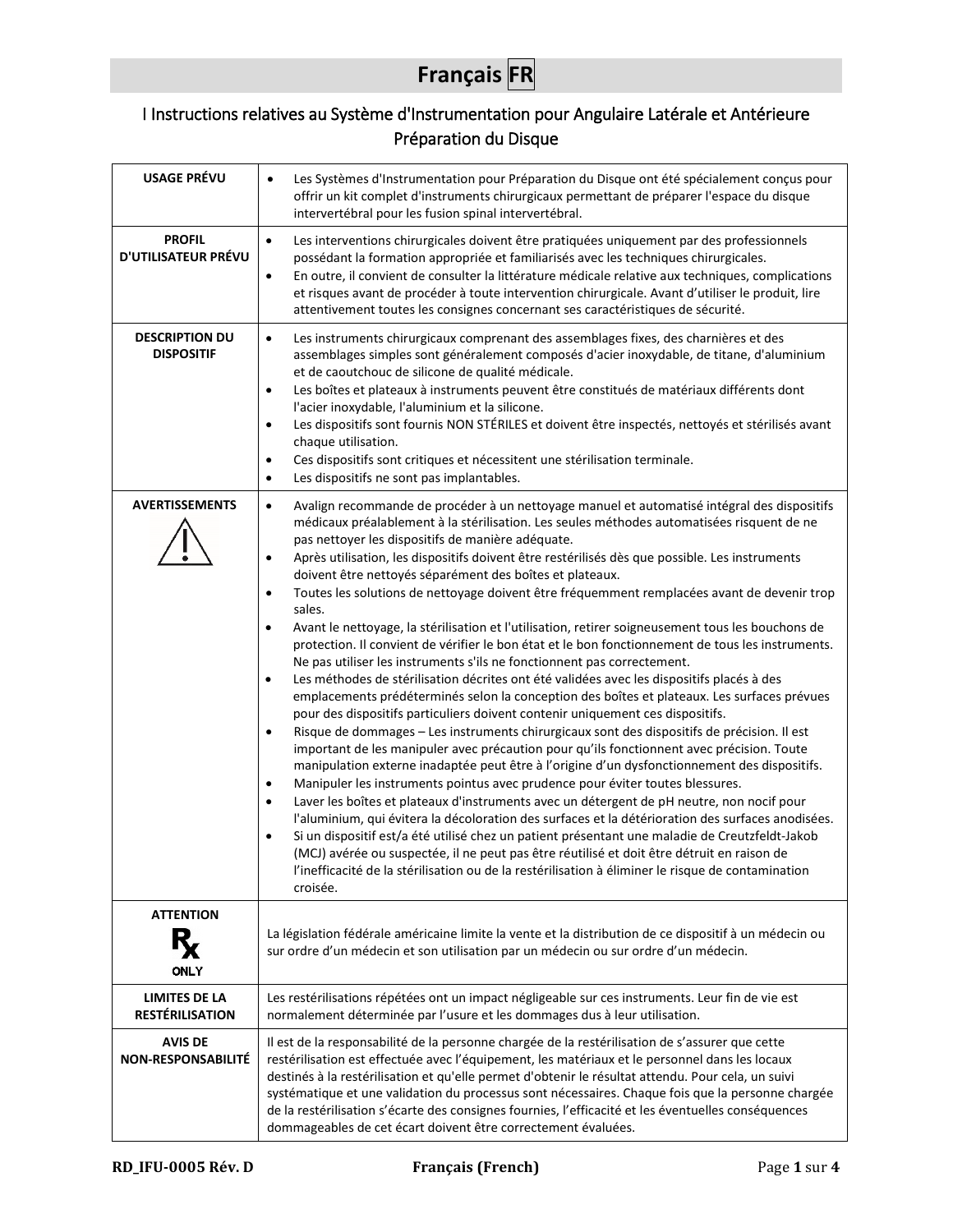## **Consignes de restérilisation**

| <b>OUTILS ET</b><br><b>ACCESSOIRES</b>                           |                                                                                                                                                                                         | Eau<br>Agents<br>nettoyants<br>Accessoires<br>Équipement                                                                                                                                                                                                                                                                                                                                                                                                                                                                                                                                                                                                                                                                                                                                                                                                                                                                                                                                                                                                                                                                                                                                                                                                                                                                                                                                                                                                                                                                                                                                                                                                                                                                                                                                                                                                                                                                                                                                                                                                                                                                         | Eau du robinet, froide (< 20 °C / 68 °F)<br>Eau du robinet, chaude (< 40 °C / 104 °F)<br>Eau déminéralisée ou obtenue par osmose inverse (ambiante)<br>Détergent enzymatique neutre à pH 6,0 à 8,0, p. ex. MetriZyme,<br>EndoZime, Enzol<br>Tailles assorties de brosses ou goupillons en fibres de nylon<br>Seringues stériles ou équivalentes<br>Chiffons jetables, absorbants et à faible peluchage ou équivalent<br>Récipients de trempage<br>Air comprimé de qualité médicale<br>Bain à ultrasons (sonicateur)<br>Laveur automatisé                                                                               |  |  |
|------------------------------------------------------------------|-----------------------------------------------------------------------------------------------------------------------------------------------------------------------------------------|----------------------------------------------------------------------------------------------------------------------------------------------------------------------------------------------------------------------------------------------------------------------------------------------------------------------------------------------------------------------------------------------------------------------------------------------------------------------------------------------------------------------------------------------------------------------------------------------------------------------------------------------------------------------------------------------------------------------------------------------------------------------------------------------------------------------------------------------------------------------------------------------------------------------------------------------------------------------------------------------------------------------------------------------------------------------------------------------------------------------------------------------------------------------------------------------------------------------------------------------------------------------------------------------------------------------------------------------------------------------------------------------------------------------------------------------------------------------------------------------------------------------------------------------------------------------------------------------------------------------------------------------------------------------------------------------------------------------------------------------------------------------------------------------------------------------------------------------------------------------------------------------------------------------------------------------------------------------------------------------------------------------------------------------------------------------------------------------------------------------------------|------------------------------------------------------------------------------------------------------------------------------------------------------------------------------------------------------------------------------------------------------------------------------------------------------------------------------------------------------------------------------------------------------------------------------------------------------------------------------------------------------------------------------------------------------------------------------------------------------------------------|--|--|
| <b>POINT</b><br><b>D'UTILISATION</b><br>ET<br><b>CONFINEMENT</b> | 1)<br>2)<br>3)                                                                                                                                                                          | difficiles à nettoyer.                                                                                                                                                                                                                                                                                                                                                                                                                                                                                                                                                                                                                                                                                                                                                                                                                                                                                                                                                                                                                                                                                                                                                                                                                                                                                                                                                                                                                                                                                                                                                                                                                                                                                                                                                                                                                                                                                                                                                                                                                                                                                                           | Respecter les pratiques de lieu d'utilisation de l'établissement de soins. Après leur utilisation, maintenir<br>les dispositifs humides afin d'éviter leur assèchement et retirer la saleté et les débris en excès de toutes<br>les surfaces, interstices, mécanismes coulissants, charnières, et autres caractéristiques de conception<br>Suivre les précautions universelles et confiner les dispositifs dans des conteneurs fermés ou couverts en<br>vue de leur transport vers l'approvisionnement central.<br>Tous les dispositifs doivent être complètement ouverts et démontés (pièces désassemblées) pour être |  |  |
| <b>NETTOYAGE</b><br><b>MANUEL</b>                                | 4)<br>5)<br>6)<br>7)<br>8)<br>9)<br>11) Vérifier visuellement la propreté de chaque instrument. En présence de souillure visible persistante,<br>recommencer la procédure de nettoyage. | nettoyés.<br>Préparer une solution de détergent enzymatique à pH neutre selon les directives du fournisseur. Le<br>détergent enzymatique Enzol® est recommandé à une dilution d'environ 30 ml dans 4,4 litres<br>(1 oz/gallon) d'eau tiède.<br>Plonger entièrement le dispositif dans la solution de détergent préparée selon les instructions de<br>l'étiquette. Laisser le dispositif tremper pendant 1 minute au minimum.<br>Actionner toutes les pièces mobiles pendant le temps de trempage pour permettre une pénétration<br>complète du détergent dans les zones peu accessibles.<br>Frotter le dispositif à l'aide d'une brosse à poils doux (utilisation possible d'une seringue et d'un<br>goupillon), en faisant particulièrement attention aux pièces mobiles, interstices et autres zones peu<br>accessibles jusqu'à élimination de toute trace visible de souillure.<br>Pour les dispositifs à canal intérieur, rincer au moins 7 fois les lumières internes avec un détergent<br>a)<br>à l'aide d'une seringue de taille appropriée, en utilisant au minimum 15 ml de détergent. Le cas<br>échéant, utiliser les orifices de rinçage pour le rinçage.<br>Préparer un détergent enzymatique à pH neutre dans un bain à ultrasons (selon les directives du<br>fournisseur) et passer les instruments aux ultrasons pendant 10 minutes au minimum. Note : la solution<br>enzymatique doit être remplacée lorsqu'elle présente une contamination visible (présence de sang<br>et/ou eau trouble).<br>Rincer toutes les surfaces et les interstices à l'eau courante purifiée par osmose inverse/désionisation<br>(OI/DI) pendant 3 minutes au moins, afin d'éliminer tout détergent ou débris résiduel.<br>Pour les dispositifs à canal intérieur, rincer les lumières internes au moins 3 fois à l'eau courante<br>a)<br>OI/DI (15 ml au minimum) à l'aide d'une seringue de taille appropriée. Le cas échéant, utiliser les<br>orifices de rinçage pour le rinçage.<br>10) Sécher l'instrument avec un chiffon doux et propre. Pour faciliter le séchage, de l'air comprimé purifié<br>peut également être utilisé. |                                                                                                                                                                                                                                                                                                                                                                                                                                                                                                                                                                                                                        |  |  |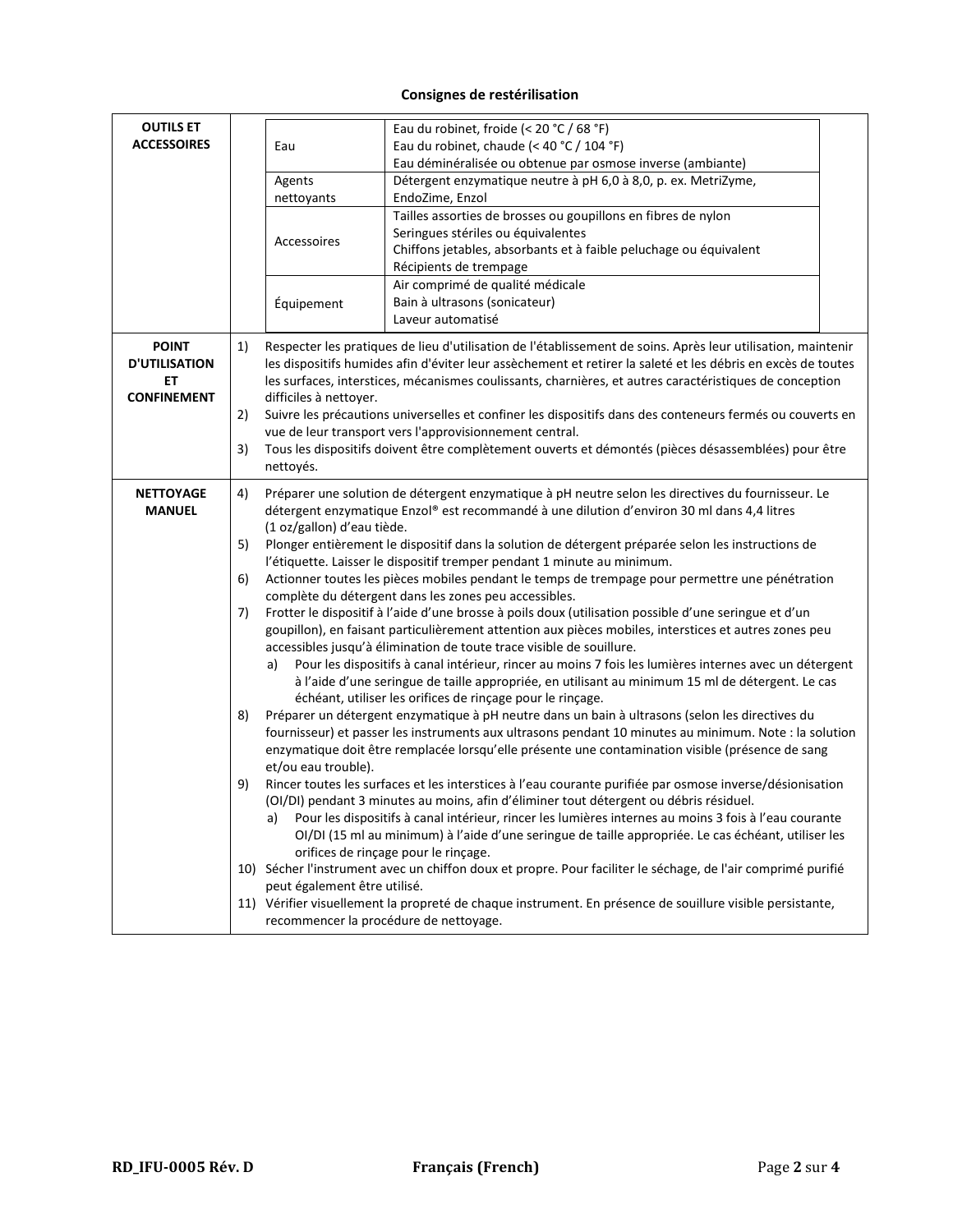## **Consignes de restérilisation**

| <b>NETTOYAGE</b><br><b>AUTOMATISÉ</b>                                       | Remarque : Tous les dispositifs doivent être prénettoyés manuellement avant de procéder au nettoyage<br>automatisé, en suivant les étapes 1 à 7. Les étapes 8 à 11 sont facultatives mais conseillées.                                                                                                                                                                                                                                                                                                                                                                                                                                                                                                                                                                                                                              |                                             |                                                                                                                                                                                                                                                                        |                                                     |                      |  |  |
|-----------------------------------------------------------------------------|-------------------------------------------------------------------------------------------------------------------------------------------------------------------------------------------------------------------------------------------------------------------------------------------------------------------------------------------------------------------------------------------------------------------------------------------------------------------------------------------------------------------------------------------------------------------------------------------------------------------------------------------------------------------------------------------------------------------------------------------------------------------------------------------------------------------------------------|---------------------------------------------|------------------------------------------------------------------------------------------------------------------------------------------------------------------------------------------------------------------------------------------------------------------------|-----------------------------------------------------|----------------------|--|--|
|                                                                             | 12) Nettoyer les dispositifs dans un laveur/désinfecteur en respectant les instructions du fabricant de<br>l'équipement et du détergent, selon les paramètres minimaux qui suivent.                                                                                                                                                                                                                                                                                                                                                                                                                                                                                                                                                                                                                                                 |                                             |                                                                                                                                                                                                                                                                        |                                                     |                      |  |  |
|                                                                             | Phase                                                                                                                                                                                                                                                                                                                                                                                                                                                                                                                                                                                                                                                                                                                                                                                                                               | Temps (minutes)                             | Température                                                                                                                                                                                                                                                            | Type de produit de<br>nettoyage et<br>concentration |                      |  |  |
|                                                                             | Prélavage 1                                                                                                                                                                                                                                                                                                                                                                                                                                                                                                                                                                                                                                                                                                                                                                                                                         | 02:00                                       | Eau du robinet, froide                                                                                                                                                                                                                                                 | N/A                                                 |                      |  |  |
|                                                                             | Lavage aux enzymes                                                                                                                                                                                                                                                                                                                                                                                                                                                                                                                                                                                                                                                                                                                                                                                                                  | 02:00                                       | Eau du robinet,                                                                                                                                                                                                                                                        |                                                     | Produit de nettoyage |  |  |
|                                                                             |                                                                                                                                                                                                                                                                                                                                                                                                                                                                                                                                                                                                                                                                                                                                                                                                                                     |                                             | chaude                                                                                                                                                                                                                                                                 | aux enzymes                                         |                      |  |  |
|                                                                             | Rinçage 1                                                                                                                                                                                                                                                                                                                                                                                                                                                                                                                                                                                                                                                                                                                                                                                                                           | 01:00                                       | Eau du robinet,<br>chaude                                                                                                                                                                                                                                              | N/A                                                 |                      |  |  |
|                                                                             | Rinçage à l'eau<br>purifiée                                                                                                                                                                                                                                                                                                                                                                                                                                                                                                                                                                                                                                                                                                                                                                                                         | 00:10                                       | 63 à 66 °C/146 à<br>150 °F                                                                                                                                                                                                                                             | N/A                                                 |                      |  |  |
|                                                                             | Séchage                                                                                                                                                                                                                                                                                                                                                                                                                                                                                                                                                                                                                                                                                                                                                                                                                             | 15:00                                       | 194°F / 90°C                                                                                                                                                                                                                                                           | N/A                                                 |                      |  |  |
|                                                                             | comprimé, filtré.                                                                                                                                                                                                                                                                                                                                                                                                                                                                                                                                                                                                                                                                                                                                                                                                                   | recommencer la procédure de nettoyage.      | 13) Sécher l'humidité excessive à l'aide d'un chiffon absorbant. Sécher toutes les zones internes à l'air<br>14) Vérifier visuellement la propreté de chaque instrument. En présence de souillure visible persistante,                                                 |                                                     |                      |  |  |
| <b>DÉSINFECTION</b>                                                         | $\bullet$<br>$\bullet$                                                                                                                                                                                                                                                                                                                                                                                                                                                                                                                                                                                                                                                                                                                                                                                                              |                                             | Les dispositifs doivent être stérilisés au stade final (voir le § sur la stérilisation).<br>Les dispositifs Avalign sont compatibles avec les profils durée-température des laveurs/désinfecteurs<br>pour la désinfection thermique conformément à la norme ISO 15883. |                                                     |                      |  |  |
| <b>INSPECTION ET</b><br><b>TEST DE</b><br><b>FONCTIONNE-</b><br><b>MENT</b> | Vérifier la souplesse de mouvement des charnières. Les mécanismes de verrouillage ne doivent<br>$\bullet$<br>présenter aucune entaille.<br>Les dispositifs présentant des pièces cassées, fissurées, ébréchées ou érodées ne doivent pas être<br>$\bullet$<br>utilisés, mais être réparés ou remplacés immédiatement.<br>Avant de passer les instruments à l'autoclave, les lubrifier avec Instra-Lube ou un lubrifiant pour<br>$\bullet$<br>instruments perméable à la vapeur.                                                                                                                                                                                                                                                                                                                                                     |                                             |                                                                                                                                                                                                                                                                        |                                                     |                      |  |  |
| <b>CONDITIONNE-</b><br><b>MENT</b>                                          | Seuls les matériaux d'emballage pour stérilisation approuvés par la FDA doivent être utilisés par<br>$\bullet$<br>l'utilisateur final lors de l'emballage des dispositifs.<br>Pour des informations supplémentaires sur la stérilisation à la vapeur, l'utilisateur final devra consulter<br>$\bullet$<br>la norme ANSI/AAMI ST79.<br>Emballage de stérilisation<br>$\bullet$<br>Enveloppez les boîtes dans un emballage de stérilisation de qualité médicale standard à double<br>$\circ$<br>couche selon la méthode AAMI ou équivalent.<br>Conteneurs de stérilisation rigides<br>Pour obtenir des informations sur les conteneurs de stérilisation rigides, se reporter aux modes<br>$\circ$<br>d'emploi correspondants fournis par le fabricant du conteneur ou contacter le fabricant<br>directement pour plus d'informations. |                                             |                                                                                                                                                                                                                                                                        |                                                     |                      |  |  |
| <b>STÉRILISATION</b>                                                        | dispositifs Avalign :                                                                                                                                                                                                                                                                                                                                                                                                                                                                                                                                                                                                                                                                                                                                                                                                               |                                             | Stériliser à la vapeur. Les cycles ci-après sont des cycles minimaux requis pour la stérilisation à la vapeur des                                                                                                                                                      |                                                     |                      |  |  |
|                                                                             |                                                                                                                                                                                                                                                                                                                                                                                                                                                                                                                                                                                                                                                                                                                                                                                                                                     | Boîte à instruments avec double emballage : |                                                                                                                                                                                                                                                                        |                                                     |                      |  |  |
|                                                                             | Temps de<br><b>Temps</b><br>Température<br>d'exposition<br><b>Impulsions</b><br>séchage<br>Type de cycle<br>Prévide<br>30 minutes<br>132 °C (270 °F)<br>4 minutes<br>4                                                                                                                                                                                                                                                                                                                                                                                                                                                                                                                                                                                                                                                              |                                             |                                                                                                                                                                                                                                                                        |                                                     |                      |  |  |
|                                                                             | Déplacement de<br>gravité                                                                                                                                                                                                                                                                                                                                                                                                                                                                                                                                                                                                                                                                                                                                                                                                           | 132 °C (270 °F)                             | 15 minutes                                                                                                                                                                                                                                                             | N/A                                                 | 30 minutes           |  |  |
|                                                                             | Les modes d'emploi et recommandations relatifs à la configuration de charge maximale du stérilisateur<br>$\bullet$<br>et fournis par le fabricant doivent être suivis à la lettre. Le stérilisateur doit être installé correctement,<br>entretenu et étalonné.<br>Les paramètres de durée et de température nécessaires à la stérilisation varient en fonction du type de<br>$\bullet$<br>stérilisateur, du cycle et du matériel d'emballage. Il est essentiel de valider les paramètres du processus<br>pour chaque type d'appareil de stérilisation dans l'établissement et chaque configuration de charge.                                                                                                                                                                                                                       |                                             |                                                                                                                                                                                                                                                                        |                                                     |                      |  |  |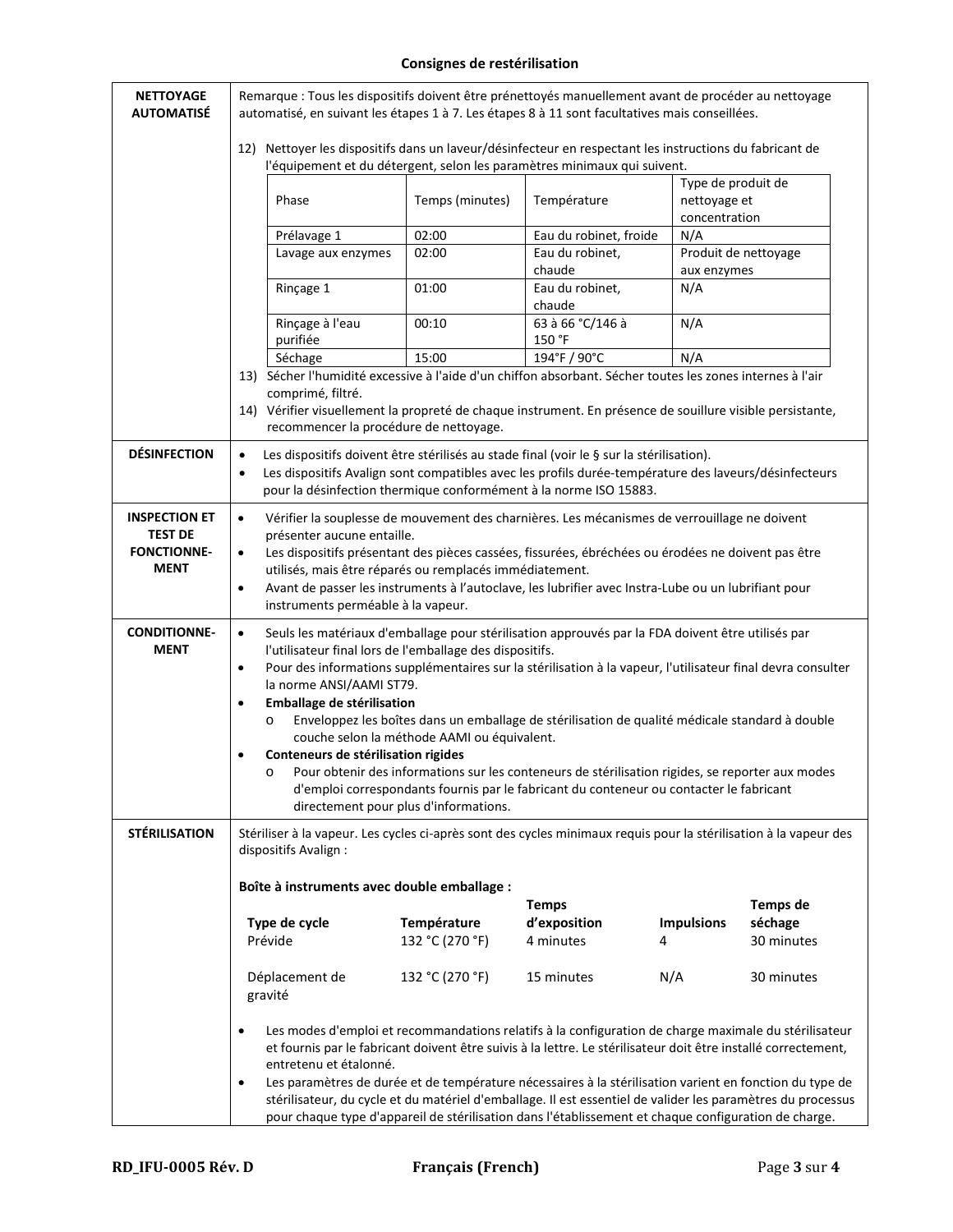## **Consignes de restérilisation**

|                  | Un établissement peut décider de procéder à des cycles de stérilisation à la vapeur différents de celui<br>$\bullet$<br>proposé s'il a validé correctement le cycle en veillant à ce qu'il garantisse une pénétration et un contact<br>adéquats de la vapeur avec les dispositifs à stériliser. Remarque : Les conteneurs de stérilisation rigides<br>ne doivent pas être utilisés pour des cycles de stérilisation à la vapeur par déplacement de gravité.                                                     |                                                                                                                                                                                                                                                      |  |  |  |  |
|------------------|-----------------------------------------------------------------------------------------------------------------------------------------------------------------------------------------------------------------------------------------------------------------------------------------------------------------------------------------------------------------------------------------------------------------------------------------------------------------------------------------------------------------|------------------------------------------------------------------------------------------------------------------------------------------------------------------------------------------------------------------------------------------------------|--|--|--|--|
| <b>STOCKAGE</b>  | Après stérilisation, les dispositifs doivent rester dans leur emballage de stérilisation et être stockés dans<br>$\bullet$<br>un placard propre et sec ou dans une boîte de rangement.<br>Lors de la manipulation des dispositifs emballés, veiller soigneusement à éviter tout risque<br>$\bullet$<br>d'endommagement de la barrière stérile.                                                                                                                                                                  |                                                                                                                                                                                                                                                      |  |  |  |  |
| <b>ENTRETIEN</b> | $\bullet$<br>verrouillage) et les pièces mobiles.<br>$\bullet$                                                                                                                                                                                                                                                                                                                                                                                                                                                  | Attention : Appliquer un lubrifiant uniquement sur les éléments de raccordement (mécanisme de<br>Jeter les dispositifs endommagés, usés ou non fonctionnels.                                                                                         |  |  |  |  |
| <b>GARANTIE</b>  | Tous les produits sont garantis sans défaut de matériau ni de fabrication à la date d'expédition.<br>$\bullet$<br>Les dispositifs Avalign sont réutilisables et satisfont aux normes AAMI de stérilisation. Tous nos<br>$\bullet$<br>dispositifs ont été conçus et sont fabriqués en conformité avec les normes de qualité les plus strictes.<br>Avalign ne peut endosser la responsabilité de la défaillance de dispositifs ayant subi une quelconque<br>modification par rapport à leur conception d'origine. |                                                                                                                                                                                                                                                      |  |  |  |  |
| <b>CONTACT</b>   | Fabriqué par :<br><b>Avalign Technologies</b><br>8727 Clinton Park Drive<br>Fort Wayne, IN 46825<br>1-877-289-1096<br>www.avalign.com<br>product.questions@avalign.com<br>EC<br><b>REP</b><br>Représentant agréé :<br><b>Instrumed GmbH</b><br>(dba Avalign German Specialty<br>Instruments) 78 532 Tuttlingen, Unter<br>Buchsteig 3<br>Allemagne Tél.: +49 7462 200 49 0                                                                                                                                       | Distribué par :<br>Orthofix Inc.<br>3451 Plano Parkway<br>Lewisville, TX 75056<br>(214) 937-2000<br><b>Commanditaire australien:</b><br>Emergo Australia<br>Level 20, Tower II<br>Darling Park<br>201 Sussex Street<br>Sydney, NSW 2000<br>Australia |  |  |  |  |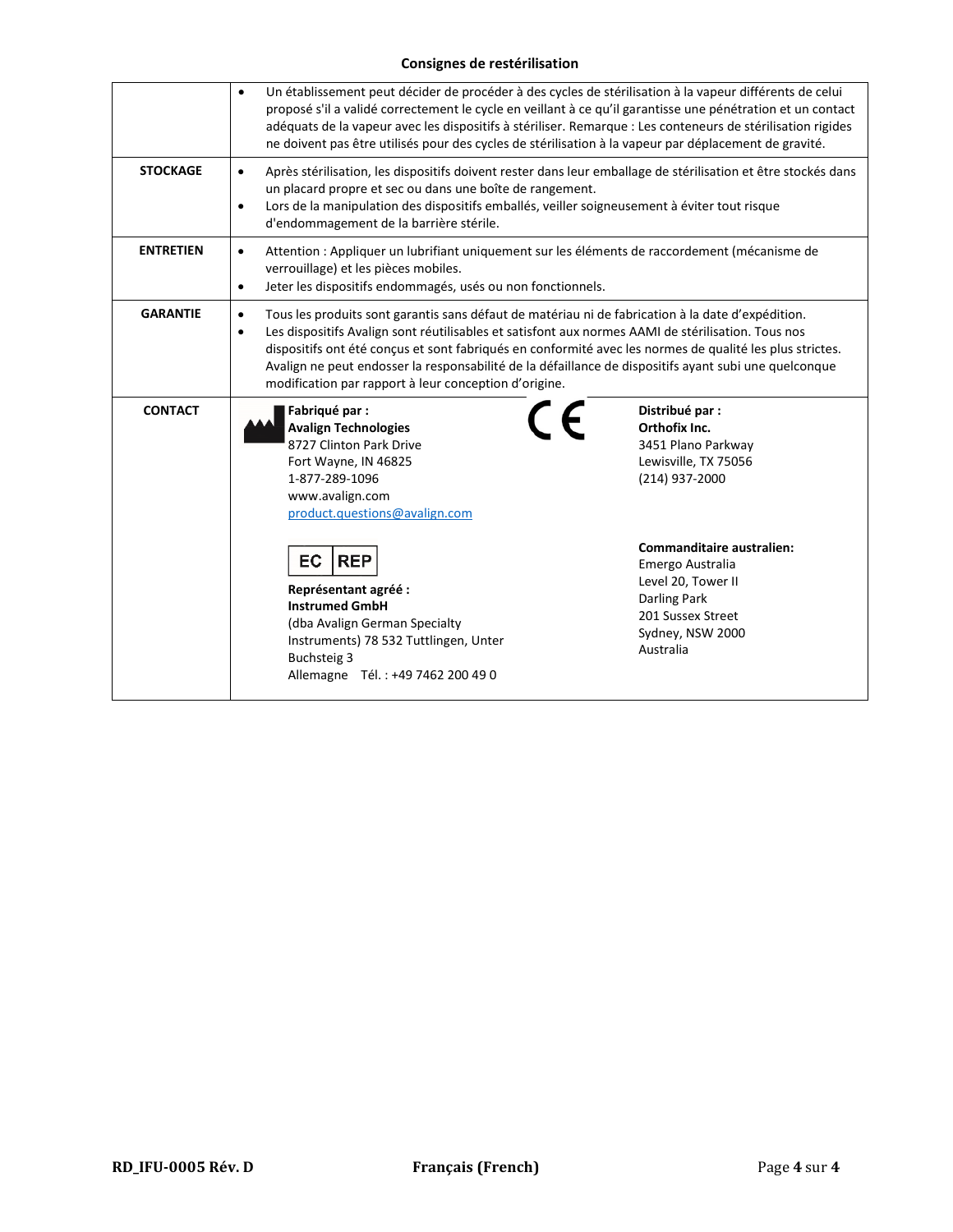## **Deutsch DE**

## <span id="page-8-0"></span>Anweisungen für das Instrumentensystem zu seitlich abgewinkelter und anteriorer Scheiben Vorbereitung

| <b>VORGESEHENE</b><br><b>VERWENDUNG</b>         | Die chirurgischen Instrumentenvorbereitungssysteme für die Scheibenvorbereitung bieten<br>$\bullet$<br>ein umfassendes Set an chirurgischen Instrumenten zur Vorbereitung des<br>Bandscheibenraums für interbody die Wirbelsäulenfusion.                                                                                                                                                                                                                                                                                                                                                                                                                                                                                                                                                                                                                                                                                                                                                                                                                                                                                                                                                                                                                                                                                                                                                                                                                                                                                                                                                                                                                                                                                                                                                                                                                                                                                                                                                                                                                                                             |
|-------------------------------------------------|------------------------------------------------------------------------------------------------------------------------------------------------------------------------------------------------------------------------------------------------------------------------------------------------------------------------------------------------------------------------------------------------------------------------------------------------------------------------------------------------------------------------------------------------------------------------------------------------------------------------------------------------------------------------------------------------------------------------------------------------------------------------------------------------------------------------------------------------------------------------------------------------------------------------------------------------------------------------------------------------------------------------------------------------------------------------------------------------------------------------------------------------------------------------------------------------------------------------------------------------------------------------------------------------------------------------------------------------------------------------------------------------------------------------------------------------------------------------------------------------------------------------------------------------------------------------------------------------------------------------------------------------------------------------------------------------------------------------------------------------------------------------------------------------------------------------------------------------------------------------------------------------------------------------------------------------------------------------------------------------------------------------------------------------------------------------------------------------------|
| <b>VORGESEHENES</b><br><b>NUTZERPROFIL</b>      | Chirurgische Verfahren dürfen nur von Personen durchgeführt werden, die in chirurgischen<br>$\bullet$<br>Techniken ausreichend geschult und erfahren sind.<br>Konsultieren Sie die medizinische Fachliteratur über Techniken, Komplikationen und<br>$\bullet$<br>Gefahren, bevor Sie einen chirurgischen Eingriff vornehmen. Vor Benutzung des Produkts<br>müssen alle sicherheitsbezogenen Informationen sorgfältig gelesen werden.                                                                                                                                                                                                                                                                                                                                                                                                                                                                                                                                                                                                                                                                                                                                                                                                                                                                                                                                                                                                                                                                                                                                                                                                                                                                                                                                                                                                                                                                                                                                                                                                                                                                 |
| <b>PRODUKTBESCHREIBUNG</b>                      | Chirurgische Instrumente umfassen feste Baugruppen, einfache Scharnierinstrumente und<br>$\bullet$<br>einfache Baugruppen, die im Allgemeinen aus medizinischem Edelstahl, Titan, Aluminium<br>und Silikongummi hergestellt sind.<br>Instrumentenbehältnisse und -schalen können aus verschiedenen Materialien wie<br>$\bullet$<br>beispielsweise Edelstahl, Aluminium und Silikonmatten bestehen.<br>Die Geräte werden UNSTERIL geliefert und müssen vor jeder Verwendung überprüft,<br>$\bullet$<br>gereinigt und sterilisiert werden.<br>Die Geräte sind wichtig und benötigen eine terminale Sterilisation.<br>$\bullet$<br>Die Produkte dürfen nicht implantiert werden.<br>$\bullet$                                                                                                                                                                                                                                                                                                                                                                                                                                                                                                                                                                                                                                                                                                                                                                                                                                                                                                                                                                                                                                                                                                                                                                                                                                                                                                                                                                                                           |
| <b>WARNHINWEISE</b>                             | Avalign empfiehlt vor der Sterilisation eine gründliche manuelle und maschinelle Reinigung<br>$\bullet$<br>der Medizinprodukte. Maschinelle Methoden alleine reichen zur Reinigung der Produkte<br>möglicherweise nicht aus.<br>Die Produkte sollten nach dem Gebrauch schnellstmöglich aufbereitet werden. Die<br>$\bullet$<br>Instrumente müssen getrennt von den Behältern und Schalen gereinigt werden.<br>Alle Reinigungsmittellösungen sollten regelmäßig ausgetauscht werden, bevor sie zu stark<br>$\bullet$<br>verschmutzt werden.<br>Vor der Reinigung, Sterilisation und Verwendung müssen alle Sicherheitskappen vorsichtig<br>$\bullet$<br>entfernt werden. Alle Instrumente sollten im Hinblick auf ihre Funktionsfähigkeit und ihren<br>ordnungsgemäßen Zustand überprüft werden. Benutzen Sie die Instrumente nicht, wenn sie<br>nicht zufriedenstellend funktionieren.<br>Die beschriebenen Sterilisationsmethoden wurden mit den Produkten in festgelegten<br>Platzierungspositionen je nach Behälter- und Schalenausführung validiert. Bereiche, die für<br>spezifische Produkte vorgesehen sind, dürfen nur diese Produkte enthalten.<br>Beschädigungsgefahr - Die chirurgischen Instrumente sind Präzisionsinstrumente. Eine<br>$\bullet$<br>vorsichtige Handhabung ist für die präzise Funktion der Geräte unerlässlich. Eine<br>unsachgemäße Handhabung kann Fehlfunktionen der Geräte zur Folge haben.<br>Scharfe Instrumente müssen mit Vorsicht benutzt werden, um Verletzungen zu vermeiden.<br>$\bullet$<br>Reinigen Sie Instrumentenbehälter und -schalen mit einem aluminiumverträglichen, pH-<br>neutralen Reinigungsmittel, um ein Verblassen der Oberflächenfarben und eine<br>Beschädigung eloxierter Oberflächen zu vermeiden.<br>Wenn ein Instrument bei einem Patienten benutzt wird/wurde, bei dem Creutzfeldt-Jakob-<br>Krankheit diagnostiziert wurde oder vermutet wird, darf es nicht wiederverwendet werden<br>und muss vernichtet werden, da bei der Aufbereitung oder Sterilisation das Risiko einer<br>Kreuzkontamination nicht beseitigt werden kann. |
| <b>ACHTUNG</b><br><b>ONLY</b>                   | Nach US-amerikanischem Bundesgesetz darf dieses Gerät nur von einem zugelassenen Arzt oder<br>auf ärztliche Anordnung verkauft, vertrieben und benutzt werden.                                                                                                                                                                                                                                                                                                                                                                                                                                                                                                                                                                                                                                                                                                                                                                                                                                                                                                                                                                                                                                                                                                                                                                                                                                                                                                                                                                                                                                                                                                                                                                                                                                                                                                                                                                                                                                                                                                                                       |
| <b>GRENZEN DER</b><br><b>WIEDERAUFBEREITUNG</b> | Die wiederholte Aufbereitung hat nur minimale Auswirkungen auf die Instrumente. Das Ende der<br>Nutzungsdauer wird normalerweise durch Abnutzung und Beschädigung aufgrund<br>bestimmungsgemäßer Verwendung bestimmt.                                                                                                                                                                                                                                                                                                                                                                                                                                                                                                                                                                                                                                                                                                                                                                                                                                                                                                                                                                                                                                                                                                                                                                                                                                                                                                                                                                                                                                                                                                                                                                                                                                                                                                                                                                                                                                                                                |
| <b>HAFTUNGSAUSSCHLUSS</b>                       | Der Aufbereiter ist dafür verantwortlich, dass die Aufbereitung unter Verwendung der<br>geeigneten Geräte und Materialien erfolgt und das Personal ausreichend geschult ist, damit das<br>gewünschte Ergebnis erzielt wird. Dazu ist es erforderlich, den Prozess zu validieren und                                                                                                                                                                                                                                                                                                                                                                                                                                                                                                                                                                                                                                                                                                                                                                                                                                                                                                                                                                                                                                                                                                                                                                                                                                                                                                                                                                                                                                                                                                                                                                                                                                                                                                                                                                                                                  |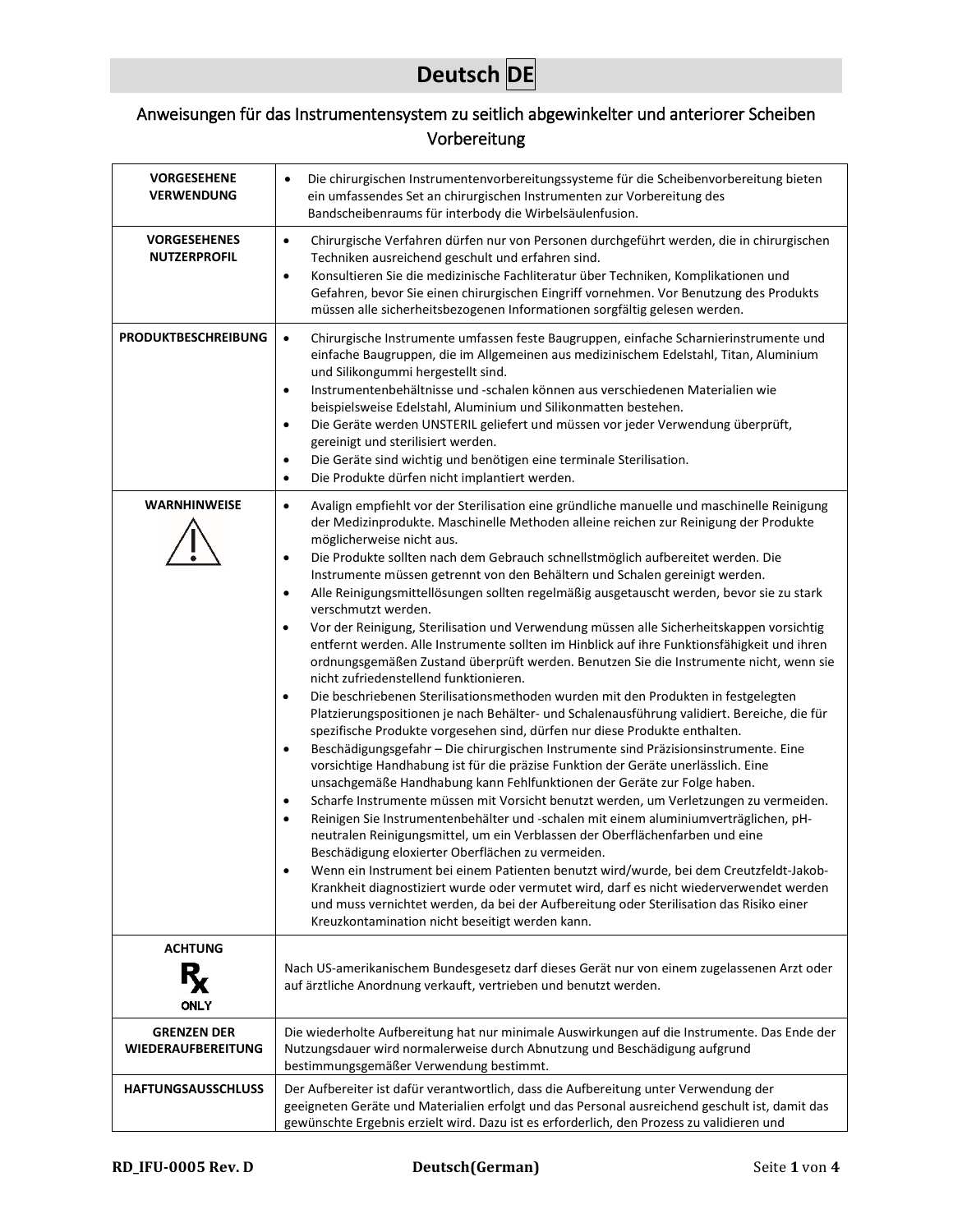| routinemäßig zu überwachen. Jede Abweichung von diesen Anweisungen durch den Aufbereiter |
|------------------------------------------------------------------------------------------|
| muss auf ihre Effektivität und potenziell unerwünschte Folgen hin untersucht werden.     |

## **Aufbereitungsanleitung**

| <b>ERFORDERLICHE</b><br><b>AUSRÜSTUNG</b>             |                                         | Wasser<br>Reinigungsmittel<br>Zubehör<br>Geräte                                                                                                                                                                                                                                                                                                                                                                                                                                                                                                                                                                                                                                                                                                                                                                                                                                                                                                                                                                                                                                                                                                                                                                                                                                                                                                                                                                                                                                                                                                                                                                                                                                                                                                                                                                                                                                                                                                                                                                                                                                                                                                                                             | Kaltes Leitungswasser (< 20°C / 68°F)<br>Warmes Leitungswasser (> 40°C / 104°F)<br>Deionisiertes Wasser oder Umkehrosmosewasser (Zimmertemperatur)<br>pH-neutrales, enzymatisches Reinigungsmittel pH 6,0-8,0, d. h.<br>MetriZyme, EndoZime, Enzol<br>Bürsten verschiedener Größe und/oder Reinigungsdrähte mit<br>Nylonborsten<br>Sterile Spritzen oder gleichwertiges Zubehör<br>Saugfähiges Material, fusselarme Einmaltücher oder gleichwertiges<br>Zubehör<br>Einweichschüsseln<br>Medizinische Druckluft<br>Ultraschallreiniger<br>Reinigungs-/Desinfektionsgerät                                                                       |
|-------------------------------------------------------|-----------------------------------------|---------------------------------------------------------------------------------------------------------------------------------------------------------------------------------------------------------------------------------------------------------------------------------------------------------------------------------------------------------------------------------------------------------------------------------------------------------------------------------------------------------------------------------------------------------------------------------------------------------------------------------------------------------------------------------------------------------------------------------------------------------------------------------------------------------------------------------------------------------------------------------------------------------------------------------------------------------------------------------------------------------------------------------------------------------------------------------------------------------------------------------------------------------------------------------------------------------------------------------------------------------------------------------------------------------------------------------------------------------------------------------------------------------------------------------------------------------------------------------------------------------------------------------------------------------------------------------------------------------------------------------------------------------------------------------------------------------------------------------------------------------------------------------------------------------------------------------------------------------------------------------------------------------------------------------------------------------------------------------------------------------------------------------------------------------------------------------------------------------------------------------------------------------------------------------------------|-----------------------------------------------------------------------------------------------------------------------------------------------------------------------------------------------------------------------------------------------------------------------------------------------------------------------------------------------------------------------------------------------------------------------------------------------------------------------------------------------------------------------------------------------------------------------------------------------------------------------------------------------|
| <b>EINSATZORT</b><br><b>UND</b><br><b>CONTAINMENT</b> | 1)<br>2)<br>3)                          |                                                                                                                                                                                                                                                                                                                                                                                                                                                                                                                                                                                                                                                                                                                                                                                                                                                                                                                                                                                                                                                                                                                                                                                                                                                                                                                                                                                                                                                                                                                                                                                                                                                                                                                                                                                                                                                                                                                                                                                                                                                                                                                                                                                             | Befolgen Sie die Point-of-Use Praktiken des Krankenhauses. Halten Sie die Geräte nach dem Gebrauch<br>feucht, um zu verhindern, dass Verunreinigungen antrocknen, und entfernen Sie übermäßige<br>Verschmutzungen und Ablagerungen von allen Oberflächen sowie aus Spalten, Schiebemechanismen,<br>Scharniergelenken und allen anderen schwer zu reinigenden Stellen.<br>Allgemeine Vorsichtsmaßnahmen beachten und Instrumente für den Transport in den zentralen<br>Aufbereitungsbereich in geschlossene oder bedeckte Behältnisse legen.<br>Alle Geräte müssen in einer vollständig geöffneten und zerlegten (d.h. voneinander entfernten) |
| <b>MANUELLE</b><br><b>REINIGUNG</b>                   | 4)<br>5)<br>6)<br>7)<br>8)<br>9)<br>11) | Konfiguration gereinigt werden.<br>Bereiten Sie pH-neutrales enzymatisches Reinigungsmittel gemäß den Anleitungen des Anbieters vor.<br>Für das enzymatische Reinigungsmittel Enzol® wird eine Mischung von 8 ml auf einen Liter lauwarmes<br>Wasser (1 oz./gallon) empfohlen.<br>Tauchen Sie das Instrument vollständig in die gemäß Kennzeichnungsanleitungen vorbereitete<br>Reinigungslösung ein. Lassen Sie das Instrument mindestens 1 Minute lang einweichen.<br>Bewegen Sie unter der Reinigungslösung alle beweglichen Teile, um zu erreichen, dass sie auch an alle<br>schwer zugänglichen Stellen gelangt.<br>Reinigen Sie das Instrument mit einer weichen Bürste (eventuell auch unter Verwendung einer Spritze<br>und eines Pfeifenreinigers), bis alle sichtbaren Verschmutzungen entfernt sind. Achten Sie dabei<br>besonders auf alle beweglichen Teile, Spalten und sonstige schwer zugänglichen Bereiche.<br>Bei Geräten mit Hohlräumen spülen Sie die internen Hohlräume mit einer Spritze geeigneter Größe<br>a)<br>mindestens 7 mal mit mindestens 15 ml Reinigungsmittel. Falls verfügbar, benutzen Sie<br>Spülanschlüsse zum Spülen.<br>Bereiten Sie im Ultraschallreiniger pH-neutrales, enzymatisches Reinigungsmittel (gemäß den<br>Anleitungen des Anbieters) vor und behandeln Sie die Instrumente mindestens 10 Minuten mit<br>Ultraschall. Hinweis: Die Enzymlösung muss bei starker Verunreinigung (blutig und/oder trüb) erneuert<br>werden.<br>Spülen Sie alle Oberflächen und Spalten mindestens 3 Minuten lang mit laufendem Osmosewasser oder<br>deionisiertem Wasser (RO/DI), um Rückstände des Reinigungsmittels oder Ablagerungen zu entfernen.<br>Bei Geräten mit Hohlräumen spülen Sie die internen Hohlräume mindestens 3 mal mit RO-/DI-<br>a)<br>Wasser oder (mindestens 15 ml) einer Spritze geeigneter Größe. Falls verfügbar, benutzen Sie<br>Spülanschlüsse zum Spülen.<br>10) Trocknen Sie das Instrument mit einem sauberen, weichen Tuch. Zur Unterstützung des<br>Trocknungsprozesses kann gefilterte Druckluft verwendet werden.<br>Kontrollieren Sie jedes Instrument auf sichtbare Verschmutzungen. Ist weiterhin Schmutz zu sehen, |                                                                                                                                                                                                                                                                                                                                                                                                                                                                                                                                                                                                                                               |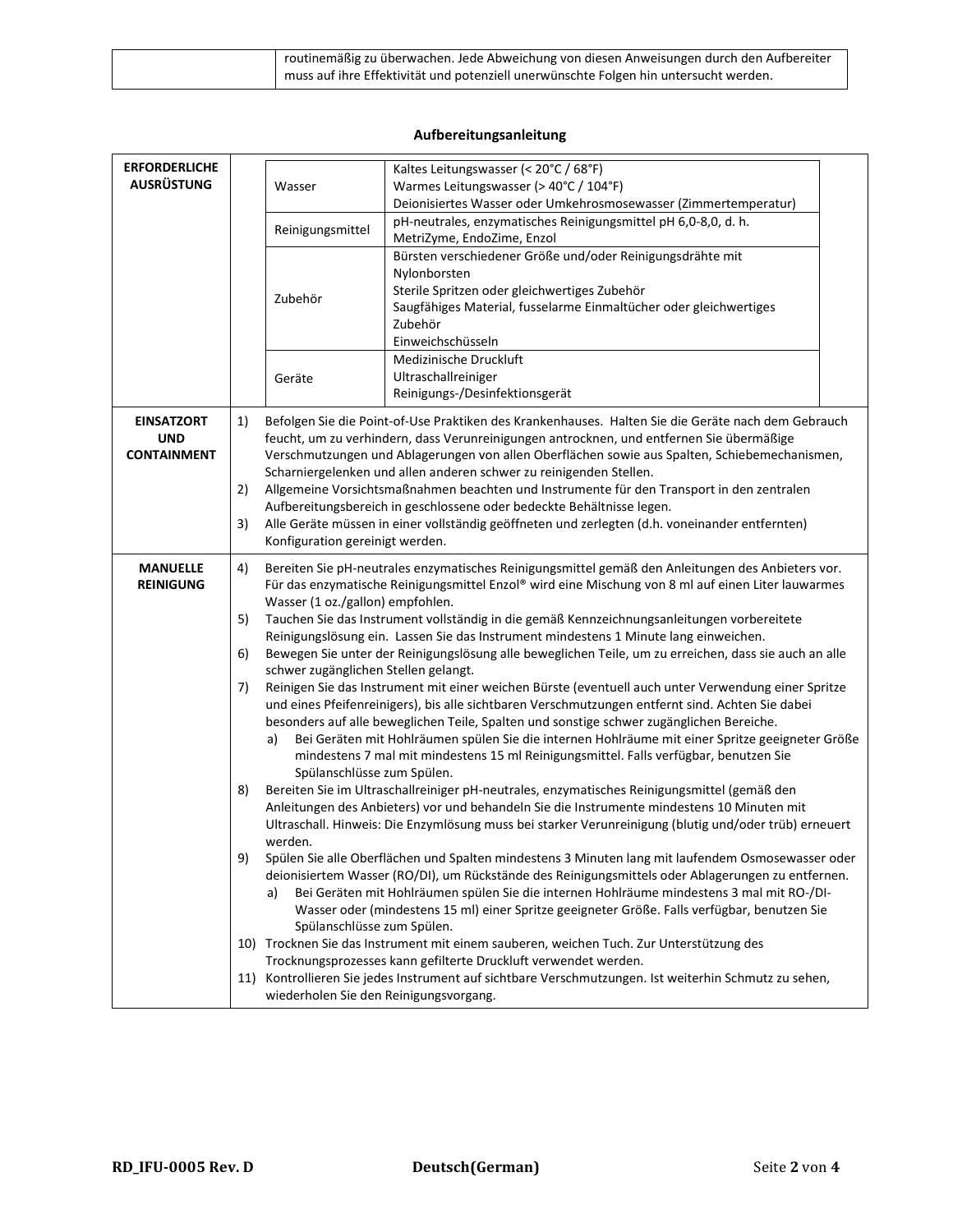## **Aufbereitungsanleitung**

| <b>AUTOMATISCHE</b><br><b>REINIGUNG</b>        | Hinweis: Alle Instrumente müssen vor einer automatischen Reinigung manuell vorgereinigt werden (Schritte<br>1-7). Die Schritte 8-11 sind optional, werden aber empfohlen.             |                                                   |                                                                                                                                                                                                                                                                                                                                                                                                                                                                                                                                                                                                                                                                                                                                                                                                                         |                  |                                                |  |
|------------------------------------------------|---------------------------------------------------------------------------------------------------------------------------------------------------------------------------------------|---------------------------------------------------|-------------------------------------------------------------------------------------------------------------------------------------------------------------------------------------------------------------------------------------------------------------------------------------------------------------------------------------------------------------------------------------------------------------------------------------------------------------------------------------------------------------------------------------------------------------------------------------------------------------------------------------------------------------------------------------------------------------------------------------------------------------------------------------------------------------------------|------------------|------------------------------------------------|--|
|                                                | 12)<br>Reinigen Sie die Instrumente in einem Reinigungs-/Desinfektionsgerät nach den Anweisungen der<br>Geräte- und Reinigungsmittelhersteller gemäß den folgenden Mindestparametern. |                                                   |                                                                                                                                                                                                                                                                                                                                                                                                                                                                                                                                                                                                                                                                                                                                                                                                                         |                  |                                                |  |
|                                                | Phase                                                                                                                                                                                 | Zeit (Minuten)                                    | Temperatur                                                                                                                                                                                                                                                                                                                                                                                                                                                                                                                                                                                                                                                                                                                                                                                                              |                  | Art und Konzentration<br>des Reinigungsmittels |  |
|                                                | Vorwäsche 1                                                                                                                                                                           | 02:00                                             | Kaltes Leitungswasser                                                                                                                                                                                                                                                                                                                                                                                                                                                                                                                                                                                                                                                                                                                                                                                                   | N/A              |                                                |  |
|                                                | Enzymatisches                                                                                                                                                                         | 02:00                                             | Heißes Leitungswasser                                                                                                                                                                                                                                                                                                                                                                                                                                                                                                                                                                                                                                                                                                                                                                                                   | Enzymatisches    |                                                |  |
|                                                | Waschen                                                                                                                                                                               |                                                   |                                                                                                                                                                                                                                                                                                                                                                                                                                                                                                                                                                                                                                                                                                                                                                                                                         | Reinigungsmittel |                                                |  |
|                                                | Spülen 1<br>Spülen mit                                                                                                                                                                | 01:00<br>00:10                                    | Heißes Leitungswasser<br>146-150° F / 63-66° C                                                                                                                                                                                                                                                                                                                                                                                                                                                                                                                                                                                                                                                                                                                                                                          | N/A<br>N/A       |                                                |  |
|                                                | gereinigtem Wasser                                                                                                                                                                    |                                                   |                                                                                                                                                                                                                                                                                                                                                                                                                                                                                                                                                                                                                                                                                                                                                                                                                         |                  |                                                |  |
|                                                | Trocknen                                                                                                                                                                              | 15:00                                             | 194° F / 90° C                                                                                                                                                                                                                                                                                                                                                                                                                                                                                                                                                                                                                                                                                                                                                                                                          | N/A              |                                                |  |
|                                                | 13) Trocknen Sie verbleibende Feuchtigkeit mit einem saugfähigen Tuch ab. Verwenden Sie gefilterte                                                                                    |                                                   |                                                                                                                                                                                                                                                                                                                                                                                                                                                                                                                                                                                                                                                                                                                                                                                                                         |                  |                                                |  |
|                                                | Druckluft, um Innenräume zu trocknen.                                                                                                                                                 |                                                   |                                                                                                                                                                                                                                                                                                                                                                                                                                                                                                                                                                                                                                                                                                                                                                                                                         |                  |                                                |  |
|                                                | 14) Kontrollieren Sie jedes Instrument auf sichtbare Verschmutzungen. Ist weiterhin Schmutz zu sehen,<br>wiederholen Sie den Reinigungsvorgang.                                       |                                                   |                                                                                                                                                                                                                                                                                                                                                                                                                                                                                                                                                                                                                                                                                                                                                                                                                         |                  |                                                |  |
| <b>DESINFEKTION</b>                            | $\bullet$<br>$\bullet$<br>Desinfektion desinfiziert werden.                                                                                                                           |                                                   | Die Instrumente müssen endsterilisiert werden (Siehe Abschnitt "Sterilisation").<br>Avalign-Geräte können nach den in ISO 15883 angegebenen Zeit-Temperatur-Profilen für die thermische                                                                                                                                                                                                                                                                                                                                                                                                                                                                                                                                                                                                                                 |                  |                                                |  |
| <b>INSPEKTION UND</b><br><b>FUNKTIONSTESTS</b> | $\bullet$<br>aufweisen.<br>$\bullet$<br>$\bullet$                                                                                                                                     | werden, sondern unverzüglich ausgetauscht werden. | Überprüfen Sie Scharniergelenke auf Leichtgängigkeit. Verriegelungsmechanismen dürfen keine Kerben<br>Geräte mit gebrochenen, gerissenen, abgesplitterten oder abgenutzten Teilen sollten nicht verwendet<br>Schmieren Sie die Instrumente vor dem Autoklavieren mit Instra-Lube oder einem                                                                                                                                                                                                                                                                                                                                                                                                                                                                                                                             |                  |                                                |  |
|                                                | wasserdampfdurchlässigen Schmiermittel.                                                                                                                                               |                                                   |                                                                                                                                                                                                                                                                                                                                                                                                                                                                                                                                                                                                                                                                                                                                                                                                                         |                  |                                                |  |
| <b>VERPACKUNG</b>                              | $\bullet$<br>verwenden.                                                                                                                                                               |                                                   | Der Endnutzer sollte zum Verpacken der Instrumente nur Sterilisationsbeutel mit FDA-Zulassung                                                                                                                                                                                                                                                                                                                                                                                                                                                                                                                                                                                                                                                                                                                           |                  |                                                |  |
|                                                | $\bullet$                                                                                                                                                                             |                                                   | Der Endnutzer sollte den Standard ANSI/AAMI ST79 zu Rate ziehen, um zusätzliche Informationen über                                                                                                                                                                                                                                                                                                                                                                                                                                                                                                                                                                                                                                                                                                                      |                  |                                                |  |
|                                                | Dampfsterilisation zu erhalten.                                                                                                                                                       |                                                   |                                                                                                                                                                                                                                                                                                                                                                                                                                                                                                                                                                                                                                                                                                                                                                                                                         |                  |                                                |  |
|                                                | Sterilisationstuch<br>$\bullet$<br>Verpacken Sie die Behälter doppellagig mit medizinischer Standard-Sterilisationsfolie gemäß AAMI<br>$\circ$                                        |                                                   |                                                                                                                                                                                                                                                                                                                                                                                                                                                                                                                                                                                                                                                                                                                                                                                                                         |                  |                                                |  |
|                                                |                                                                                                                                                                                       | oder einer gleichwertigen Methode.                |                                                                                                                                                                                                                                                                                                                                                                                                                                                                                                                                                                                                                                                                                                                                                                                                                         |                  |                                                |  |
|                                                | Starre Sterilisationsbehälter<br>$\bullet$                                                                                                                                            |                                                   |                                                                                                                                                                                                                                                                                                                                                                                                                                                                                                                                                                                                                                                                                                                                                                                                                         |                  |                                                |  |
|                                                | Informationen zu starren Sterilisationsbehältern entnehmen Sie bitte den entsprechenden<br>$\circ$<br>Herstelleranweisungen. Sie können sich auch direkt an den Hersteller wenden.    |                                                   |                                                                                                                                                                                                                                                                                                                                                                                                                                                                                                                                                                                                                                                                                                                                                                                                                         |                  |                                                |  |
| STERILISATION                                  | Sterilisieren Sie mit Dampf. Nachfolgend sind die Mindestzyklen für die Dampfsterilisation von Avalign<br>Instrumenten aufgeführt:                                                    |                                                   |                                                                                                                                                                                                                                                                                                                                                                                                                                                                                                                                                                                                                                                                                                                                                                                                                         |                  |                                                |  |
|                                                | Behältnis für doppelt verpackte Instrumente:                                                                                                                                          |                                                   |                                                                                                                                                                                                                                                                                                                                                                                                                                                                                                                                                                                                                                                                                                                                                                                                                         |                  |                                                |  |
|                                                |                                                                                                                                                                                       |                                                   |                                                                                                                                                                                                                                                                                                                                                                                                                                                                                                                                                                                                                                                                                                                                                                                                                         |                  | Trocknungs-                                    |  |
|                                                | Zyklusart                                                                                                                                                                             | Temperatur                                        | Expositionszeit                                                                                                                                                                                                                                                                                                                                                                                                                                                                                                                                                                                                                                                                                                                                                                                                         | <b>Pulse</b>     | zeit                                           |  |
|                                                | Vorvakuum                                                                                                                                                                             | 132°C (270°F)                                     | 4 Minuten                                                                                                                                                                                                                                                                                                                                                                                                                                                                                                                                                                                                                                                                                                                                                                                                               | 4                | 30 Minuten                                     |  |
|                                                | Schwerkraft-                                                                                                                                                                          | 132°C (270°F)                                     | 15 Minuten                                                                                                                                                                                                                                                                                                                                                                                                                                                                                                                                                                                                                                                                                                                                                                                                              | N/A              | 30 Minuten                                     |  |
|                                                | abscheidung                                                                                                                                                                           |                                                   |                                                                                                                                                                                                                                                                                                                                                                                                                                                                                                                                                                                                                                                                                                                                                                                                                         |                  |                                                |  |
|                                                | $\bullet$<br>$\bullet$<br>$\bullet$                                                                                                                                                   |                                                   | Die Anweisungen des Herstellers bezüglich der maximalen Beladungskonfiguration müssen genau<br>befolgt werden. Das Sterilisationsgerät muss sachgerecht installiert, gewartet und kalibriert werden.<br>Die für die Sterilisation erforderlichen Zeit- und Temperaturparameter variieren je nach Sterilisatortyp,<br>Zyklusdesign und Verpackungsmaterial. Es ist wichtig, dass die Prozessparameter für die<br>einrichtungsspezifische Sterilisationsausrüstung und Produktladungskonfiguration validiert werden.<br>Eine Einrichtung kann andere als die empfohlenen Dampfsterilisationszyklen verwenden, wenn diese<br>zuvor in der Einrichtung sachgemäß überprüft worden sind, um entsprechend ausreichende<br>Penetrierung und Kontakt des Dampfs mit dem Instrument im Sterilisationsbehältnis zu gewährleisten. |                  |                                                |  |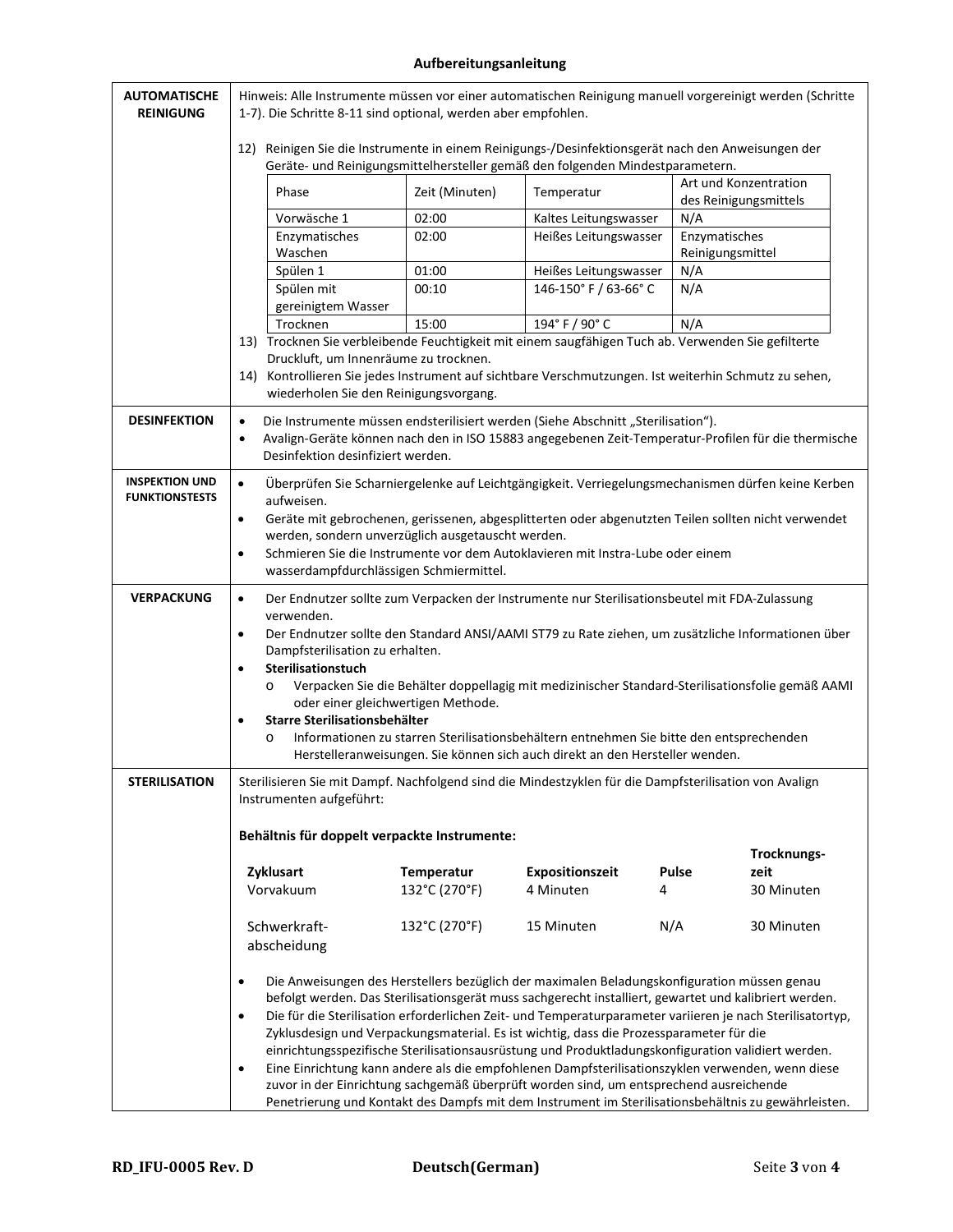## **Aufbereitungsanleitung**

|                                   | Hinweis: Für eine Dampfsterilisation im Gravitationsverfahren dürfen keine starren<br>Sterilisationsbehälter verwendet werden.                                                                                                                                                                                                                                                                                                                                                    |                                                                                                                                   |  |  |
|-----------------------------------|-----------------------------------------------------------------------------------------------------------------------------------------------------------------------------------------------------------------------------------------------------------------------------------------------------------------------------------------------------------------------------------------------------------------------------------------------------------------------------------|-----------------------------------------------------------------------------------------------------------------------------------|--|--|
| AUF-<br><b>BEWAHRUNG</b>          | Nach der Sterilisation sollten die Geräte in der Sterilisationsverpackung bleiben und in einem sauberen,<br>$\bullet$<br>trockenen Schrank oder Aufbewahrungskasten aufbewahrt werden.<br>Verpackte Instrumente müssen vorsichtig gehandhabt werden, damit die sterile Barriere nicht<br>$\bullet$<br>beschädigt wird.                                                                                                                                                            |                                                                                                                                   |  |  |
| <b>WARTUNG</b>                    | Achtung: Verwenden Sie das Schmiermittel nur an den Verbindungselementen<br>$\bullet$<br>(Verriegelungsmechanismen) und beweglichen Teilen.<br>Beschädigte, abgenutzte oder funktionsuntüchtige Instrumente aussondern.<br>$\bullet$                                                                                                                                                                                                                                              |                                                                                                                                   |  |  |
| <b>GEWÄHRLEIS-</b><br><b>TUNG</b> | Der Hersteller garantiert, dass alle Produkte zum Zeitpunkt des Versands frei von Material- und<br>$\bullet$<br>Herstellungsfehlern sind.<br>Avalign-Geräte sind wiederverwendbar und entsprechen den AAMI-Standards für die Sterilisation. Die<br>$\bullet$<br>Geräte werden in Übereinstimmung mit den höchsten Qualitätsstandards entwickelt und gefertigt.<br>Avalign übernimmt keinerlei Haftung für das Versagen von Geräten, an denen Veränderungen<br>vorgenommen wurden. |                                                                                                                                   |  |  |
| <b>KONTAKT</b>                    | Hergestellt von:<br><b>Avalign Technologies</b><br>8727 Clinton Park Drive<br>Fort Wayne, IN 46825<br>1-877-289-1096<br>www.avalign.com<br>product.questions@avalign.com<br><b>EC</b><br><b>REP</b>                                                                                                                                                                                                                                                                               | Vertrieb:<br>CE<br>Orthofix Inc.<br>3451 Plano Parkway<br>Lewisville, TX 75056<br>(214) 937-2000<br><b>Australischer Sponsor:</b> |  |  |
|                                   | <b>Authorisierte Vertretung:</b><br><b>Instrumed GmbH</b><br>(dba Avalign German Specialty<br>Instruments)<br>78 532 Tuttlingen, Unter Buchsteig 3<br>Deutschland Tel.: +49 7462 200 49 0                                                                                                                                                                                                                                                                                         | Emergo Australia<br>Level 20, Tower II<br><b>Darling Park</b><br>201 Sussex Street<br>Sydney, NSW 2000<br>Australia               |  |  |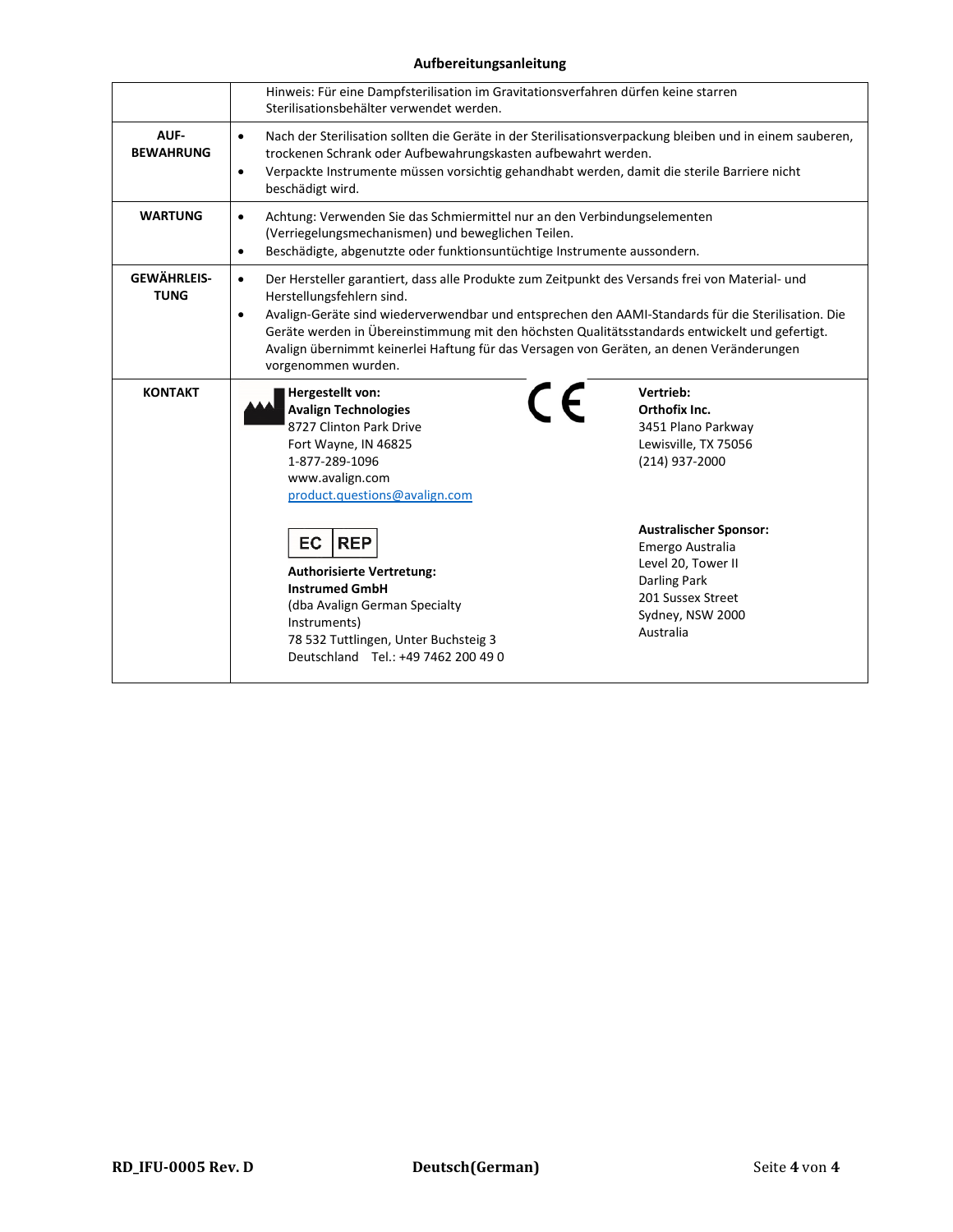## Istruzioni del sistema di strumentazione per preparazione del disco angolo e anteriore

<span id="page-12-0"></span>

| <b>USO PREVISTO</b>                          | I sistemi di strumentazione per preparazione del disco hanno lo scopo di fornire un set completo di<br>$\bullet$<br>strumenti chirurgici per preparare lo spazio discale intervertebrale per di fusione spinale interbody.                                                                                                                                                                                                                                                                                                                                                                                                                                                                                                                                                                                                                                                                                                                                                                                                                                                                                                                                                                                                                                                                                                                                                                                                                                                                                                                                                                                                                                                                                                                                                                                                                                                                                                                                                                                                                            |
|----------------------------------------------|-------------------------------------------------------------------------------------------------------------------------------------------------------------------------------------------------------------------------------------------------------------------------------------------------------------------------------------------------------------------------------------------------------------------------------------------------------------------------------------------------------------------------------------------------------------------------------------------------------------------------------------------------------------------------------------------------------------------------------------------------------------------------------------------------------------------------------------------------------------------------------------------------------------------------------------------------------------------------------------------------------------------------------------------------------------------------------------------------------------------------------------------------------------------------------------------------------------------------------------------------------------------------------------------------------------------------------------------------------------------------------------------------------------------------------------------------------------------------------------------------------------------------------------------------------------------------------------------------------------------------------------------------------------------------------------------------------------------------------------------------------------------------------------------------------------------------------------------------------------------------------------------------------------------------------------------------------------------------------------------------------------------------------------------------------|
| <b>PROFILO UTENTE</b><br><b>PREVISTO</b>     | Le procedure chirurgiche devono essere effettuate esclusivamente da persone che abbiano ricevuto<br>$\bullet$<br>un addestramento adeguato e hanno familiarità con le tecniche chirurgiche.<br>Consultare la letteratura medica per tecniche, complicazioni e pericoli prima di eseguire qualsiasi<br>$\bullet$<br>procedura chirurgica. Prima di utilizzare il prodotto, tutte le istruzioni per quanto riguarda le sue<br>caratteristiche di sicurezza devono essere lette attentamente.                                                                                                                                                                                                                                                                                                                                                                                                                                                                                                                                                                                                                                                                                                                                                                                                                                                                                                                                                                                                                                                                                                                                                                                                                                                                                                                                                                                                                                                                                                                                                            |
| <b>DESCRIZIONE DEL</b><br><b>DISPOSITIVO</b> | $\bullet$<br>Gli strumenti chirurgici che comprendono assemblaggi fissi, strumenti articolati semplici e<br>assemblaggi semplici sono generalmente realizzati in acciaio inox, titanio, alluminio e silicone di<br>grado medicale.<br>I contenitori e i vassoi per strumentazione possono essere costituiti da diversi materiali tra cui<br>$\bullet$<br>acciaio inossidabile, alluminio e tappetini in silicone.<br>I dispositivi vengono forniti NON STERILI e devono essere ispezionati, puliti e sterilizzati prima di<br>$\bullet$<br>ogni uso.<br>I dispositivi sono fondamentali e richiedono la sterilizzazione terminale.<br>$\bullet$<br>I dispositivi non sono impiantabili.<br>$\bullet$                                                                                                                                                                                                                                                                                                                                                                                                                                                                                                                                                                                                                                                                                                                                                                                                                                                                                                                                                                                                                                                                                                                                                                                                                                                                                                                                                  |
| <b>AVVERTENZE</b>                            | Avalign raccomanda una completa pulizia manuale e automatizzata dei dispositivi medici prima della<br>$\bullet$<br>sterilizzazione. I metodi automatizzati da soli potrebbero non pulire adeguatamente i dispositivi.<br>I dispositivi devono essere ritrattati al più presto possibile dopo l'uso. Gli strumenti devono essere<br>$\bullet$<br>lavati separatamente dai contenitori e dai vassoi.<br>Tutte le soluzioni con agenti detergenti devono essere frequentemente sostituite prima che si<br>$\bullet$<br>sporchino eccessivamente.<br>Prima di procedere a pulizia, sterilizzazione e utilizzo, rimuovere tutti i tappi di protezione con<br>٠<br>cautela. Tutti gli strumenti devono essere ispezionati per verificarne il funzionamento e la<br>condizione. Non utilizzare gli strumenti se non funzionano in modo soddisfacente.<br>I metodi di sterilizzazione descritti sono stati convalidati con i dispositivi inseriti in posizioni<br>$\bullet$<br>predeterminate per il design di contenitore e vassoio. Le aree destinate a dispositivi specifici devono<br>contenere solo quei dispositivi.<br>Rischio di danni - Gli strumenti chirurgici sono dispositivi di precisione. Una manipolazione attenta è<br>$\bullet$<br>importante per il corretto funzionamento dei dispositivi. Una manipolazione esterna inappropriata<br>può causare malfunzionamenti dei dispositivi.<br>Usare cautela quando si maneggiano strumenti appuntiti per evitare lesioni.<br>$\bullet$<br>Lavare il contenitore e i vassoi dello strumento con un detergente neutro per alluminio a pH neutro<br>$\bullet$<br>per evitare lo sbiadimento del colore della superficie e il deterioramento delle superfici anodizzate.<br>Se un dispositivo è/è stato utilizzato in un paziente con malattia di Creutzfeldt-Jakob (CJD) accertata<br>$\bullet$<br>o sospetta, il dispositivo non può essere riutilizzato e deve essere distrutto a causa di una incapacità<br>di ritrattare o sterilizzare per eliminare il rischio di contaminazione incrociata. |
| <b>ATTENZIONE</b><br>ONLY                    | La legge federale statunitense limita la vendita, la distribuzione e l'uso di questo dispositivo al medico o<br>su prescrizione medica.                                                                                                                                                                                                                                                                                                                                                                                                                                                                                                                                                                                                                                                                                                                                                                                                                                                                                                                                                                                                                                                                                                                                                                                                                                                                                                                                                                                                                                                                                                                                                                                                                                                                                                                                                                                                                                                                                                               |
| LIMITAZIONI DI<br><b>RITRATTAMENTO</b>       | Il ritrattamento ripetuto ha un effetto minimo su questi strumenti. La fine della vita è normalmente<br>determinata da usura e danni dovuti all'uso.                                                                                                                                                                                                                                                                                                                                                                                                                                                                                                                                                                                                                                                                                                                                                                                                                                                                                                                                                                                                                                                                                                                                                                                                                                                                                                                                                                                                                                                                                                                                                                                                                                                                                                                                                                                                                                                                                                  |
| <b>ESONERO DI</b><br><b>RESPONSABILITÀ</b>   | È responsabilità dell'addetto al ritrattamento assicurarsi che il ritrattamento venga eseguito utilizzando<br>attrezzature, materiali e personale nella struttura di ritrattamento e che ottenga il risultato desiderato.<br>Ciò richiede la validazione e il monitoraggio di routine del processo. Qualsiasi deviazione da parte<br>dell'addetto al ritrattamento dalle istruzioni fornite deve essere adeguatamente valutata per efficacia e<br>possibili conseguenze sfavorevoli.                                                                                                                                                                                                                                                                                                                                                                                                                                                                                                                                                                                                                                                                                                                                                                                                                                                                                                                                                                                                                                                                                                                                                                                                                                                                                                                                                                                                                                                                                                                                                                  |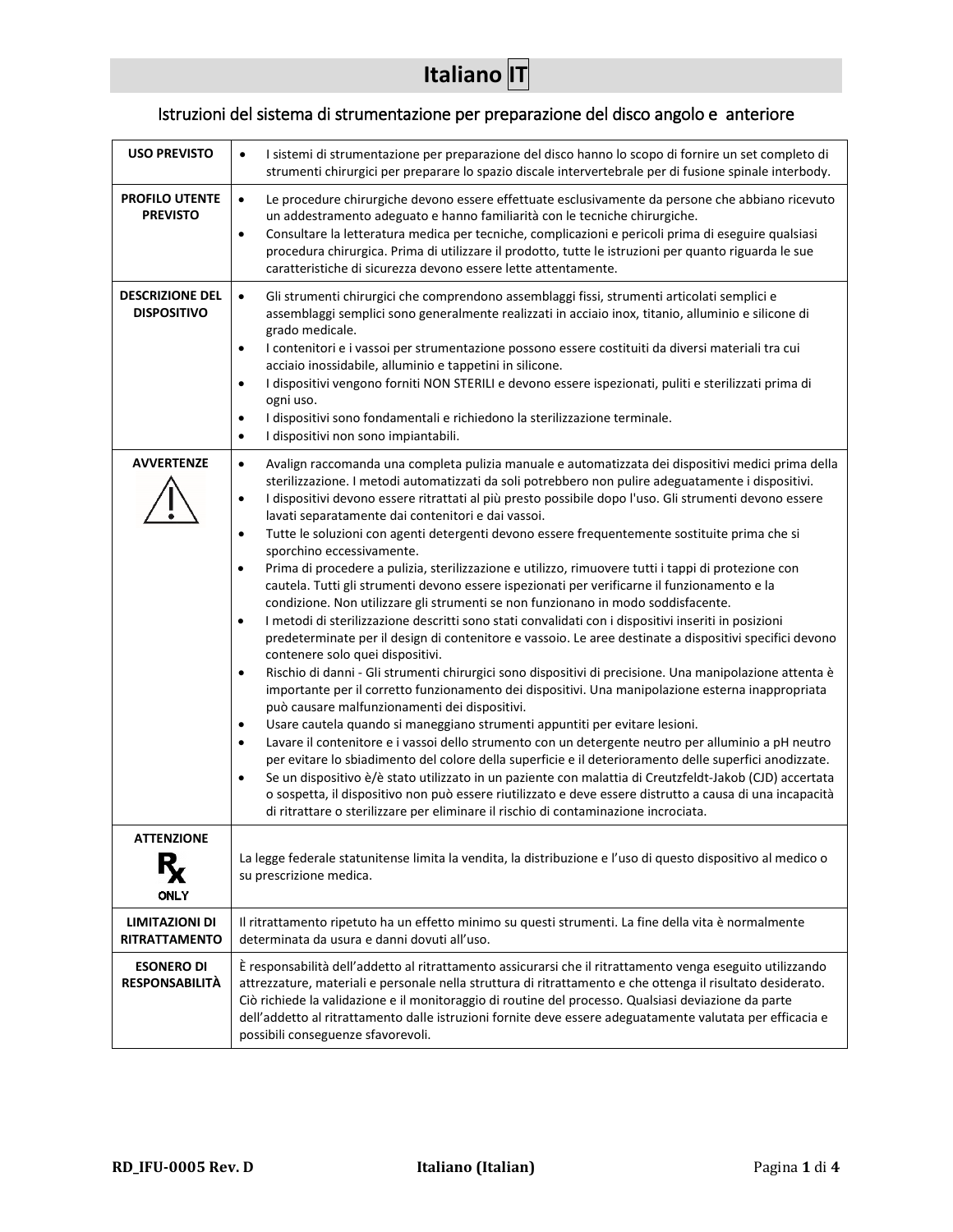### **Istruzioni di ritrattamento**

| <b>STRUMENTI E</b><br><b>ACCESSORI</b>               |                                  | Acqua di rubinetto fredda (< 20 °C/68 °F)<br>Acqua di rubinetto calda (> 40 °C/104 °F)<br>Acqua<br>Acqua deionizzata (DI) o di osmosi inversa (OI) (ambiente)<br>Agenti detergenti<br>Detergente enzimatico neutro pH 6.0-8.0 (MetriZyme, EndoZime, Enzol)<br>Spazzole e/o scovolini di misure assortite con setole in nylon<br>Siringhe sterili o equivalente<br>Accessori<br>Panni monouso assorbenti, con pochi pelucchi o equivalenti<br>Pentole a immersione<br>Aria compressa di tipo medico |                                                                                                                                                                                                                                                                                                                                                                                                                                                                                                                                                                                                                                                                                                                                                                                                                                                                                                                                                                                                                                                                                                                                                                                                                                                                                                                                                                                                                                                                                                                                                                                                                                                                                                                                                                                                                                                                                                                                                                                                                                                                         |  |
|------------------------------------------------------|----------------------------------|----------------------------------------------------------------------------------------------------------------------------------------------------------------------------------------------------------------------------------------------------------------------------------------------------------------------------------------------------------------------------------------------------------------------------------------------------------------------------------------------------|-------------------------------------------------------------------------------------------------------------------------------------------------------------------------------------------------------------------------------------------------------------------------------------------------------------------------------------------------------------------------------------------------------------------------------------------------------------------------------------------------------------------------------------------------------------------------------------------------------------------------------------------------------------------------------------------------------------------------------------------------------------------------------------------------------------------------------------------------------------------------------------------------------------------------------------------------------------------------------------------------------------------------------------------------------------------------------------------------------------------------------------------------------------------------------------------------------------------------------------------------------------------------------------------------------------------------------------------------------------------------------------------------------------------------------------------------------------------------------------------------------------------------------------------------------------------------------------------------------------------------------------------------------------------------------------------------------------------------------------------------------------------------------------------------------------------------------------------------------------------------------------------------------------------------------------------------------------------------------------------------------------------------------------------------------------------------|--|
|                                                      |                                  | Attrezzatura                                                                                                                                                                                                                                                                                                                                                                                                                                                                                       | Macchina per pulizia a ultrasuoni (Sonicatore)<br>Lavadisinfettatrice automatizzata                                                                                                                                                                                                                                                                                                                                                                                                                                                                                                                                                                                                                                                                                                                                                                                                                                                                                                                                                                                                                                                                                                                                                                                                                                                                                                                                                                                                                                                                                                                                                                                                                                                                                                                                                                                                                                                                                                                                                                                     |  |
| <b>PUNTO DI</b><br>UTILIZZO E<br><b>CONTENIMENTO</b> | 1)<br>2)<br>3)                   | da pulire.<br>alla fornitura centrale.<br>divisa in parti).                                                                                                                                                                                                                                                                                                                                                                                                                                        | Seguire le pratiche del punto di utilizzo della struttura sanitaria. Mantenere i dispositivi inumiditi dopo<br>l'uso per evitare che lo sporco si asciughi e rimuovere lo sporco e i detriti in eccesso da tutte le superfici,<br>fessure, meccanismi di scorrimento, giunti a cerniera e da tutte le altre caratteristiche di design difficili<br>Seguire le precauzioni universali e collocare i dispositivi in contenitori chiusi o coperti per il trasporto<br>Tutti i dispositivi devono essere puliti nella configurazione completamente aperta e smontata (cioè                                                                                                                                                                                                                                                                                                                                                                                                                                                                                                                                                                                                                                                                                                                                                                                                                                                                                                                                                                                                                                                                                                                                                                                                                                                                                                                                                                                                                                                                                                  |  |
| <b>PULIZIA</b><br><b>MANUALE</b>                     | 4)<br>5)<br>6)<br>7)<br>8)<br>9) | a)<br>a)<br>aria compressa filtrata.<br>ripetere la procedura di pulizia.                                                                                                                                                                                                                                                                                                                                                                                                                          | Preparare il detergente enzimatico a pH neutro secondo le istruzioni del fornitore. Il detergente<br>enzimatico Enzol® è raccomandato a una concentrazione di 1 oncia/gallone di acqua tiepida.<br>Immergere completamente il dispositivo nel detergente preparato seguendo le istruzioni<br>dell'etichettatura. Lasciare in ammollo il dispositivo per almeno 1 minuto.<br>Azionare tutte le parti mobili durante il tempo di ammollo per consentire la completa penetrazione del<br>detergente nelle zone difficili da raggiungere.<br>Strofinare il dispositivo con una spazzola a setole morbide (potrebbe includere anche una siringa e uno<br>scovolino), prestando particolare attenzione alle parti mobili, alle fessure e alle altre aree difficili da<br>raggiungere fino a rimuovere tutto lo sporco visibile.<br>Per i dispositivi a lume, sciacquare i lumi interni con detergente utilizzando una siringa di<br>dimensioni appropriate almeno 7 volte con un minimo di 15 ml di detergente. Se disponibili,<br>utilizzare le porte di lavaggio per il lavaggio.<br>Preparare un detergente enzimatico a pH neutro nel sonicatore (seguendo le istruzioni del produttore) e<br>sonicare gli strumenti per almeno 10 minuti. Nota: la soluzione enzimatica deve essere cambiata<br>quando risulta contaminata in modo macroscopico (insanguinata e/o torbida).<br>Risciacquare tutte le superfici e le fessure con acqua da osmosi inversa o deionizzata (RO/DI) corrente<br>per almeno 3 minuti per rimuovere gli eventuali residui di detergente o detriti.<br>Per i dispositivi a lume, sciacquare i lumi interni almeno 3 volte con acqua da osmosi inversa o<br>deionizzata (RO/DI) (minimo 15 ml) utilizzando una siringa di dimensioni appropriate. Se<br>disponibili, utilizzare le porte di lavaggio per il lavaggio.<br>10) Asciugare lo strumento con un panno pulito e morbido. Per agevolare l'asciugatura è possibile utilizzare<br>11) Esaminare visivamente ogni strumento per valutarne il grado di pulizia. Se lo sporco rimane visibile, |  |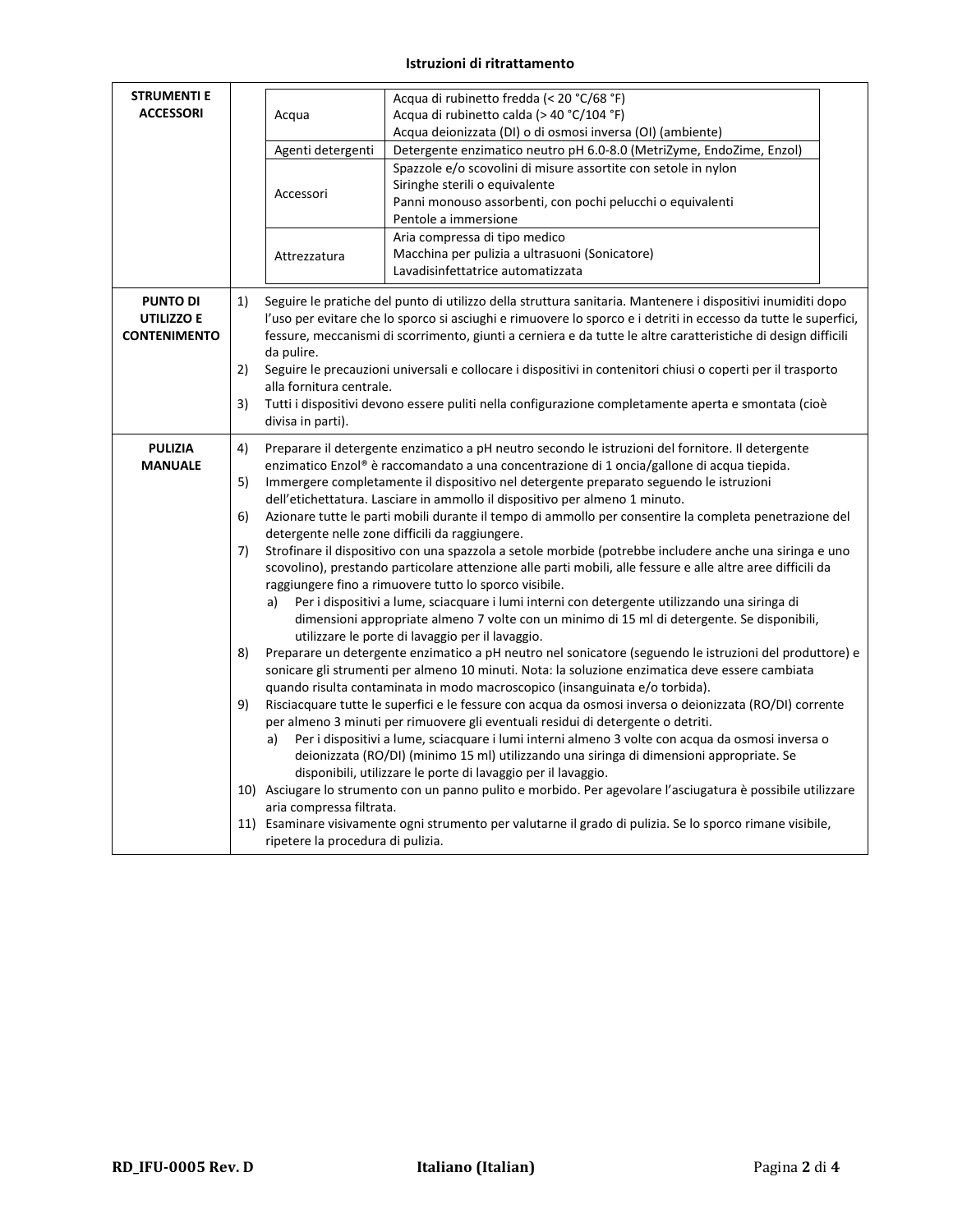## **Istruzioni di ritrattamento**

| <b>PULIZIA</b><br><b>AUTOMATIZ-</b>          | Nota: tutti i dispositivi devono essere pre-puliti manualmente prima di qualsiasi processo di pulizia<br>automatizzato, seguire le fasi da 1 a 7. Le fasi 8-11 sono opzionali ma consigliate.                                                                                                                                                                                                                                                                                                                                                                                                                                                                                                                                                                                                                                            |                 |                                                                                                                                                                                               |                |                          |  |
|----------------------------------------------|------------------------------------------------------------------------------------------------------------------------------------------------------------------------------------------------------------------------------------------------------------------------------------------------------------------------------------------------------------------------------------------------------------------------------------------------------------------------------------------------------------------------------------------------------------------------------------------------------------------------------------------------------------------------------------------------------------------------------------------------------------------------------------------------------------------------------------------|-----------------|-----------------------------------------------------------------------------------------------------------------------------------------------------------------------------------------------|----------------|--------------------------|--|
| <b>ZATA</b>                                  | 12) Pulire i dispositivi all'interno di un sistema di lavaggio/disinfezione seguendo le istruzioni del produttore                                                                                                                                                                                                                                                                                                                                                                                                                                                                                                                                                                                                                                                                                                                        |                 | dell'apparecchiatura e dei detergenti in base ai parametri minimi indicati di seguito.                                                                                                        |                |                          |  |
|                                              | Fase                                                                                                                                                                                                                                                                                                                                                                                                                                                                                                                                                                                                                                                                                                                                                                                                                                     | Tempo (minuti)  | Temperatura                                                                                                                                                                                   | concentrazione | Tipo di detersivo e la   |  |
|                                              | Pre-lavaggio 1                                                                                                                                                                                                                                                                                                                                                                                                                                                                                                                                                                                                                                                                                                                                                                                                                           | 02:00           | Acqua di rubinetto<br>fredda                                                                                                                                                                  | N/A            |                          |  |
|                                              | Lavaggio enzimatico                                                                                                                                                                                                                                                                                                                                                                                                                                                                                                                                                                                                                                                                                                                                                                                                                      | 02:00           | Acqua di rubinetto<br>calda                                                                                                                                                                   |                | Detergente enzimatico    |  |
|                                              | Risciacquo 1                                                                                                                                                                                                                                                                                                                                                                                                                                                                                                                                                                                                                                                                                                                                                                                                                             | 01:00           | Acqua di rubinetto<br>calda                                                                                                                                                                   | N/A            |                          |  |
|                                              | Risciacquo acqua<br>purificata                                                                                                                                                                                                                                                                                                                                                                                                                                                                                                                                                                                                                                                                                                                                                                                                           | 00:10           | 63-66 °C / 146-150 °F                                                                                                                                                                         | N/A            |                          |  |
|                                              | Asciugare                                                                                                                                                                                                                                                                                                                                                                                                                                                                                                                                                                                                                                                                                                                                                                                                                                | 15:00           | Temperatura:<br>194°F/90°C                                                                                                                                                                    | N/A            |                          |  |
|                                              | 13) Asciugare l'umidità in eccesso utilizzando un panno assorbente. Asciugare tutte le aree interne con aria<br>compressa filtrata.                                                                                                                                                                                                                                                                                                                                                                                                                                                                                                                                                                                                                                                                                                      |                 |                                                                                                                                                                                               |                |                          |  |
|                                              | 14) Esaminare visivamente ogni strumento per valutarne il grado di pulizia. Se lo sporco rimane visibile,<br>ripetere la procedura di pulizia.                                                                                                                                                                                                                                                                                                                                                                                                                                                                                                                                                                                                                                                                                           |                 |                                                                                                                                                                                               |                |                          |  |
| <b>DISINFEZIONE</b>                          | $\bullet$<br>$\bullet$<br>disinfezione termica secondo ISO 15883.                                                                                                                                                                                                                                                                                                                                                                                                                                                                                                                                                                                                                                                                                                                                                                        |                 | I dispositivi devono essere sterilizzabili terminalmente (vedi § Sterilizzazione).<br>I dispositivi Avalign sono compatibili con i profili tempo-temperatura della lavadisinfettatrice per la |                |                          |  |
| <b>ISPEZIONE E TEST</b><br><b>FUNZIONALI</b> | Verificare il movimento regolare delle cerniere. I meccanismi di blocco devono essere privi di scalfitture.<br>$\bullet$<br>I dispositivi con parti rotte, incrinate, scheggiate o usurate non devono essere utilizzati, ma devono<br>$\bullet$<br>essere sostituiti immediatamente.<br>Prima della sterilizzazione in autoclave, lubrificare gli strumenti con Instra-Lube o con un lubrificante per<br>$\bullet$<br>strumenti permeabile al vapore.                                                                                                                                                                                                                                                                                                                                                                                    |                 |                                                                                                                                                                                               |                |                          |  |
| <b>CONFEZIONE</b>                            | Solo i materiali di imballaggio per sterilizzazione approvati dalla FDA devono essere utilizzati dall'utente<br>$\bullet$<br>finale quando si confezionano i dispositivi.<br>L'utente finale dovrebbe consultare ANSI/AAMI ST79 per ulteriori informazioni sulla sterilizzazione a<br>$\bullet$<br>vapore.<br>Involucro per sterilizzazione<br>$\bullet$<br>Avvolgere i contenitori in un involucro standard di sterilizzazione di grado medicale che utilizza un<br>$\circ$<br>involucro a doppio strato secondo il metodo AAMI o equivalente.<br>Contenitore di sterilizzazione rigido<br>Per le informazioni relative ai contenitori di sterilizzazione rigidi, fare riferimento alle istruzioni per<br>$\circ$<br>l'uso appropriate fornite dal produttore del contenitore o contattare direttamente il produttore<br>per una guida. |                 |                                                                                                                                                                                               |                |                          |  |
| <b>STERILIZZAZIONE</b>                       | Sterilizzare con vapore. I seguenti sono i cicli minimi richiesti per la sterilizzazione a vapore dei dispositivi<br>Avalign:                                                                                                                                                                                                                                                                                                                                                                                                                                                                                                                                                                                                                                                                                                            |                 |                                                                                                                                                                                               |                |                          |  |
|                                              | Contenitore per strumenti con involucro doppio:<br>Tipo di ciclo                                                                                                                                                                                                                                                                                                                                                                                                                                                                                                                                                                                                                                                                                                                                                                         | Temperatura     | Tempo di                                                                                                                                                                                      | <b>Impulsi</b> | Tempo di                 |  |
|                                              | Prevuoto                                                                                                                                                                                                                                                                                                                                                                                                                                                                                                                                                                                                                                                                                                                                                                                                                                 | 132 °C (270 °F) | esposizione<br>4 minuti                                                                                                                                                                       | 4              | asciugatura<br>30 minuti |  |
|                                              | Spostamento di                                                                                                                                                                                                                                                                                                                                                                                                                                                                                                                                                                                                                                                                                                                                                                                                                           | 132 °C (270 °F) | 15 minuti                                                                                                                                                                                     | N/A            | 30 minuti                |  |
|                                              | gravità                                                                                                                                                                                                                                                                                                                                                                                                                                                                                                                                                                                                                                                                                                                                                                                                                                  |                 |                                                                                                                                                                                               |                |                          |  |
|                                              | Le istruzioni operative e le linee guida per la configurazione del carico massimo del produttore dello<br>$\bullet$<br>sterilizzatore devono essere seguite in modo esplicito. Lo sterilizzatore deve essere correttamente<br>installato, mantenuto e calibrato.<br>I parametri di tempo e temperatura necessari per la sterilizzazione variano in base al tipo di<br>$\bullet$<br>sterilizzatore, al tipo di ciclo e al materiale di imballaggio. È essenziale che i parametri di processo siano<br>validati per ciascun tipo di apparecchiatura di sterilizzazione propria della struttura e per configurazione<br>del carico del prodotto.                                                                                                                                                                                            |                 |                                                                                                                                                                                               |                |                          |  |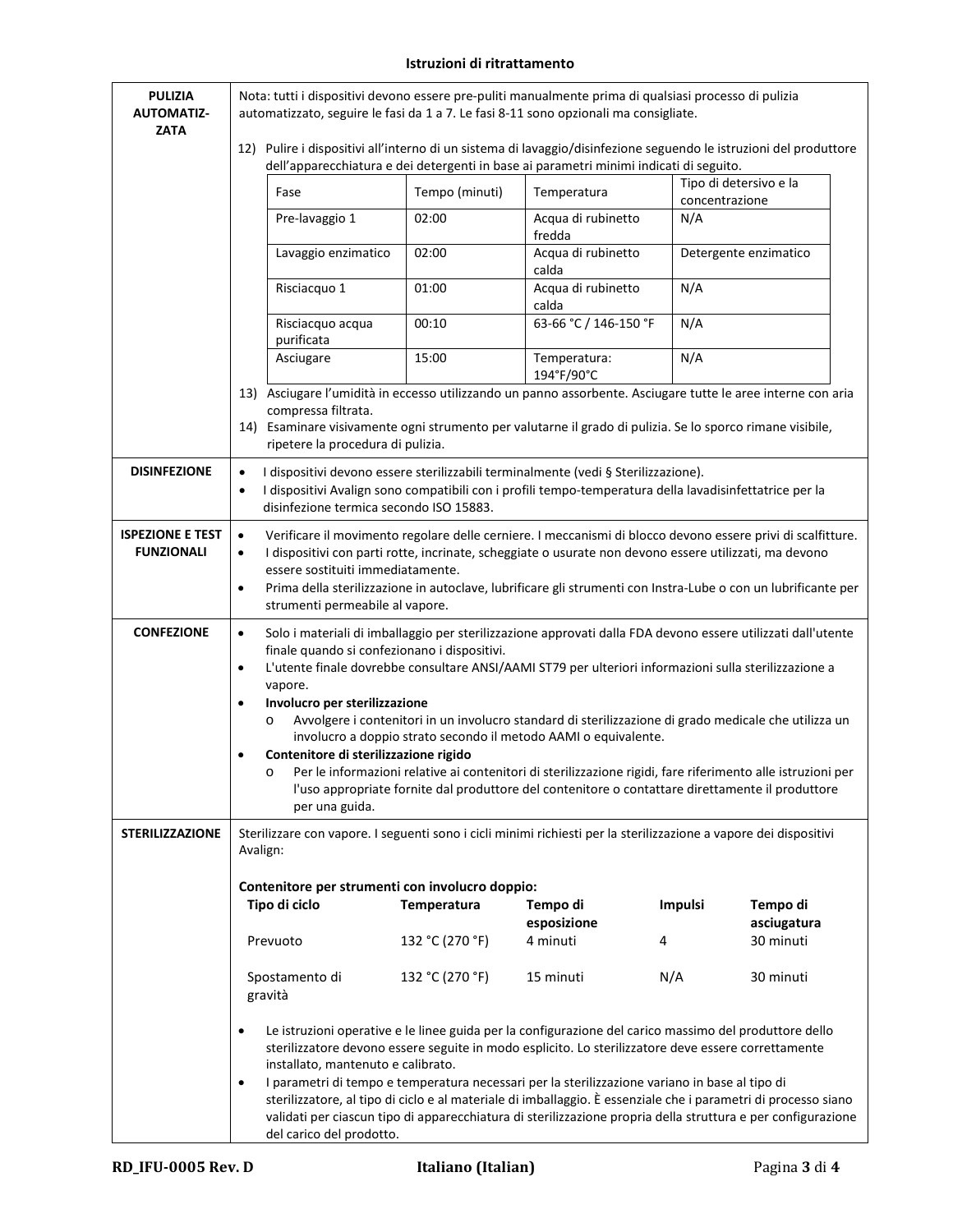#### **Istruzioni di ritrattamento**

|                     | Una struttura potrebbe scegliere di utilizzare cicli di sterilizzazione a vapore diversi dal ciclo suggerito se<br>$\bullet$<br>la struttura ha convalidato correttamente il ciclo al fine di garantire un'adeguata penetrazione del<br>vapore e contatto con il dispositivo per la sterilizzazione. Nota: i contenitori per sterilizzazione rigidi non<br>possono essere utilizzati in cicli a vapore gravità.                                                                                    |                                                                                                                                                                                                                                                       |  |  |  |
|---------------------|----------------------------------------------------------------------------------------------------------------------------------------------------------------------------------------------------------------------------------------------------------------------------------------------------------------------------------------------------------------------------------------------------------------------------------------------------------------------------------------------------|-------------------------------------------------------------------------------------------------------------------------------------------------------------------------------------------------------------------------------------------------------|--|--|--|
| <b>STOCCAGGIO</b>   | Dopo la sterilizzazione, i dispositivi dovrebbero rimanere nell'imballaggio di sterilizzazione ed essere<br>$\bullet$<br>conservati in un luogo pulito e asciutto o contenitore di stoccaggio.<br>Prestare attenzione quando si maneggiano i dispositivi avvolti per evitare di danneggiare la barriera<br>$\bullet$<br>sterile.                                                                                                                                                                   |                                                                                                                                                                                                                                                       |  |  |  |
| <b>MANUTENZIONE</b> | Attenzione: applicare il lubrificante solo sugli elementi di collegamento (meccanismo di bloccaggio) e<br>sulle parti mobili.<br>Gettare i dispositivi danneggiati, usurati o non funzionanti.<br>$\bullet$                                                                                                                                                                                                                                                                                        |                                                                                                                                                                                                                                                       |  |  |  |
| <b>GARANZIA</b>     | Tutti i prodotti sono garantiti da difetti nei materiali e nella manodopera al momento della spedizione.<br>$\bullet$<br>I dispositivi Avalign sono riutilizzabili e soddisfano gli standard AAMI per la sterilizzazione. I dispositivi<br>$\bullet$<br>sono progettati e fabbricati per soddisfare i più elevati standard di qualità. Non possiamo accettare<br>alcuna responsabilità per il guasto di prodotti che sono stati modificati in qualsiasi modo rispetto al loro<br>design originale. |                                                                                                                                                                                                                                                       |  |  |  |
| <b>REFERENTE</b>    | Prodotto da:<br><b>Avalign Technologies</b><br>8727 Clinton Park Drive<br>Fort Wayne, IN 46825<br>1-877-289-1096<br>www.avalign.com<br>product.questions@avalign.com<br>EC<br><b>REP</b><br>Rappresentante autorizzato:<br><b>Instrumed GmbH</b><br>(dba Avalign German Specialty<br>Instruments)<br>78 532 Tuttlingen, Unter Buchsteig 3<br>Germania Telefono: +49 7462 200 49 0                                                                                                                  | Distribuito da:<br>(E<br>Orthofix Inc.<br>3451 Plano Parkway<br>Lewisville, TX 75056<br>(214) 937-2000<br>Sponsor australiano:<br>Emergo Australia<br>Level 20, Tower II<br><b>Darling Park</b><br>201 Sussex Street<br>Sydney, NSW 2000<br>Australia |  |  |  |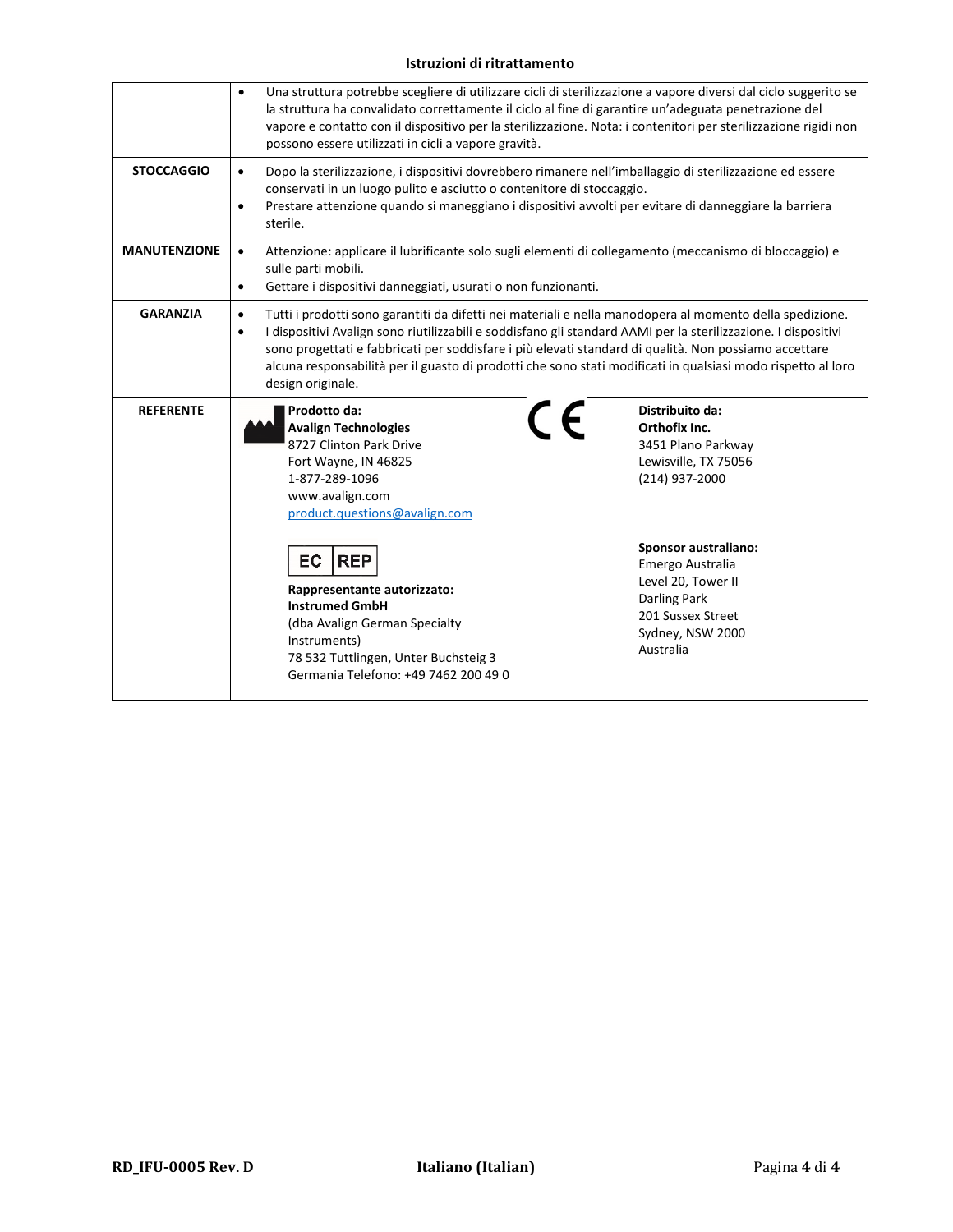## **Português PT**

## <span id="page-16-0"></span>Instruções dos Sistemas de Instrumentação para preparação de disco Anterior e Angular Lateral

| <b>UTILIZAÇÃO</b><br><b>PREVISTA</b>                     | Os sistemas de instrumentação para preparação de discodestinam-se a oferecer um conjunto<br>$\bullet$<br>completo de instrumentos cirúrgico para preparar o espaço do disco intervertebral para fusão<br>espinhal interbody.                                                                                                                                                                                                                                                                                                                                                                                                                                                                                                                                                                                                                                                                                                                                                                                                                                                                                                                                                                                                                                                                                                                                                                                                                                                                                                                                                                                                                                                                                                                                                                                                                                                                                                                                                                                                        |
|----------------------------------------------------------|-------------------------------------------------------------------------------------------------------------------------------------------------------------------------------------------------------------------------------------------------------------------------------------------------------------------------------------------------------------------------------------------------------------------------------------------------------------------------------------------------------------------------------------------------------------------------------------------------------------------------------------------------------------------------------------------------------------------------------------------------------------------------------------------------------------------------------------------------------------------------------------------------------------------------------------------------------------------------------------------------------------------------------------------------------------------------------------------------------------------------------------------------------------------------------------------------------------------------------------------------------------------------------------------------------------------------------------------------------------------------------------------------------------------------------------------------------------------------------------------------------------------------------------------------------------------------------------------------------------------------------------------------------------------------------------------------------------------------------------------------------------------------------------------------------------------------------------------------------------------------------------------------------------------------------------------------------------------------------------------------------------------------------------|
| <b>PERFIL DO</b><br><b>UTILIZADOR</b><br><b>PREVISTO</b> | Os procedimentos cirúrgicos só devem ser realizados por pessoas por pessoas com formação<br>$\bullet$<br>adequada e familiaridade com técnicas cirúrgicas.<br>Antes de realizar um procedimento cirúrgico, consultar a literatura médica relativa às técnicas,<br>$\bullet$<br>complicações e riscos. Antes de utilizar o produto, ler atentamente todas as instruções sobre as<br>características de segurança.                                                                                                                                                                                                                                                                                                                                                                                                                                                                                                                                                                                                                                                                                                                                                                                                                                                                                                                                                                                                                                                                                                                                                                                                                                                                                                                                                                                                                                                                                                                                                                                                                    |
| <b>DESCRIÇÃO DO</b><br><b>DISPOSITIVO</b>                | Instrumentos cirúrgicos que incluem montagens fixas, instrumentos articulados simples e<br>$\bullet$<br>montagens simples, geralmente compostas por aços inoxidáveis de classe médica, titânio,<br>alumínio e borracha de silicone.<br>A caixa e os tabuleiros dos instrumentos podem ser constituídos por materiais diferentes,<br>$\bullet$<br>incluindo aços inoxidáveis, alumínio e tapetes de silicone.<br>Os dispositivos são fornecidos NÃO ESTERILIZADOS e têm de ser inspeccionados, limpos e<br>$\bullet$<br>esterilizados antes de cada utilização.<br>Os dispositivos são vitais e requerem esterilização final.<br>$\bullet$<br>Os dispositivos não são implantáveis.<br>$\bullet$                                                                                                                                                                                                                                                                                                                                                                                                                                                                                                                                                                                                                                                                                                                                                                                                                                                                                                                                                                                                                                                                                                                                                                                                                                                                                                                                     |
| <b>ADVERTÊNCIAS</b>                                      | A Avalign recomenda a limpeza meticulosa manual e automática dos dispositivos médicos antes<br>$\bullet$<br>da esterilização. Os métodos automatizados por si só podem não limpar devidamente os<br>dispositivos.<br>Os dispositivos devem ser reprocessados o mais depressa possível após a utilização. Os<br>$\bullet$<br>instrumentos têm de ser limpos fora das caixas e dos tabuleiros.<br>Todas as soluções de agentes de limpeza devem ser frequentemente substituídas antes que<br>$\bullet$<br>fiquem sujas.<br>Antes da limpeza, esterilização e utilização, retirar cuidadosamente todas as tampas de<br>$\bullet$<br>protecção. Todos os instrumentos devem ser inspeccionados para garantir que se encontram em<br>bom estado para um funcionamento correcto. Não utilizar instrumentos que não funcionem<br>satisfatoriamente.<br>Os métodos de esterilização descritos acima foram validados com os dispositivos em locais pré-<br>$\bullet$<br>determinados consoante o design da caixa e da bandeja. As zonas destinadas a dispositivos<br>específicos deverão conter apenas esses dispositivos.<br>Risco de danos - Os instrumentos cirúrgicos são dispositivos de precisão. O manuseamento<br>$\bullet$<br>cuidadoso é importante para que os dispositivos funcionem com exactidão. O manuseamento<br>externo inadequado pode provocar um mau funcionamento dos dispositivos.<br>Usar de precaução ao manusear instrumentos afiados, para evitar lesões.<br>$\bullet$<br>Lavar o estojo e as bandejas dos instrumentos com um detergente de pH neutro, seguro para<br>$\bullet$<br>alumínio, para evitar a descoloração de superfícies coloridas e deterioração das superfícies<br>anodizadas.<br>Se for ou tiver sido utilizado um dispositivo num doente com, ou com suspeita de Doença de<br>$\bullet$<br>Creutzfeldt-Jakob (DCJ), o dispositivo não pode ser reutilizado e deve ser eliminado devido à<br>incapacidade de reprocessamento ou esterilização para eliminar o risco de contaminação<br>cruzada. |
| <b>AVISO</b>                                             | A Lei Federal (EUA) restringe a venda, distribuição e utilização deste dispositivo a médicos ou                                                                                                                                                                                                                                                                                                                                                                                                                                                                                                                                                                                                                                                                                                                                                                                                                                                                                                                                                                                                                                                                                                                                                                                                                                                                                                                                                                                                                                                                                                                                                                                                                                                                                                                                                                                                                                                                                                                                     |
| ONLY                                                     | mediante receita médica.                                                                                                                                                                                                                                                                                                                                                                                                                                                                                                                                                                                                                                                                                                                                                                                                                                                                                                                                                                                                                                                                                                                                                                                                                                                                                                                                                                                                                                                                                                                                                                                                                                                                                                                                                                                                                                                                                                                                                                                                            |
| LIMITAÇÕES DE<br><b>REPROCESSAMENTO</b>                  | O processamento repetido tem um efeito mínimo nestes instrumentos. Normalmente, o fim da vida<br>útil é determinado pelo desgaste e danos devidos à utilização.                                                                                                                                                                                                                                                                                                                                                                                                                                                                                                                                                                                                                                                                                                                                                                                                                                                                                                                                                                                                                                                                                                                                                                                                                                                                                                                                                                                                                                                                                                                                                                                                                                                                                                                                                                                                                                                                     |
| <b>ISENÇÃO DE</b><br><b>RESPONSABILIDADE</b>             | É da responsabilidade do reprocessador garantir que o reprocessamento seja realizado utilizando<br>equipamento, materiais e pessoal presente no centro de reprocessamento e que atinja o resultado<br>desejado, o que requer validação e monitorização de rotina do processo. Qualquer desvio das<br>instruções fornecidas por parte do reprocessador tem de ser correctamente avaliado quanto à<br>eficácia e potenciais consequências adversas.                                                                                                                                                                                                                                                                                                                                                                                                                                                                                                                                                                                                                                                                                                                                                                                                                                                                                                                                                                                                                                                                                                                                                                                                                                                                                                                                                                                                                                                                                                                                                                                   |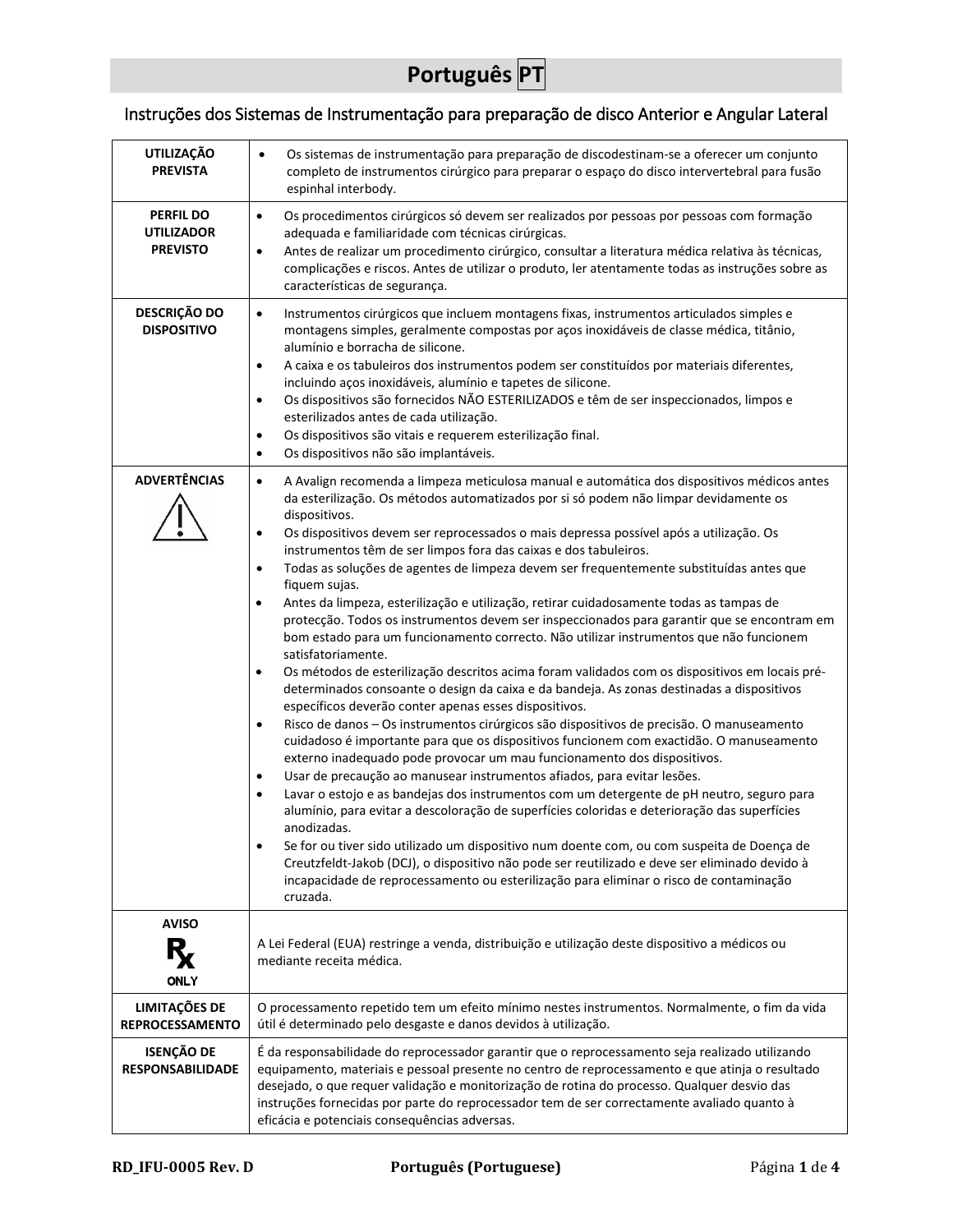## **Instruções de Reprocessamento**

| <b>INSTRUMENTOS</b><br>E ACESSÓRIOS                                    | Água<br>Agentes de<br>limpeza<br>Acessórios<br>Equipamento                                     | Água corrente fria (< 20 °C / 68 °F)<br>Água corrente quente (> 40 °C / 104 °F)<br>Água desionizada (DI) ou purificada por Osmose Inversa (OI)<br>(temperatura ambiente)<br>Detergente enzimático neutro pH 6.0-8.0, por exemplo MetriZyme,<br>EndoZime, Enzol<br>Pincéis e/ou limpa-cachimbos de tamanhos sortidos, com cerdas de<br>Nylon<br>Seringas estéreis ou equivalente<br>Toalhetes descartáveis absorventes e sem fios ou equivalente<br>Tinas de imersão<br>Ar comprimido para utilização médica<br>Limpador Ultrassónico (Sonicador)<br>Máquina de lavar automática                                                                                                                                                                                                                                                                                                                                                                                                                                                                                                                                                                                                                                                                                                                                                                                                                                                                                                                                                                                                                                                                                                                                                                                                                                                                                                                                                                                                                                   |
|------------------------------------------------------------------------|------------------------------------------------------------------------------------------------|-------------------------------------------------------------------------------------------------------------------------------------------------------------------------------------------------------------------------------------------------------------------------------------------------------------------------------------------------------------------------------------------------------------------------------------------------------------------------------------------------------------------------------------------------------------------------------------------------------------------------------------------------------------------------------------------------------------------------------------------------------------------------------------------------------------------------------------------------------------------------------------------------------------------------------------------------------------------------------------------------------------------------------------------------------------------------------------------------------------------------------------------------------------------------------------------------------------------------------------------------------------------------------------------------------------------------------------------------------------------------------------------------------------------------------------------------------------------------------------------------------------------------------------------------------------------------------------------------------------------------------------------------------------------------------------------------------------------------------------------------------------------------------------------------------------------------------------------------------------------------------------------------------------------------------------------------------------------------------------------------------------------|
| <b>PONTO DE</b><br>UTILIZAÇÃO E<br><b>ACONDICIONA-</b><br><b>MENTO</b> | 1)<br>características de difícil limpeza.<br>2)<br>3)<br>separada).                            | Seguir as práticas de locais de utilização em vigor na unidade de saúde. Manter os dispositivos molhados<br>após a utilização, para impedir que a sujidade seque, e remover o excesso de sujidade e resíduos de<br>todas as superfícies, reentrâncias, mecanismos deslizantes, articulações móveis e todas as outras<br>Seguir as precauções universais e acondicionar os dispositivos em recipientes fechados ou tapados para<br>o transporte até ao fornecedor central.<br>Todos os dispositivos têm de ser limpos na configuração completamente aberta e desmontada (ou seja,                                                                                                                                                                                                                                                                                                                                                                                                                                                                                                                                                                                                                                                                                                                                                                                                                                                                                                                                                                                                                                                                                                                                                                                                                                                                                                                                                                                                                                  |
| <b>LIMPEZA</b><br><b>MANUAL</b>                                        | 4)<br>5)<br>6)<br>7)<br>a)<br>8)<br>9)<br>a)<br>secagem.<br>repetir o procedimento de limpeza. | Preparar o detergente enzimático segundo as instruções do vendedor. É recomendado o detergente<br>enzimático Enzol® numa preparação de aproximadamente 30 g/galão (4 litros) usando água morna.<br>Mergulhar totalmente o dispositivo no detergente preparado de acordo com as instruções do rótulo.<br>Deixar o dispositivo de molho durante, pelo menos, 1 minuto.<br>Accionar todas as partes móveis durante o tempo de molho, para permitir uma penetração completa do<br>detergente nas zonas de difícil penetração.<br>Escovar o dispositivo, usando uma escova de cerdas macias (também pode incluir uma seringa e<br>limpador de tubos), prestando particular atenção a partes móveis, reentrâncias e outras de difícil acesso<br>até toda a sujidade visível ter sido removida.<br>Para dispositivos com lúmenes, irrigar os lúmenes internos com detergente, utilizando uma seringa<br>de tamanho adequado, pelo menos 7 vezes com o mínimo de 15 ml de detergente. Utilizar os<br>orifícios de irrigação, quando disponíveis.<br>Preparar o detergente enzimático de pH neutro no sonicador (segundo as indicações do vendedor) e<br>sonicar os instrumentos durante pelo menos 10 minutos. Nota: A solução enzimática tem de ser<br>mudada quando ficar muito contaminada (sanguinolenta e/ou turva).<br>Enxaguar todas as superfícies e reentrâncias em água de osmose inversa ou desionizada (OI/DI)<br>corrente durante pelo menos 3 minutos para remover todo o detergente ou resíduos residuais.<br>Para dispositivos com lúmenes, irrigar os lúmenes internos, pelo menos três vezes, com água<br>purificada por osmose inversa (OI) ou desionizada (mínimo, 15 ml), utilizando uma seringa de<br>tamanho adequado. Utilizar os orifícios de irrigação, quando disponíveis.<br>10) Secar o instrumento com um pano macio limpo. Pode ser usado ar comprimido filtrado para auxiliar a<br>11) Inspeccionar visualmente cada instrumento para ver se está limpo. Caso permaneça sujidade visível, |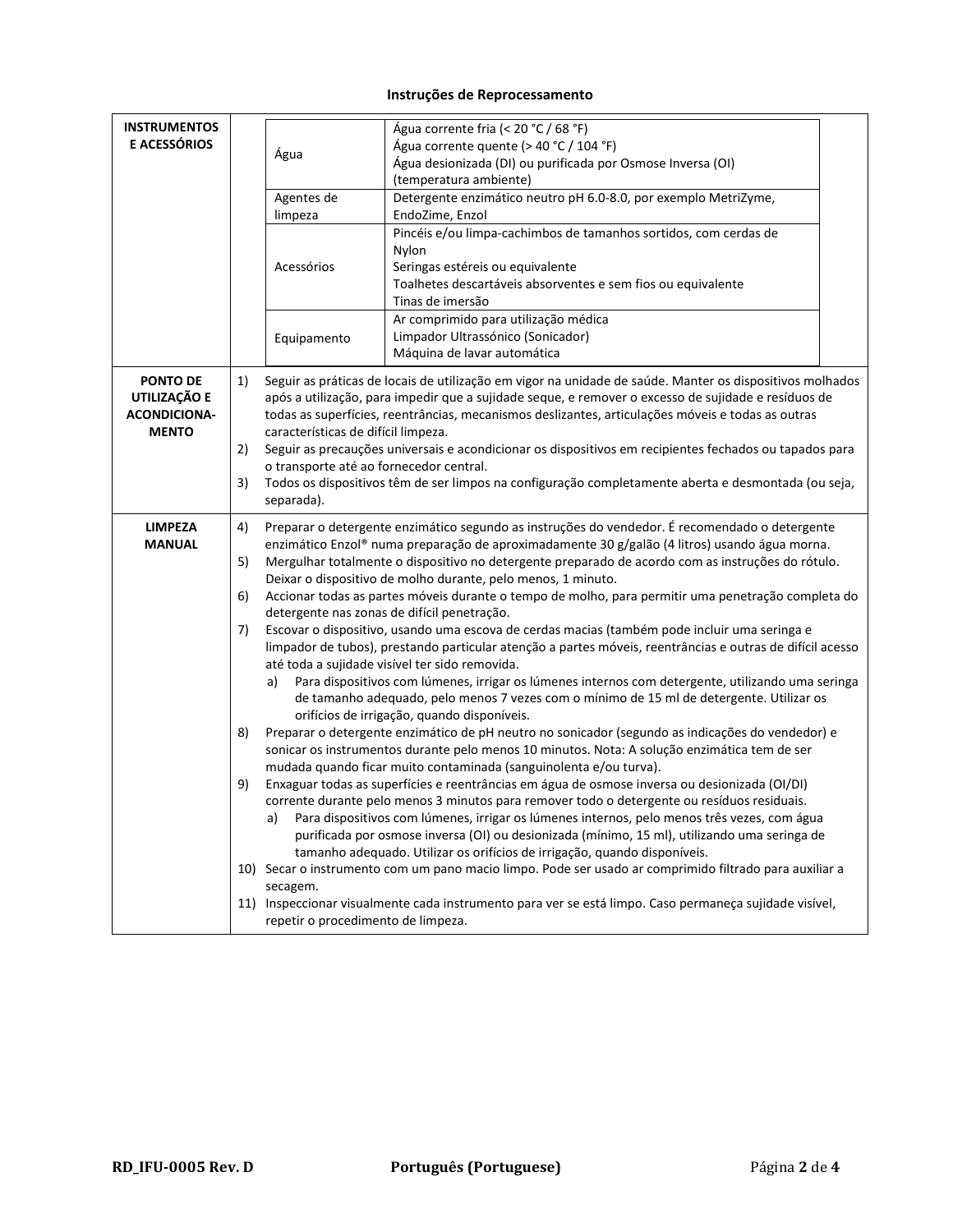## **Instruções de Reprocessamento**

| <b>LIMPEZA</b><br><b>AUTOMÁTICA</b>   | Nota: Todos os dispositivos têm de ser manualmente pré-limpos antes de submetidos a qualquer processo<br>de limpeza automática, seguindo os passos 1-7. Os passos 8-11 são opcionais, mas aconselhados. |                 |                                                                                                                                                                      |                                                                                                                                                                                                             |  |  |
|---------------------------------------|---------------------------------------------------------------------------------------------------------------------------------------------------------------------------------------------------------|-----------------|----------------------------------------------------------------------------------------------------------------------------------------------------------------------|-------------------------------------------------------------------------------------------------------------------------------------------------------------------------------------------------------------|--|--|
|                                       | detergente segundo os parâmetros mínimos indicados abaixo.                                                                                                                                              |                 |                                                                                                                                                                      | 12) Limpar os dispositivos dentro de uma lavadora/desinfetador usando as instruções de equipamento e do                                                                                                     |  |  |
|                                       | Fase                                                                                                                                                                                                    | Tempo (minutos) | Temperatura                                                                                                                                                          | Tipo e concentração do<br>detergente                                                                                                                                                                        |  |  |
|                                       | Pré-lavagem 1                                                                                                                                                                                           | 02:00           | Água corrente fria                                                                                                                                                   | N/A                                                                                                                                                                                                         |  |  |
|                                       | Lavagem enzimática                                                                                                                                                                                      | 02:00           | Água corrente quente                                                                                                                                                 | Detergente enzimático                                                                                                                                                                                       |  |  |
|                                       | Enxaguamento 1                                                                                                                                                                                          | 01:00           | Água corrente quente                                                                                                                                                 | N/A                                                                                                                                                                                                         |  |  |
|                                       | Enxaguamento com<br>água purificada                                                                                                                                                                     | 00:10           | 146-150 °F / 63-66 °C                                                                                                                                                | N/A                                                                                                                                                                                                         |  |  |
|                                       | Secagem                                                                                                                                                                                                 | 15:00           | 194°F /90°C                                                                                                                                                          | N/A                                                                                                                                                                                                         |  |  |
|                                       |                                                                                                                                                                                                         |                 |                                                                                                                                                                      | 13) Secar o excesso de humidade com um pano absorvente. Secar as zonas internas com ar comprimido                                                                                                           |  |  |
|                                       | filtrado.                                                                                                                                                                                               |                 |                                                                                                                                                                      |                                                                                                                                                                                                             |  |  |
|                                       | repetir o procedimento de limpeza.                                                                                                                                                                      |                 |                                                                                                                                                                      | 14) Inspeccionar visualmente cada instrumento para ver se está limpo. Caso permaneça sujidade visível,                                                                                                      |  |  |
| <b>DESINFECÇÃO</b>                    | $\bullet$<br>$\bullet$                                                                                                                                                                                  |                 | Os dispositivos têm de ser submetidos a esterilização final (Ver § Esterilização).<br>lavagem/desinfecção para desinfecção térmica, de acordo com a norma ISO 15883. | Os dispositivos da Avalign são compatíveis com os perfis de tempo e temperatura dos aparelhos de                                                                                                            |  |  |
| <b>INSPECÇÃO E</b><br><b>TESTE DE</b> | $\bullet$<br>falhas.                                                                                                                                                                                    |                 |                                                                                                                                                                      | Verifique se o movimento das articulações é suave. Os mecanismos de bloqueio devem estar isentos de                                                                                                         |  |  |
| <b>FUNCIONA-</b><br><b>MENTO</b>      | $\bullet$<br>devem ser imediatamente substituídos.                                                                                                                                                      |                 |                                                                                                                                                                      | Os dispositivos com peças quebradas, rachadas, lascadas ou desgastadas não devem ser utilizados, mas                                                                                                        |  |  |
|                                       | $\bullet$<br>instrumentos permeável ao vapor.                                                                                                                                                           |                 | Lubrificar os instrumentos antes de lavar em autoclave com Instra-Lube, ou um lubrificante de                                                                        |                                                                                                                                                                                                             |  |  |
| <b>EMBALAGEM</b>                      | $\bullet$<br>esterilização aprovados pela FDA.                                                                                                                                                          |                 | Ao embalar os dispositivos, o utilizador final deve utilizar apenas materiais de embalagem para                                                                      |                                                                                                                                                                                                             |  |  |
|                                       | $\bullet$<br>ANSI/AAMI ST79.                                                                                                                                                                            |                 | Para mais informações sobre esterilização por vapor, o utilizador final deve consultar a norma                                                                       |                                                                                                                                                                                                             |  |  |
|                                       | Invólucro de Esterilização<br>$\bullet$                                                                                                                                                                 |                 |                                                                                                                                                                      |                                                                                                                                                                                                             |  |  |
|                                       | Os estojos podem ser envolvidos num invólucro padrão de esterilização de classe médica,<br>$\circ$<br>utilizando um invólucro de camada dupla segundo o método AAMI ou equivalente.                     |                 |                                                                                                                                                                      |                                                                                                                                                                                                             |  |  |
|                                       | Recipiente de Esterilização Rígido<br>$\bullet$<br>Para obter informações sobre recipientes de esterilização rígidos, consultar as instruções de<br>$\circ$                                             |                 |                                                                                                                                                                      |                                                                                                                                                                                                             |  |  |
|                                       | utilização relevantes, fornecidas pelo respectivo fabricante, ou contactar directamente o<br>fabricante, solicitando orientação.                                                                        |                 |                                                                                                                                                                      |                                                                                                                                                                                                             |  |  |
| <b>ESTERILIZAÇÃO</b>                  | Avalign:                                                                                                                                                                                                |                 |                                                                                                                                                                      | Esterilizar com vapor. Os seguintes são ciclos mínimos exigidos para a esterilização a vapor dos dispositivos                                                                                               |  |  |
|                                       |                                                                                                                                                                                                         |                 |                                                                                                                                                                      |                                                                                                                                                                                                             |  |  |
|                                       | Caixa de Instrumento em Invólucro Duplo:                                                                                                                                                                |                 |                                                                                                                                                                      | <b>Impulsos</b>                                                                                                                                                                                             |  |  |
|                                       | <b>Tipo de Ciclo</b>                                                                                                                                                                                    | Temperatura     | Tempo de<br>Exposição                                                                                                                                                | Tempo de<br>Secagem                                                                                                                                                                                         |  |  |
|                                       | Pré-vácuo                                                                                                                                                                                               | 132 °C (270 °F) | 4 minutos<br>4                                                                                                                                                       | 30 minutos                                                                                                                                                                                                  |  |  |
|                                       | Deslocação por<br>gravidade                                                                                                                                                                             | 132 °C (270 °F) | 15 minutos                                                                                                                                                           | N/A<br>30 minutos                                                                                                                                                                                           |  |  |
|                                       |                                                                                                                                                                                                         |                 |                                                                                                                                                                      |                                                                                                                                                                                                             |  |  |
|                                       | $\bullet$<br>correctamente instalado, mantido e calibrado.                                                                                                                                              |                 | máxima explicitamente fornecidas pelo fabricante. O aparelho de esterilização tem de estar                                                                           | Seguir rigorosamente as instruções de funcionamento e orientações sobre configuração em carga                                                                                                               |  |  |
|                                       | $\bullet$                                                                                                                                                                                               |                 |                                                                                                                                                                      | Os parâmetros de tempo e de temperatura necessários para a esterilização dependem do tipo de                                                                                                                |  |  |
|                                       |                                                                                                                                                                                                         |                 |                                                                                                                                                                      | esterilizador, da configuração cíclica e do material de embalagem. É de importância crítica que os                                                                                                          |  |  |
|                                       |                                                                                                                                                                                                         |                 | parâmetros do processo sejam validados para cada tipo de equipamento de esterilização e de                                                                           |                                                                                                                                                                                                             |  |  |
|                                       | configuração de carga do produto em cada centro.                                                                                                                                                        |                 |                                                                                                                                                                      |                                                                                                                                                                                                             |  |  |
|                                       | $\bullet$                                                                                                                                                                                               |                 |                                                                                                                                                                      | Um centro pode optar por ciclos de esterilização a vapor diferentes do ciclo sugerido, se o centro tiver<br>validado adequadamente o ciclo para garantir uma adequada penetração do vapor e contacto com os |  |  |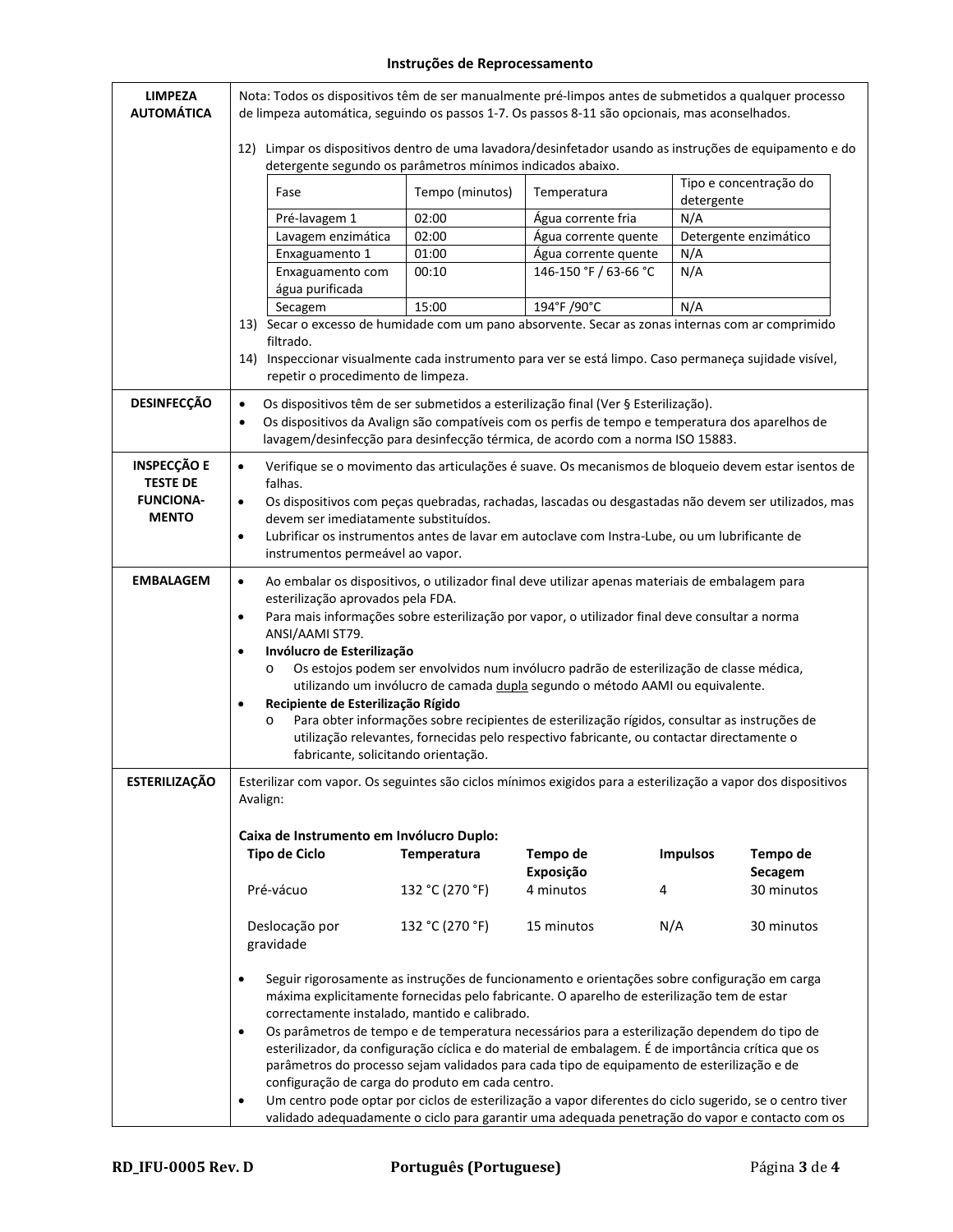## **Instruções de Reprocessamento**

|                                  | de vapor com sistema por gravidade.                                                                                                                                                                                                                                                                                                                                                                                                                                                                | dispositivos a esterilizar. Nota: os recipientes de esterilização rígidos não podem ser utilizados em ciclos                                                                                                                                                 |  |  |
|----------------------------------|----------------------------------------------------------------------------------------------------------------------------------------------------------------------------------------------------------------------------------------------------------------------------------------------------------------------------------------------------------------------------------------------------------------------------------------------------------------------------------------------------|--------------------------------------------------------------------------------------------------------------------------------------------------------------------------------------------------------------------------------------------------------------|--|--|
| <b>ARMAZENA-</b><br><b>MENTO</b> | Após a esterilização, os dispositivos devem ficar na embalagem de esterilização e ser guardados numa<br>$\bullet$<br>caixa de protecção ou armário seco e limpo.<br>É necessário ter cuidado ao manusear dispositivos embalados para evitar danificar a barreira estéril.<br>$\bullet$                                                                                                                                                                                                             |                                                                                                                                                                                                                                                              |  |  |
| <b>MANUTENÇÃO</b>                | Atenção: Aplicar lubrificante apenas nos elementos de conexão (mecanismo de bloqueio) e peças<br>$\bullet$<br>móveis.<br>Eliminar os dispositivos danificados, gastos ou avariados.<br>$\bullet$                                                                                                                                                                                                                                                                                                   |                                                                                                                                                                                                                                                              |  |  |
| <b>GARANTIA</b>                  | Garante-se que todos os dispositivos estão isentos de defeitos de material e de fabrico à data de<br>$\bullet$<br>expedição.<br>Os dispositivos da Avalign são reutilizáveis e cumprem as normas AAMI sobre esterilização. São<br>$\bullet$<br>concebidos e fabricados para satisfazer os mais elevados padrões de qualidade. A Avalign declina<br>qualquer responsabilidade por falha de dispositivos que, por qualquer modo, tenham sido submetidos a<br>modificação da sua concepção de origem. |                                                                                                                                                                                                                                                              |  |  |
| <b>CONTACTO</b>                  | Fabricado por:<br><b>Avalign Technologies</b><br>8727 Clinton Park Drive<br>Fort Wayne, IN 46825<br>1-877-289-1096<br>www.avalign.com<br>product.questions@avalign.com<br><b>EC</b><br><b>REP</b><br><b>Representante Autorizado:</b><br><b>Instrumed GmbH</b><br>(dba Avalign German Specialty<br>Instruments)<br>78 532 Tuttlingen, Unter Buchsteig 3<br>Alemanha Tel.: +49 7462 200 49 0                                                                                                        | Distribuído por:<br>$\epsilon$<br>Orthofix Inc.<br>3451 Plano Parkway<br>Lewisville, TX 75056<br>(214) 937-2000<br>Patrocinador australiano:<br>Emergo Australia<br>Level 20, Tower II<br>Darling Park<br>201 Sussex Street<br>Sydney, NSW 2000<br>Australia |  |  |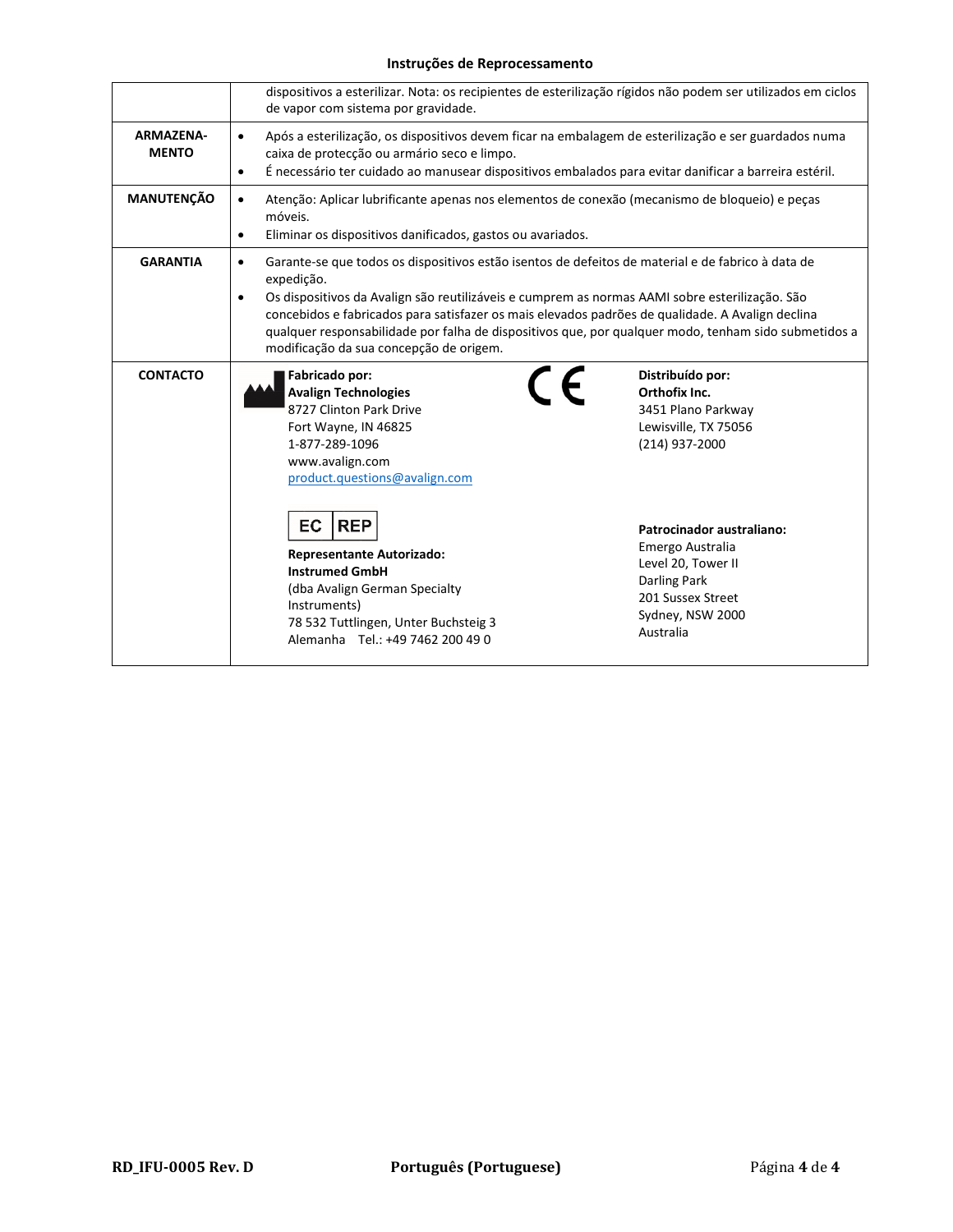## **Español ES**

## <span id="page-20-0"></span>Instrucciones del sistema de instrumentación de preparación del disco en anterior y ángulo lateral.

| <b>USO PREVISTO</b>                                   | Los sistemas de instrumentación de preparación del disco están destinados a ofrecer un conjunto<br>$\bullet$<br>completo de instrumentos quirúrgicos para preparar el espacio del disco intervertebral para de<br>fusión espinal intercorporal.                                                                                                                                                                                                                                                                                                                                                                                                                                                                                                                                                                                                                                                                                                                                                                                                                                                                                                                                                                                                                                                                                                                                                                                                                                                                                                                                                                                                                                                                                                                                                                                                                                                                                                                                                                                        |
|-------------------------------------------------------|----------------------------------------------------------------------------------------------------------------------------------------------------------------------------------------------------------------------------------------------------------------------------------------------------------------------------------------------------------------------------------------------------------------------------------------------------------------------------------------------------------------------------------------------------------------------------------------------------------------------------------------------------------------------------------------------------------------------------------------------------------------------------------------------------------------------------------------------------------------------------------------------------------------------------------------------------------------------------------------------------------------------------------------------------------------------------------------------------------------------------------------------------------------------------------------------------------------------------------------------------------------------------------------------------------------------------------------------------------------------------------------------------------------------------------------------------------------------------------------------------------------------------------------------------------------------------------------------------------------------------------------------------------------------------------------------------------------------------------------------------------------------------------------------------------------------------------------------------------------------------------------------------------------------------------------------------------------------------------------------------------------------------------------|
| <b>PERFIL DE</b><br><b>USUARIO</b><br><b>PREVISTO</b> | Los procedimientos quirúrgicos solo deben ser llevados a cabo por personas con una formación<br>$\bullet$<br>adecuada y que estén familiarizadas con estas técnicas quirúrgicas.<br>Consulte la literatura médica sobre técnicas, complicaciones y riesgos antes de realizar cualquier<br>$\bullet$<br>procedimiento quirúrgico. Antes de usar el producto, se tienen que leer detenidamente todas las<br>instrucciones de seguridad.                                                                                                                                                                                                                                                                                                                                                                                                                                                                                                                                                                                                                                                                                                                                                                                                                                                                                                                                                                                                                                                                                                                                                                                                                                                                                                                                                                                                                                                                                                                                                                                                  |
| <b>DESCRIPCIÓN DEL</b><br><b>DISPOSITIVO</b>          | Instrumentos quirúrgicos que comprenden montajes fijos, instrumental con bisagras simples y<br>$\bullet$<br>montajes simples compuestos generalmente de acero inoxidable, titanio, aluminio y goma de<br>silicona.<br>Los estuches y bandejas de instrumentos pueden estar hechos de diferentes materiales, incluido<br>$\bullet$<br>acero inoxidable, aluminio y alfombrillas de silicona.<br>Los dispositivos se suministran NO ESTÉRILES y se deben inspeccionar, limpiar y esterilizar antes de<br>$\bullet$<br>su uso.<br>Los dispositivos son esenciales y no necesitan esterilización terminal.<br>$\bullet$<br>Los dispositivos no se pueden implantar.<br>$\bullet$                                                                                                                                                                                                                                                                                                                                                                                                                                                                                                                                                                                                                                                                                                                                                                                                                                                                                                                                                                                                                                                                                                                                                                                                                                                                                                                                                           |
| <b>ADVERTENCIAS</b>                                   | Avalign recomienda una limpieza exhaustiva manual y automatizada de los dispositivos médicos<br>$\bullet$<br>antes de la esterilización. Es posible que los métodos automatizados por sí solos no puedan limpiar<br>los dispositivos adecuadamente.<br>Los dispositivos se tienen que limpiar lo antes posible después de su uso. El instrumental se tiene<br>$\bullet$<br>que limpiar por separado de los estuches y bandejas.<br>Todas las soluciones de agentes de limpieza se tienen que sustituir con frecuencia antes de que<br>$\bullet$<br>estén demasiado sucias.<br>Antes de la limpieza, esterilización y uso, quitar todos los tapones protectores con cuidado. Se<br>$\bullet$<br>debe inspeccionar todo el instrumental para garantizar que su funcionamiento y su estado son los<br>correctos. No utilizar instrumental que no funcione de forma satisfactoria.<br>Los métodos de esterilización descritos se han validado para los dispositivos en lugares<br>$\bullet$<br>predeterminados según el diseño del estuche y la bandeja. Las zonas dispuestas para dispositivos<br>concretos solo deben contener dichos dispositivos.<br>Riesgo de daños: El instrumento quirúrgico es un dispositivo de precisión. Es importante<br>$\bullet$<br>manipularlo con cuidado para que el dispositivo funcione con precisión. Una manipulación externa<br>inadecuada puede provocar un fallo del dispositivo.<br>Extremar las precauciones al manejar instrumental punzante para evitar lesiones.<br>$\bullet$<br>Lave los estuches y bandejas del instrumental con un detergente con pH neutro apto para aluminio<br>$\bullet$<br>para que no pierdan el color y las superficies anodizadas no se deterioren.<br>Si se usa o ha usado un dispositivo en un paciente que se sospeche que tenga o que tenga la<br>enfermedad de Creutzfeldt-Jakob (CJD), el dispositivo no se podrá reutilizar y se tendrá que<br>destruir debido a que no se puede limpiar ni esterilizar para eliminar el riesgo de contaminación<br>cruzada. |
| <b>PRECAUCIÓN</b><br>ONLY                             | La ley federal de EE. UU. restringe la venta, distribución y uso de este dispositivo por parte de un<br>médico o por prescripción de este.                                                                                                                                                                                                                                                                                                                                                                                                                                                                                                                                                                                                                                                                                                                                                                                                                                                                                                                                                                                                                                                                                                                                                                                                                                                                                                                                                                                                                                                                                                                                                                                                                                                                                                                                                                                                                                                                                             |
| <b>LIMITACIONES DE</b><br><b>REPROCESADO</b>          | La limpieza repetida tiene un efecto mínimo en este instrumental. El final de su vida útil es<br>determinado, normalmente, por el desgaste y los daños debidos al uso.                                                                                                                                                                                                                                                                                                                                                                                                                                                                                                                                                                                                                                                                                                                                                                                                                                                                                                                                                                                                                                                                                                                                                                                                                                                                                                                                                                                                                                                                                                                                                                                                                                                                                                                                                                                                                                                                 |
| <b>EXCENCIÓN DE</b><br><b>RESPONSABILIDAD</b>         | Es responsabilidad del reprocesador garantizar que el reprocesado se realiza utilizando los equipos,<br>materiales y personal de una unidad de reprocesado y de que se logra el resultado deseado. Esto<br>requiere el control de la validación y la rutina del proceso. Cualquier cambio realizado con respecto a<br>las instrucciones suministradas debe ser evaluado adecuadamente para comprobar su efectividad y sus<br>posibles consecuencia adversas.                                                                                                                                                                                                                                                                                                                                                                                                                                                                                                                                                                                                                                                                                                                                                                                                                                                                                                                                                                                                                                                                                                                                                                                                                                                                                                                                                                                                                                                                                                                                                                           |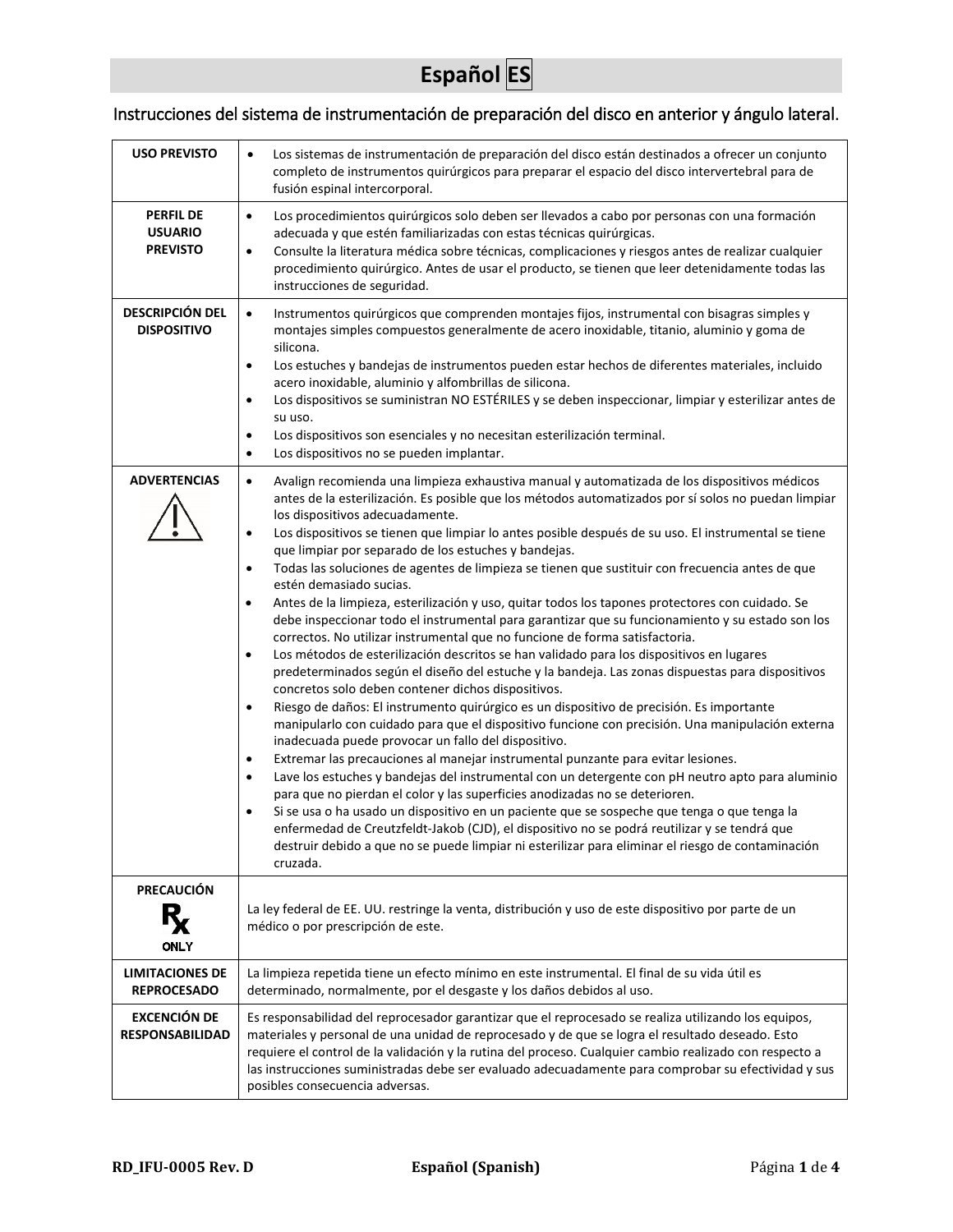## **Instrucciones de reprocesado**

| <b>HERRAMIENTAS</b><br><b>Y ACCESORIOS</b> |                                  | Agua<br>Agentes de<br>limpieza<br>Accesorios<br>Equipamiento                                                         | Agua del grifo fría (< 20 °C / 68 °F)<br>Agua del grifo caliente (< 40°C / 104°F)<br>Agua desionizada (DI) o tratada por ósmosis inversa (OI) (a temperatura<br>ambiente)<br>Detergente enzimático neutro con pH 6.0-8.0, es decir, MetriZyme,<br>EndoZime, Enzol<br>Diferentes tamaños de cepillos y/o escobillas con cerdas de nailon<br>Jeringas estériles o equivalente<br>Paños absorbentes desechables que no dejen pelusa o equivalente<br>Bateas para remojo<br>Aire comprimido de uso médico<br>Limpiador ultrasónico (sonicador)                                                                                                                                                                                                                                                                                                                                                                                                                                                                                                                                                                                                                                                                                                                                                                                                                                                                                                                                                                                                                                                                                                                                                                                                                                                                                                                                                                                                                   |  |  |  |
|--------------------------------------------|----------------------------------|----------------------------------------------------------------------------------------------------------------------|--------------------------------------------------------------------------------------------------------------------------------------------------------------------------------------------------------------------------------------------------------------------------------------------------------------------------------------------------------------------------------------------------------------------------------------------------------------------------------------------------------------------------------------------------------------------------------------------------------------------------------------------------------------------------------------------------------------------------------------------------------------------------------------------------------------------------------------------------------------------------------------------------------------------------------------------------------------------------------------------------------------------------------------------------------------------------------------------------------------------------------------------------------------------------------------------------------------------------------------------------------------------------------------------------------------------------------------------------------------------------------------------------------------------------------------------------------------------------------------------------------------------------------------------------------------------------------------------------------------------------------------------------------------------------------------------------------------------------------------------------------------------------------------------------------------------------------------------------------------------------------------------------------------------------------------------------------------|--|--|--|
| PUNTO DE USO Y<br><b>CONTENEDOR</b>        | 1)<br>2)                         | zonas difíciles de limpiar.                                                                                          | Lavador automático<br>Siga las prácticas sobre el punto de utilización de la unidad hospitalaria. Después de su uso, los<br>dispositivos deben mantenerse húmedos para evitar que la suciedad se seque, y se debe eliminar la<br>suciedad y los restos de todas las superficies, hendiduras, mecanismos deslizantes, bisagras y otras<br>Siga las precauciones universales y mantenga los dispositivos en un contenedor cerrado o cubierto para<br>su transporte hasta la unidad central de suministro.                                                                                                                                                                                                                                                                                                                                                                                                                                                                                                                                                                                                                                                                                                                                                                                                                                                                                                                                                                                                                                                                                                                                                                                                                                                                                                                                                                                                                                                      |  |  |  |
|                                            | 3)                               | Todos los dispositivos deben limpiarse completamente abiertos y desmontados (es decir, con las piezas<br>separadas). |                                                                                                                                                                                                                                                                                                                                                                                                                                                                                                                                                                                                                                                                                                                                                                                                                                                                                                                                                                                                                                                                                                                                                                                                                                                                                                                                                                                                                                                                                                                                                                                                                                                                                                                                                                                                                                                                                                                                                              |  |  |  |
| <b>LIMPIEZA</b><br><b>MANUAL</b>           | 4)<br>5)<br>6)<br>7)<br>8)<br>9) | a)<br>a)<br>enjuague para la descarga.<br>limpieza.                                                                  | Prepare el detergente enzimático con pH neutro según las instrucciones del fabricante. Se recomienda<br>el detergente enzimático Enzol® en una preparación de 1 oz./galón con agua templada.<br>Sumerja completamente el dispositivo en el detergente preparado según las instrucciones de la<br>etiqueta. Déjelo durante como mínimo 1 minuto.<br>Mueva todas las piezas móviles del dispositivo durante el tiempo que esté en remojo para que el<br>detergente penetre completamente en las zonas menos accesibles.<br>Frote el dispositivo con un cepillo de cerdas suaves (también puede utilizar una jeringuilla y una<br>escobilla), prestando especial atención a las piezas móviles, hendiduras y otras zonas menos accesibles<br>hasta que toda la suciedad visible desaparezca.<br>Para los dispositivos con lumen, lave los lúmenes internos con detergente utilizando una jeringa<br>del tamaño adecuado al menos 7 veces con un mínimo de 15 ml de detergente. Si está disponible,<br>use los puertos de enjuague para la descarga.<br>Prepare el detergente enzimático con pH neutro en el sonicador (según las instrucciones del fabricante)<br>y sonique el instrumental durante un mínimo de 10 minutos. Nota: La solución enzimática deberá<br>cambiarse cuando esté muy sucia (llena de sangre y/o turbia).<br>Enjuague todas las superficies y hendiduras con agua desionizada (DI) o filtrada por ósmosis inversa (OI)<br>durante un mínimo de 3 minutos para eliminar los residuos de detergente o suciedad.<br>Para los dispositivos con lumen, lave los lúmenes internos un mínimo de 3 veces con agua OI/DI<br>(mínimo de 15 ml) con una jeringa del tamaño adecuado. Si está disponible, use los puertos de<br>10) Seque el instrumento con un paño limpio y suave. Además puede utilizar aire comprimido filtrado.<br>11) Examine el grado de limpieza de cada instrumento. Si queda suciedad visible, repita el procedimiento de |  |  |  |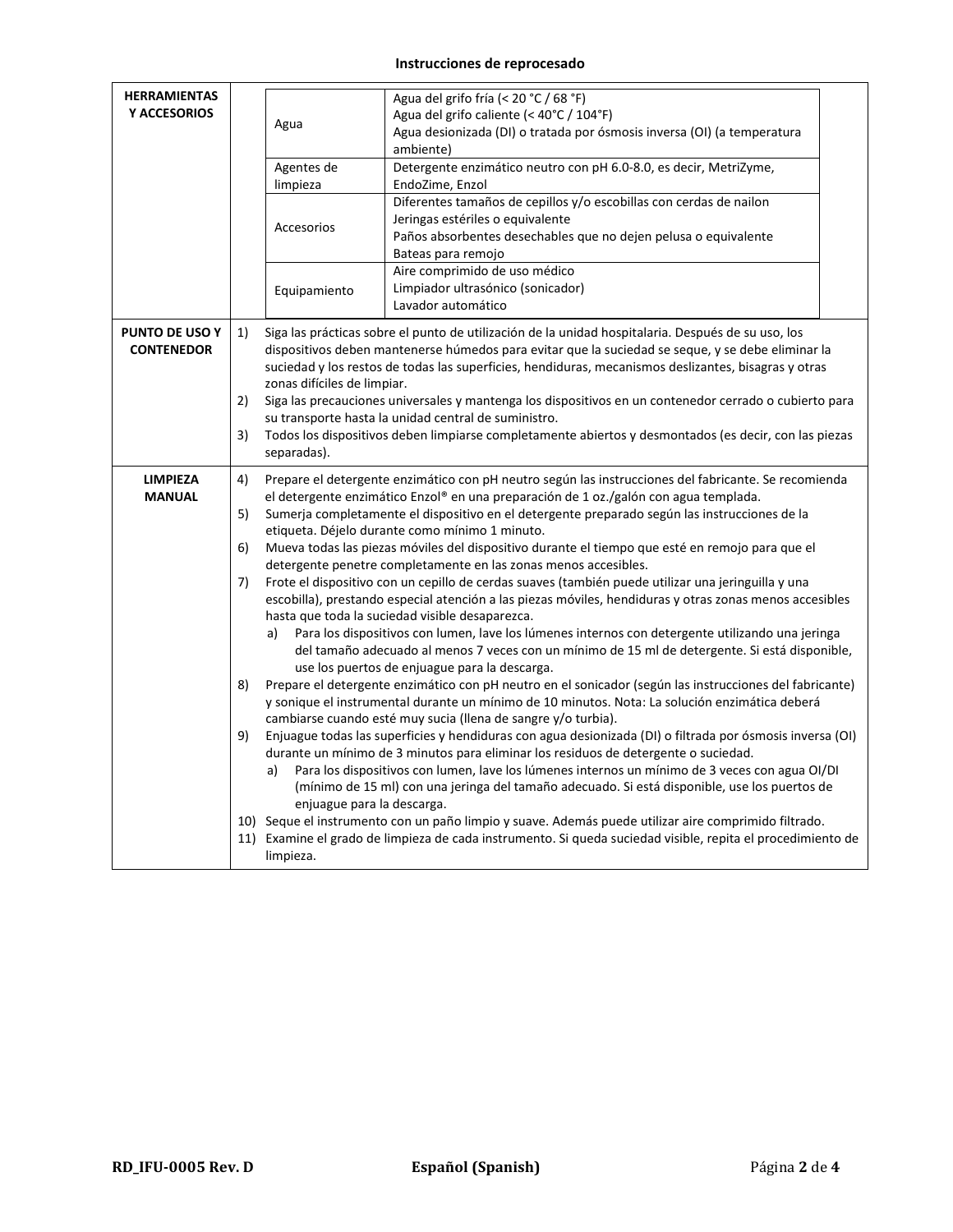## **Instrucciones de reprocesado**

| <b>LIMPIEZA</b><br><b>AUTOMATIZADA</b>                      |                                                                                                                                                                                                                                                                                                                                                                                                                                                                                                                                                                                                                                                                                                                                                                                                                                    | Nota: Todos los dispositivos deben limpiarse manualmente antes de cualquier proceso automatizado de<br>limpieza siguiendo los pasos del 1 al 7. Los pasos del 8 a l 11 son opcionales, pero se recomiendan.                                                                                                                                                                                                                                                                                                                                                                                                                                                                                                                                       |                  |                                                                                                                                                                                                                                                                                                         |                 |                       |  |
|-------------------------------------------------------------|------------------------------------------------------------------------------------------------------------------------------------------------------------------------------------------------------------------------------------------------------------------------------------------------------------------------------------------------------------------------------------------------------------------------------------------------------------------------------------------------------------------------------------------------------------------------------------------------------------------------------------------------------------------------------------------------------------------------------------------------------------------------------------------------------------------------------------|---------------------------------------------------------------------------------------------------------------------------------------------------------------------------------------------------------------------------------------------------------------------------------------------------------------------------------------------------------------------------------------------------------------------------------------------------------------------------------------------------------------------------------------------------------------------------------------------------------------------------------------------------------------------------------------------------------------------------------------------------|------------------|---------------------------------------------------------------------------------------------------------------------------------------------------------------------------------------------------------------------------------------------------------------------------------------------------------|-----------------|-----------------------|--|
|                                                             |                                                                                                                                                                                                                                                                                                                                                                                                                                                                                                                                                                                                                                                                                                                                                                                                                                    |                                                                                                                                                                                                                                                                                                                                                                                                                                                                                                                                                                                                                                                                                                                                                   |                  | 12) Limpie los dispositivos dentro de una lavadora/desinfectadora mediante el equipo y siguiendo las<br>instrucciones del fabricante del detergente según los parámetros mínimos siguientes.                                                                                                            |                 |                       |  |
|                                                             |                                                                                                                                                                                                                                                                                                                                                                                                                                                                                                                                                                                                                                                                                                                                                                                                                                    | Fase                                                                                                                                                                                                                                                                                                                                                                                                                                                                                                                                                                                                                                                                                                                                              | Tiempo (minutos) | Temperatura                                                                                                                                                                                                                                                                                             | concentración   | Tipo de detergente y  |  |
|                                                             |                                                                                                                                                                                                                                                                                                                                                                                                                                                                                                                                                                                                                                                                                                                                                                                                                                    | Pre-lavado 1                                                                                                                                                                                                                                                                                                                                                                                                                                                                                                                                                                                                                                                                                                                                      | 02:00            | Agua fría del grifo                                                                                                                                                                                                                                                                                     | N/A             |                       |  |
|                                                             |                                                                                                                                                                                                                                                                                                                                                                                                                                                                                                                                                                                                                                                                                                                                                                                                                                    | Lavado enzimático                                                                                                                                                                                                                                                                                                                                                                                                                                                                                                                                                                                                                                                                                                                                 | 02:00            | Agua caliente del grifo                                                                                                                                                                                                                                                                                 |                 | Detergente enzimático |  |
|                                                             |                                                                                                                                                                                                                                                                                                                                                                                                                                                                                                                                                                                                                                                                                                                                                                                                                                    | Enjuague 1                                                                                                                                                                                                                                                                                                                                                                                                                                                                                                                                                                                                                                                                                                                                        | 1:00             | Agua caliente del grifo                                                                                                                                                                                                                                                                                 | N/A             |                       |  |
|                                                             |                                                                                                                                                                                                                                                                                                                                                                                                                                                                                                                                                                                                                                                                                                                                                                                                                                    | Enjuague con agua<br>purificada                                                                                                                                                                                                                                                                                                                                                                                                                                                                                                                                                                                                                                                                                                                   | 0:10             | 63-66 °C                                                                                                                                                                                                                                                                                                | N/A             |                       |  |
|                                                             |                                                                                                                                                                                                                                                                                                                                                                                                                                                                                                                                                                                                                                                                                                                                                                                                                                    | Secado                                                                                                                                                                                                                                                                                                                                                                                                                                                                                                                                                                                                                                                                                                                                            | 15:00            | 90 °C                                                                                                                                                                                                                                                                                                   | N/A             |                       |  |
|                                                             |                                                                                                                                                                                                                                                                                                                                                                                                                                                                                                                                                                                                                                                                                                                                                                                                                                    | comprimido filtrado.<br>de limpieza.                                                                                                                                                                                                                                                                                                                                                                                                                                                                                                                                                                                                                                                                                                              |                  | 13) Seque el exceso de humedad utilizando un paño absorbente. Seque cualquier zona interna con aire<br>14) Examine el grado de limpieza de cada instrumento. Si queda suciedad visible, repita el procedimiento                                                                                         |                 |                       |  |
| <b>DESINFECCIÓN</b>                                         | $\bullet$<br>$\bullet$                                                                                                                                                                                                                                                                                                                                                                                                                                                                                                                                                                                                                                                                                                                                                                                                             |                                                                                                                                                                                                                                                                                                                                                                                                                                                                                                                                                                                                                                                                                                                                                   |                  | Los dispositivos, finalmente, se tienen que esterilizar (véase § Esterilización).<br>Los dispositivos Avalign son compatibles con los perfiles de tiempo-temperatura de<br>lavadores/desinfectadores de desinfección térmica conforme a ISO 15883.                                                      |                 |                       |  |
| <b>INSPECCIÓN Y</b><br><b>PRUEBAS</b><br><b>FUNCIONALES</b> | $\bullet$<br>$\bullet$<br>$\bullet$                                                                                                                                                                                                                                                                                                                                                                                                                                                                                                                                                                                                                                                                                                                                                                                                | muescas.<br>deben reemplazarse inmediatamente.<br>permeable para instrumentos.                                                                                                                                                                                                                                                                                                                                                                                                                                                                                                                                                                                                                                                                    |                  | Compruebe si las bisagras se mueven suavemente. Los mecanismos de bloqueo no deben tener<br>Los dispositivos con piezas rotas, agrietadas, desgastadas o con esquirlas no deben utilizarse, pero<br>Antes de esterilizarlos con el autoclave, lubrique los instrumentos con Instra-Lube o un lubricante |                 |                       |  |
|                                                             |                                                                                                                                                                                                                                                                                                                                                                                                                                                                                                                                                                                                                                                                                                                                                                                                                                    |                                                                                                                                                                                                                                                                                                                                                                                                                                                                                                                                                                                                                                                                                                                                                   |                  |                                                                                                                                                                                                                                                                                                         |                 |                       |  |
| <b>EMPAQUETADO</b>                                          | $\bullet$<br>$\bullet$<br>$\bullet$<br>$\bullet$                                                                                                                                                                                                                                                                                                                                                                                                                                                                                                                                                                                                                                                                                                                                                                                   | El usuario final solo se debe usar materiales de empaquetado para esterilización autorizados por la FDA<br>para empaquetar los dispositivos.<br>El usuario final debe consultar las normas ANSI/AAMI ST79 para obtener información adicional sobre la<br>esterilización con vapor.<br>Paño de esterilización<br>Envuelva los estuches con un envoltorio de esterilización estándar de grado médico y con una capa<br>$\circ$<br>doble según el método AAMI o equivalente.<br>Contenedor de esterilización rígido<br>Para más información sobre contenedores de esterilización rígidos, consulte las instrucciones de<br>$\circ$<br>uso correspondientes que suministra el fabricante del contenedor o contacte directamente con el<br>fabricante. |                  |                                                                                                                                                                                                                                                                                                         |                 |                       |  |
| ESTERILIZACIÓN                                              |                                                                                                                                                                                                                                                                                                                                                                                                                                                                                                                                                                                                                                                                                                                                                                                                                                    | con vapor de los dispositivos Avalign:                                                                                                                                                                                                                                                                                                                                                                                                                                                                                                                                                                                                                                                                                                            |                  | Esterilice el instrumental con vapor. Los siguientes ciclos son los mínimos requeridos para la esterilización                                                                                                                                                                                           |                 |                       |  |
|                                                             |                                                                                                                                                                                                                                                                                                                                                                                                                                                                                                                                                                                                                                                                                                                                                                                                                                    | Un único instrumento con doble envoltorio metido en un estuche:                                                                                                                                                                                                                                                                                                                                                                                                                                                                                                                                                                                                                                                                                   |                  |                                                                                                                                                                                                                                                                                                         |                 |                       |  |
|                                                             |                                                                                                                                                                                                                                                                                                                                                                                                                                                                                                                                                                                                                                                                                                                                                                                                                                    | Tipo de ciclo                                                                                                                                                                                                                                                                                                                                                                                                                                                                                                                                                                                                                                                                                                                                     | Temperatura      | Tiempo de                                                                                                                                                                                                                                                                                               | <b>Impulsos</b> | Tiempo de             |  |
|                                                             |                                                                                                                                                                                                                                                                                                                                                                                                                                                                                                                                                                                                                                                                                                                                                                                                                                    |                                                                                                                                                                                                                                                                                                                                                                                                                                                                                                                                                                                                                                                                                                                                                   |                  | exposición                                                                                                                                                                                                                                                                                              |                 | secado                |  |
|                                                             |                                                                                                                                                                                                                                                                                                                                                                                                                                                                                                                                                                                                                                                                                                                                                                                                                                    | Prevacío                                                                                                                                                                                                                                                                                                                                                                                                                                                                                                                                                                                                                                                                                                                                          | 132°C (270°F)    | 4 minutos<br>4                                                                                                                                                                                                                                                                                          |                 | 30 minutos            |  |
|                                                             |                                                                                                                                                                                                                                                                                                                                                                                                                                                                                                                                                                                                                                                                                                                                                                                                                                    | Desplazamiento por<br>gravedad                                                                                                                                                                                                                                                                                                                                                                                                                                                                                                                                                                                                                                                                                                                    | 132°C (270°F)    | 15 minutos                                                                                                                                                                                                                                                                                              | N/A             | 30 minutos            |  |
|                                                             | Se deben seguir al pie de la letra las instrucciones de funcionamiento de la configuración de carga<br>$\bullet$<br>máxima del fabricante del esterilizador. El esterilizador se tiene que instalar, mantener y calibrar<br>correctamente.<br>Los parámetros de tiempo y temperatura necesarios para la esterilización varían en función del<br>$\bullet$<br>tipo de esterilizador, diseño del ciclo y material de empaquetado .Es muy importante validar los<br>parámetros del proceso con cada tipo de equipo de esterilización individual de cada centro y la<br>configuración de carga del producto.<br>Una unidad hospitalaria puede utilizar ciclos de limpieza con vapor diferentes al ciclo recomendado<br>$\bullet$<br>siempre que la unidad haya validado adecuadamente el ciclo para garantizar la penetración adecuada |                                                                                                                                                                                                                                                                                                                                                                                                                                                                                                                                                                                                                                                                                                                                                   |                  |                                                                                                                                                                                                                                                                                                         |                 |                       |  |